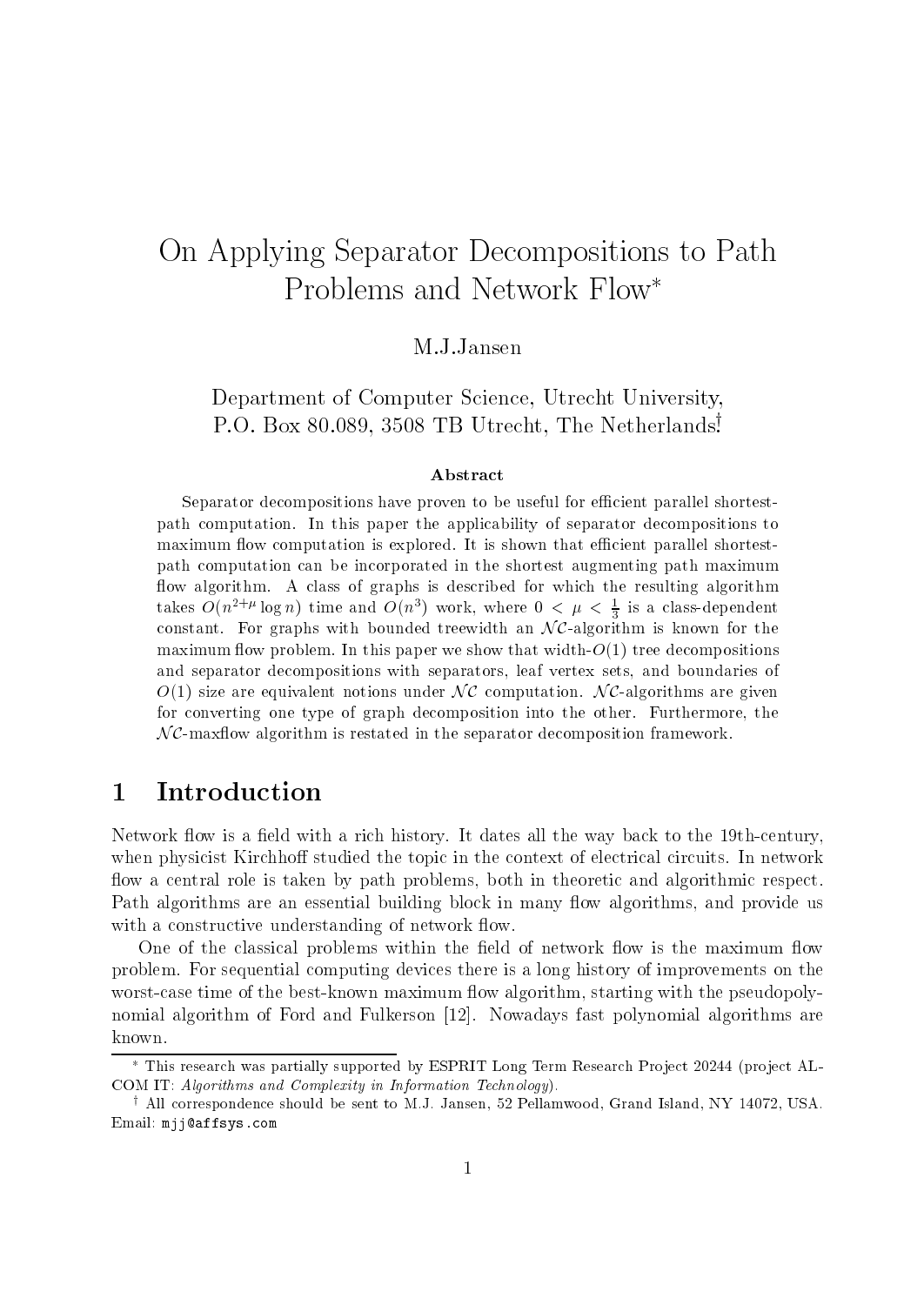See Ahuja et al. [1] for a good survey.

On the parallel front some fundamental difficulties surround the maximum flow problem. Goldschlager et al. [14] showed that the problem is logspace complete for P, which On the parallel front some fundamental difficulties surround the maximum flow problem. Goldschlager et al. [14] showed that the problem is logspace complete for **P**, which can be seen as evidence that the problem is not l

Although in the general case efficient parallelization is not likely, good results are known for special cases.

In case the underlying graph is planar, Johnson [18] showed the existence of an  $O(\log^3 n)$ time algorithm using  $O(n^2)$  processors, and an  $O(\log^2 n)$ -time algorithm using  $O(n^8)$  processors, both for the CREW PRAM. For outerplanar graphs a parallel algorithm is known using O(log n) time and n processors [8]. If capacities are polynomial in the number of edges  $m$ , the problem can be reduced in logspace to the maximum bipartite matching using  $O(\log n)$  time and *n* processors [8]. If capacities are polynomial in the number of edges *m*, the problem can be reduced in logspace to the maximum bipartite matching problem, which is in  $\mathcal{RNC}$  [19]. Furthermore problem, which is in  $\mathcal{RNC}$  [19]. Furthermore, Hagerup et al. [15] showed for graphs with treewidth  $\leq k$ , for constant k, the problem is in  $\mathcal{NC}$ .

Here, we will restrict ourselves to families of networks for which a recursive decomposition exists using small separators. A separator of a graph  $G = (V, E)$  is a subset of vertices  $S \subset V$  such that the subgraph induced by  $V \setminus S$  is not connected. Informally, for a function  $f : \mathbb{N} \to \mathbb{R}$ , an  $f(n)$ -separator decomposition of G is a recursive tree-shaped decomposition of G into subgraphs using separators, where subgraphs of size  $k$  have separators of size  $O(f(k))$  [9]. We revisit this definition in section 2. Cohen showed that for graphs with small enough separator decompositions, one can compute distances in a graph in  $O(\log n)$ parallel time by augmenting the graph in a preprocessing phase with a set of edges  $E^+$ . Section 3 contains an exposition of this approach.

In trying to apply Cohen's approach to an augmenting-path based maximum flow algorithm one encounters an extra difficulty, namely that of a slowly changing underlying graph. It seems the only solution is to repeat the preprocessing phase after every augmentation. At the end of section 3 the applicability of Cohen's algorithm to the shortest augmenting-path maxflow algorithm is explored. For a specific class of graphs a parallel algorithm is given that has the same work bound and a slightly better running time than  $\mathbf{M}$ the sequential shortest augmenting-path maxflow algorithm. bethermorportial shortest augmenting-path maxflow algorithm.<br>We already mentioned the existence of a  $N\mathcal{C}$  maxflow algorithm for graphs with treewidth

 $\leq$   $\kappa$ , for constant  $\kappa$ . The treewidth framework is very similar to the separator decompostion framework. Also in treewidth use is made of a tree shaped graph decomposition, namely the tree decomposition. The relationship between separator decompositions and tree decompositions is investigated in section 4. Here we will see that a tree decomposition of  $O(1)$  width can be converted into a separator decomposition such that separators are of O(1) size. Conversely, a separator decomposition of depth O(log n) and separators of O(1) size, can be transformed into a tree decomposition of width  $O(\log n)$ . 1) size. Conversely, a separator decomposition of depth  $O(\log n)$  and separators of  $O(1)$ , can be transformed into a tree decomposition of width  $O(\log n)$ .<br>The above mentioned  $\mathcal{NC}$  maxflow algorithm will be treated in se

sition in this section diverges from the original article in the respect that the algorithm is presented with the aid of separator decompositions instead of tree decompositions. We will look at the more general case of networks with arbitrary number of sources and sinks. It is shown that a  $k$ -terminal flow in a network, i.e. flow in a network with  $k$  vertices that are source or sink, can be characterised by a set of at most  $2^k$  equations in k variables, or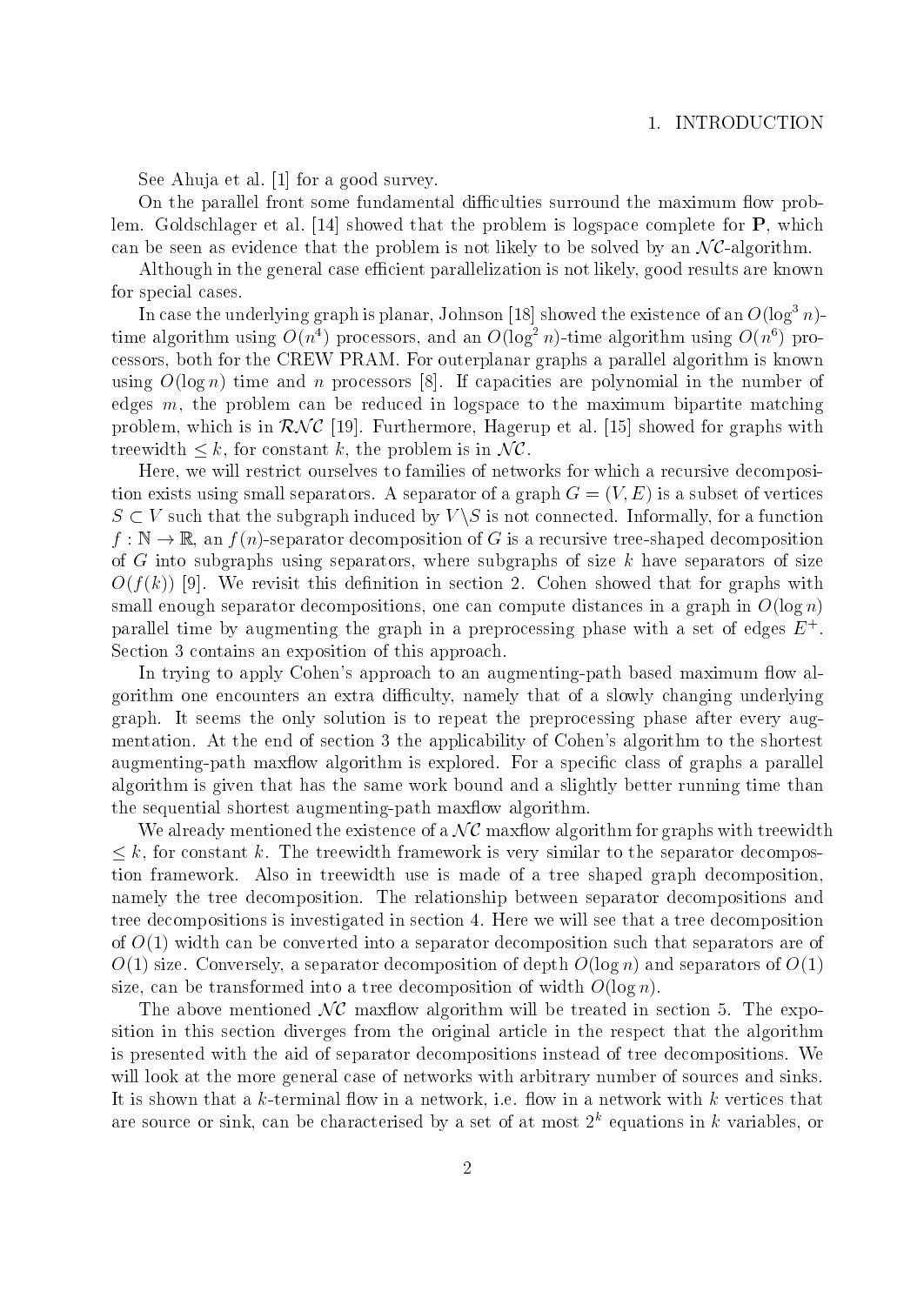a mimicking network with at most  $2^{(2^n)}$  vertices. Separator decompositions facilitate the recursive computation of these characterizations. A class of graphs is given for which this a mimicking network with at most  $2^{(2^n)}$  vertices. Separator decomposition<br>recursive computation of these characterizations. A class of graphs is given<br>implies that the maximum flow problem can be solved in  $\mathcal{NC}$  time

#### 1.1 Acknowledgements

Previously, this report appeared as a master's thesis at Utrecht University. From this place I would like to direct some words of gratitude to the people that were involved in my graduation.

My thanks go out to Edwin and Helga, with whom I shared an office at the University. Thanks to you working on this thesis was accompanied by a healthy daily dose of fun. I would like to thank Jan van Leeuwen for being an assistant supervising professor during my graduation, and for his help and advice concerning my future in the US. I would like to thank Hans Bodlaender for being an assistant supervising professor, for the discussions we had, and for his generosity as it comes to lending books, and giving away papers. Especially, I would like to thank my supervising professor Marinus Veldhorst. Thank you for sharing your wisdom, and helping me form my ideas. Our weekly meetings were of incredible personal value. It is a wonderful thing to know that I can always walk into your office for advice.

## 2 Preliminaries

Unless explicitly specified otherwise,  $G = (V, E)$  denotes a directed graph with  $n = |V|$ nodes and  $m = |E|$  edges. We assume that G does not contain isolated vertices, and that for all  $v, w \in V$  only one of  $(v, w)$  and  $(w, v)$  can be in E.

**Definition 2.1** A network is a 4-tuple  $(G, c, s, t)$  where  $c : E \to \mathbb{R}_{\geq 0}$  assigns capacities to the edges of G, and  $s, t \in V$  are designated vertices called source and sink, respectively. A flow f in network  $(G, c, s, t)$  is a function  $f : E \to \mathbb{R}_{\geq 0}$  for which:

1. for all edges  $e \in E$ ,  $0 \le f(e) \le c(e)$ , and

2. for all 
$$
i \in V \setminus \{s, t\}
$$
,  $\sum_{(i,j) \in E} f(i,j) - \sum_{(j,i) \in E} f(j,i) = 0$ .

In other words, a flow must respect capacities (clause 1), and must be balanced in all vertices except the source and the sink (clause 2). The imbalance of a flow f in a node i is denoted by bf (i). The second clause of the above declines of the above density can the second can the above de to demanding that  $v_f(i) = 0$  for all  $i \in V \setminus \{s, t\}$ . The value of a now f is defined as the amount of impact in the source. Given a network I at the source of the source of the maximum measure. The maximum maximum is the problem of finding a flow in  $N$  that has maximum value.

A cut in a network  $(G, c, s, t)$  is defined by specifying a subset  $S \subseteq V$  of vertices. Given such a subset  $S$ , the corresponding cut is the set of edges that have their tails in  $S$  and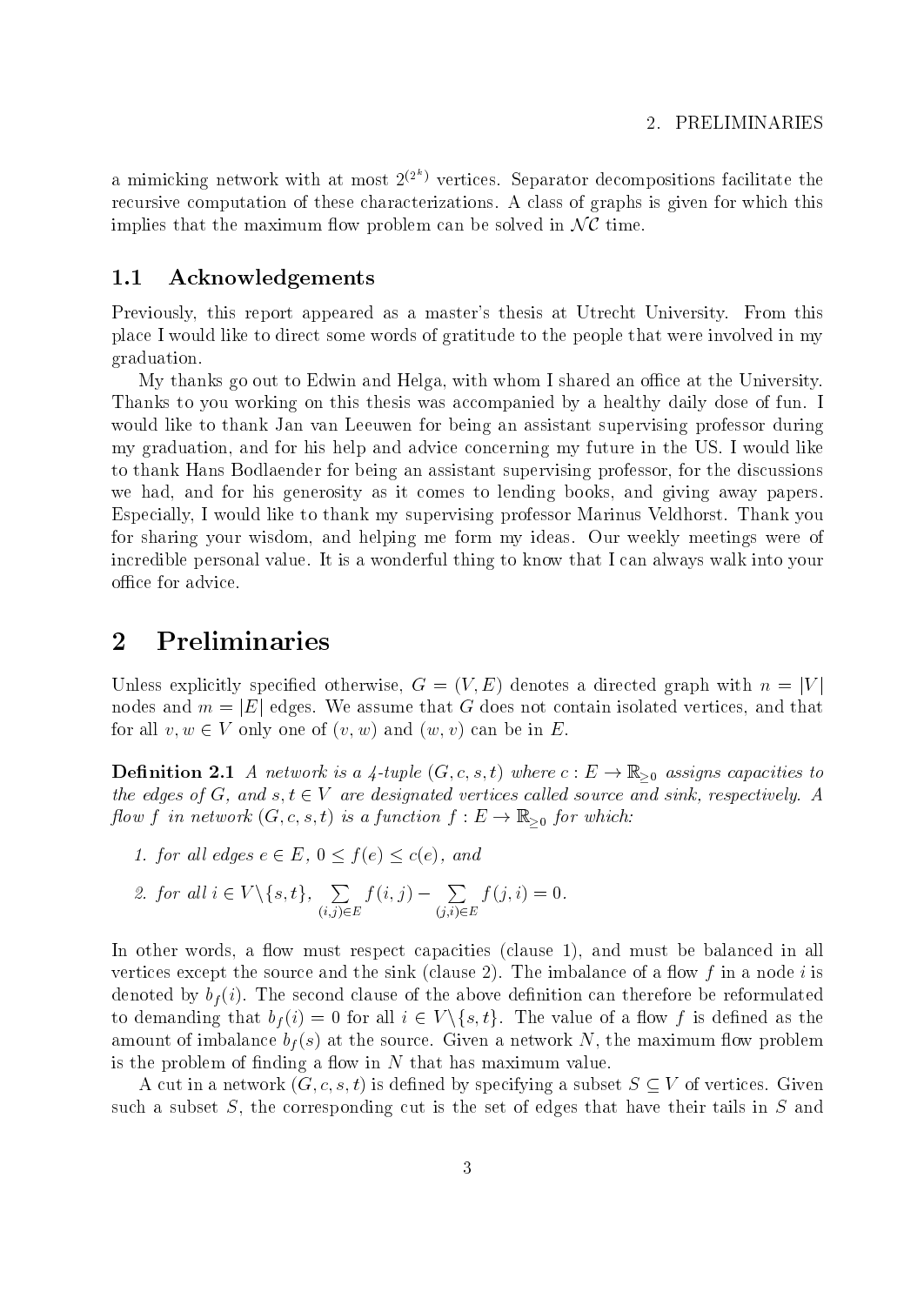#### 2. PRELIMINARIES

their heads in  $V\setminus S$ . Each cut C has a certain capacity, which is defined as  $\sum c(v,w)$ . (v;w)2C  $\sim$   $\sim$   $\sim$   $\sim$   $\sim$   $\sim$ In the following, for subsets of vertices  $S \subseteq V$ , if not ambiguous we will speak about the cut S instead of the cut with defining subset S. For subsets  $X, Y \subseteq V$ , a cut defined by subset  $S \subset V$  is an X, Y-separating cut if  $X \subset S$  and  $Y \subset V \backslash S$ . The famous Max-Flow Min-Cut theorem states [12]:

**Theorem 2.1** In a network  $(G, c, s, t)$  the value of any maximum flow is equal to the value of any s; t-separating cut of minimum capacity.

Very useful in flow problems are residual networks. We will now give a definition for later use.

**Definition 2.2** For a flow f in network  $N = (G, c, s, t)$  define the residual network  $N(f)$  $(G(f), r, s, t)$ , where

1.  $G(f) = (V, E(f))$ , 2.  $E(f) = \bigcup \{(v, w), (w, w)\}$  $\sqrt{2}$  and  $\sqrt{2}$  $\{v, w\}, \{w, v\}$ ; and 3.  $r(v, w) = \begin{cases} c(v, w) - f(v, w) & \text{if } (v, w) \in E \\ g(v, w) & \text{if } (v, w) \in E \end{cases}$  $f(x; v)$  otherwise  $f(x; v)$  or  $f(x; v)$  or  $f(x; v)$  or  $f(x; v)$  or  $f(x; v)$  or  $f(x; v)$  or  $f(x; v)$  or  $f(x; v)$  or  $f(x; v)$  or  $f(x; v)$  or  $f(x; v)$  or  $f(x; v)$  or  $f(x; v)$  or  $f(x; v)$  or  $f(x; v)$  or  $f(x; v)$  or  $f(x; v)$  or  $f(x; v)$  or  $f(x; v$ 

In this paper we restrict ourselves to networks for which the underlying graph has a small separator decomposition. We now specify the separator decomposition concept.

**Definition 2.3** Given a graph  $G = (V, E)$  and subsets of vertices  $X, Y, Z \subset V$ , we say that Y separates V into X and Z, if X, Y, Z form a partition of V, and X and Z are not connected in  $G(V\Y)$ .

In the following, we assume that internal nodes of rooted binary trees have exactly two children.

**Definition 2.4** A separator decomposition of a graph  $G = (V, E)$  is a triple  $(T_G, S, V)$ , where  $1_G$  is a rooted binary tree, and  $\mathcal{S}, V$  are functions  $1_G \to \wp(V)$  for which the following three conditions hold:

- 1. for the root r of  $T_G$ ,  $V(r) = V$
- 2. for leaves x of  $T_G$ ,  $\mathcal{S}(x) = \emptyset$
- 3. for each internal node x with children  $x_1$  and  $x_2$ ,  $S(x)$  separates the induced subgraph<br>  $G(V(x))$  into  $V_1$  and  $V_2$ , where for  $i = 1, 2$ ,<br>  $V(x_i) = V_i \cup \{v \in S(x) | \exists w \in V_i \text{ such that } v \text{ and } w \text{ incident in } G(V(x))\}.$  $G(V(x))$  into  $V_1$  and  $V_2$ , where for  $i = 1, 2,$  $\mathcal{V}(x_i) = V_i \cup \{v \in \mathcal{S}(x) | \exists w \in V_i \text{ such that } v \text{ and } w \text{ incident in } G(\mathcal{V}(x))\}.$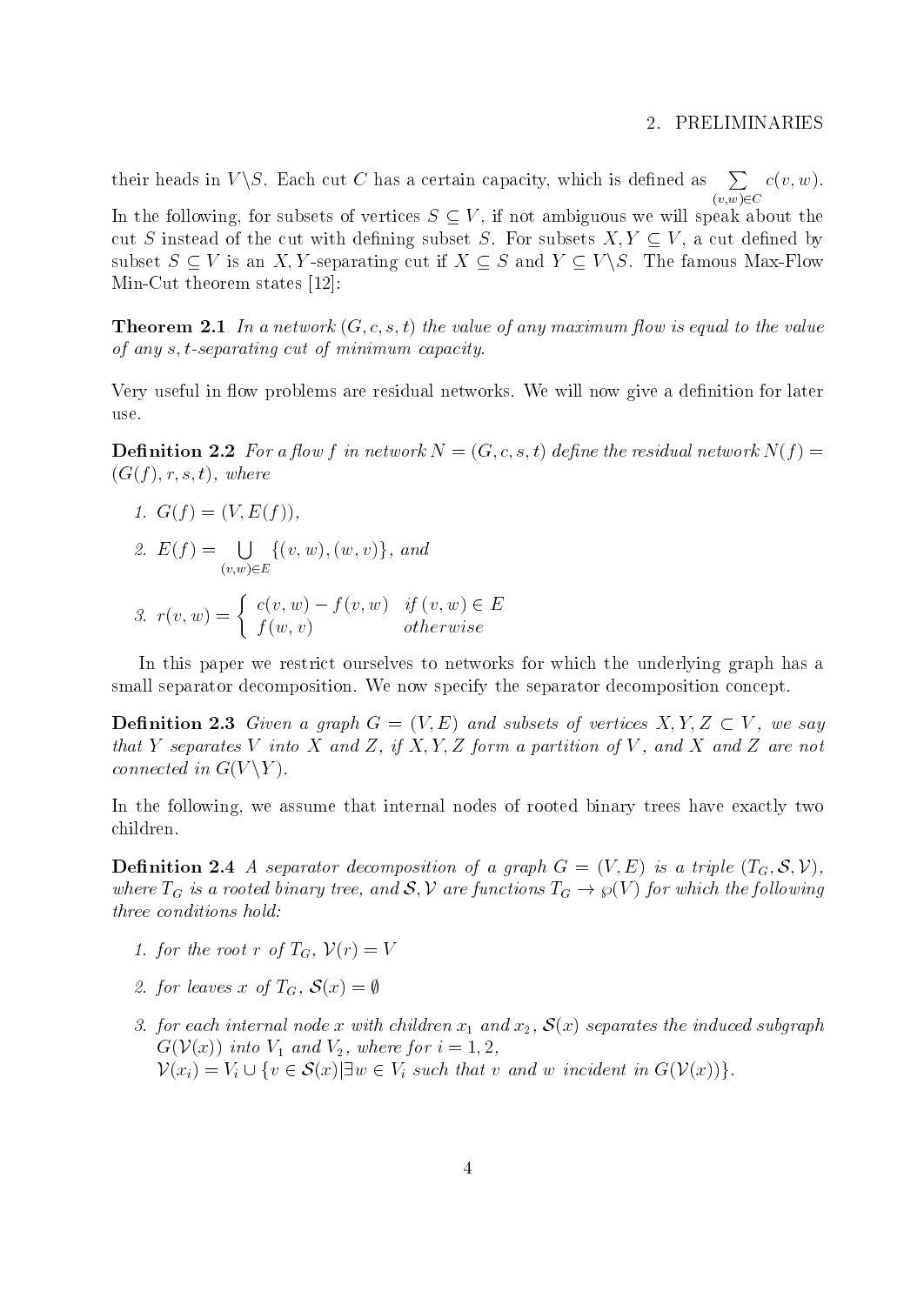#### 2. PRELIMINARIES

The depth of a tree is the maximum number of edges on an acyclic path from the root to a leaf the depth of separator the depth of separator tree TG is denoted with dG. For a separator tree TG. For a separator tree TG is denoted with dG. For a separator tree TG. For a separator tree TG. For a separator tr node x we denote with TGC induced by  $\mathcal{A}$  and all its descendants. The subtree of TG induced by  $\mathcal{A}$ maximum length of an acyclic path from node x to a leaf in  $T_G[x]$  is denoted by height(x). For a function  $f : \mathbb{N} \to \mathbb{N}$ , an  $f(k)$ -separator decomposition is a separator decomposition with for all  $x \in T_G$ ,  $|S(x)| = O(f(|V(x)|))$ . Separator decompositions are independent of the direction of edges in the underlying graph. It is not hard to prove the following.

**Fact 2.1** S is a separator decomposition of a directed graph G if and only if S is a separator decomposition of the undirected skeleton of G.

For  $x \in T_G$ , let  $G(x)$  denote the induced subgraph  $G(\mathcal{V}(x))$ , and define the boundary  $\mathcal{B}(x)$  as:

$$
\mathcal{B}(x) = \begin{cases} \emptyset & \text{if } x \text{ is the root of } T_G \\ (\mathcal{B}(y) \cup \mathcal{S}(y)) \cap \mathcal{V}(x) & \text{otherwise, and where } y \text{ is the parent of } x \text{ in } T_G. \end{cases}
$$

 $G(x)$  is 'connected' to the remainder of G by its boundary  $\mathcal{B}(x)$ . We can prove the following proposition.

**Proposition 2.1** For all  $x \in T_G$ ,

- 1.  $\mathcal{B}(x)$  separates G into  $\mathcal{V}(x)\setminus\mathcal{B}(x)$  and  $V\setminus\mathcal{V}(x)$ .
- 2.  $\mathcal{B}(x) = \mathcal{V}(x) \cap \prod \mathcal{S}(y)$ , where  $\bigcup_{y\in W_x}$   $\mathcal{S}(y)$ , where  $W_x$  is the set of all ancestors of x.

In 1. we see that boundaries indeed have the connection-type character we just mentioned. Part 2. of the proposition is the iterative counterpart of our initial recursive boundary definition.

In this report, we will use as a model of parallel computation the CRCW PRAM. In case of a simultaneous write of the same memory location we assume that the minimum value is written in that location. For the assessment of parallel algorithms we will use the concepts of time and work. The time of a parallel algorithm A on P processors is the number of parallel steps in which at most P operations can be performed simultaneously. In case the number of processors is not specified, the time of  $A$  is the time of  $A$  on an arbitrarily large number of processors. The work of a parallel or sequential algorithm A is the total number of operations performed, and is independent of the number of processors. If  $p$  processors write the same memory location simultaneously this will give a contribution of p to the work of A. The work of A may be strictly smaller than the processor-time product because idle time is not included in it. For an explanation of these concepts we refer to JaJa [17]. Time and work are identical for sequential algorithms that have no idle time.

An algorithm of time  $T(n)$  and work  $W(n)$  with n the length of the input, can be realized on  $P(n)$  processors and the realization runs in time  $O(T(n) + W(n)/P(n))$ , provided the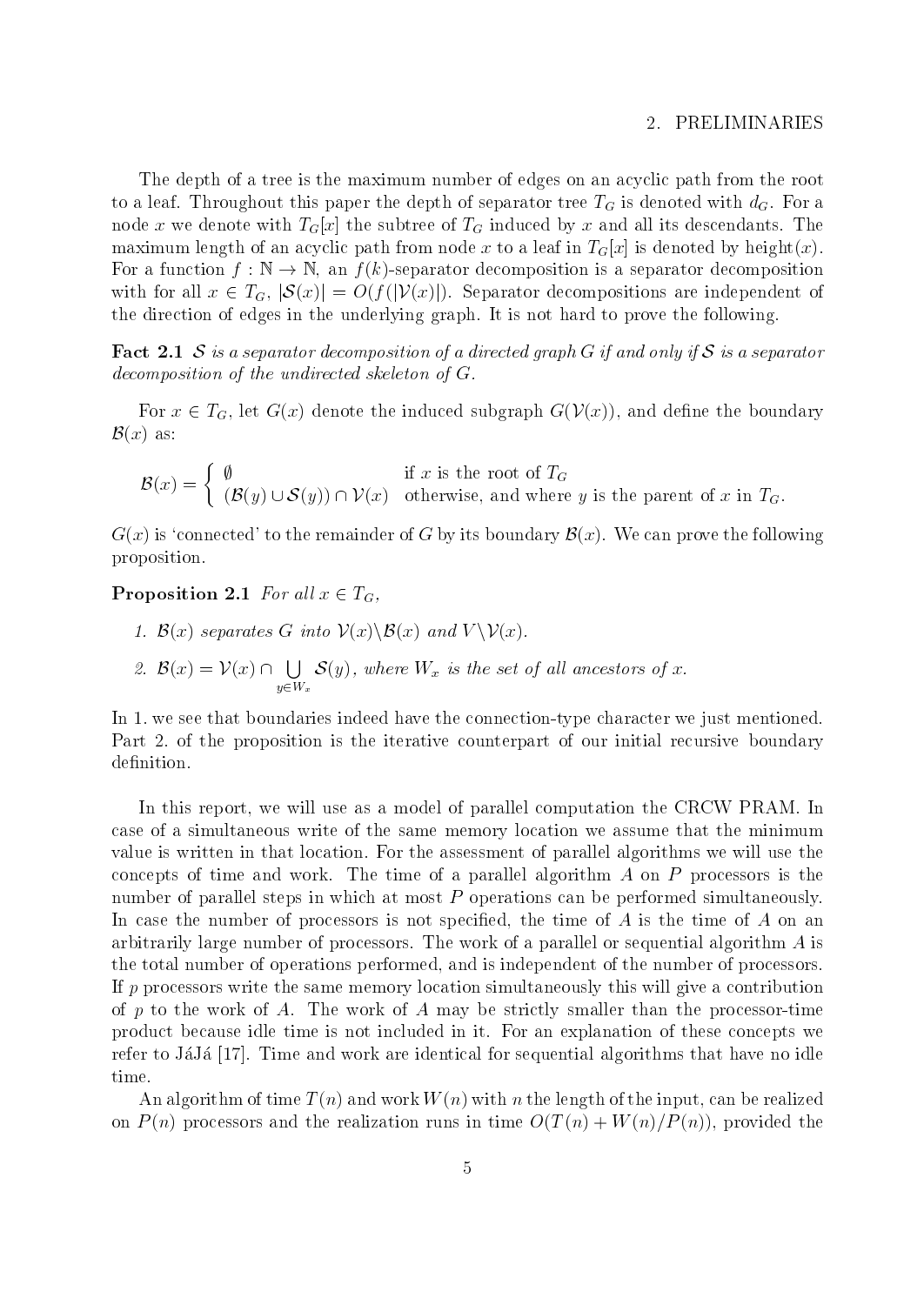so-called Brent schedule [6, 17] can be applied.

In all CRCW PRAM algorithms in this paper the number of processors accessing the same memory location in one computation step is bounded by a polynomial in  $n$ , even if the total number of processors is much larger. This makes that in this paper any CRCW PRAM algorithm running in time  $T(n)$  can be simulated on a EREW PRAM with the same number of processors in time  $O(T(n) \cdot \log n)$ .

## 3 Augmenting Path Maxflow Computation

The current state of the art allows for a distinction between two classes of maximum flow algorithms. We have preflow-push algorithms on one hand, and augmenting-path algorithms on the other. In this section our focus will solely be on an algorithm from the latter category, namely the shortest augmenting path algorithm.

Cohen showed for graphs with small-sized separator decompositions that distances can be computed in polylogarithmic time, and with polynomial work  $[9]$ . Given a graph G, the idea is to extend G with a set of edges  $E^+$ , without changing distances, and enabling the Bellman-Ford algorithm to take shortcuts during the path search. For the class of graphs considered, the work bound of Cohen's algorithm improves on the work bound of the sequential Bellman-Ford algorithm.

Distance computation is closely related to shortest path computation. In this section the applicability of Cohen's algorithm to the shortest augmenting path maxilow algorithm will be investigated. We will show that with a few minor changes Cohen's algorithm can be incorporated into this maxflow algorithm. For the class of graphs considered, the resulting parallel algorithm improves slightly on the time bound of the sequential shortest augmenting path maxflow algorithm. Furthermore, for a substantial subclass of graphs the algorithm and its sequential counterpart perform an equalamount of work.

The rest of this section is organised as follows. Section 3.1 reviews the Bellman-Ford algorithm and a straightforward parallelization for the CRCW PRAM. In section 3.2 this algorithm will be modified to function more efficiently under the addition of the specific set of edges  $E$  . An algorithm for the computation of  $E+$  is given in section 3.3. In  $\,$ section 3.4 these results will be applied to the shortest augmenting path maxflow algorithm.  $S$  . Section 3.5 contains and analysis of the complexity of the algorithms of the section for all  $\alpha$ section 3.4 these results will be applied to the shortest augmenting path maxflow algorithm.<br>Section 3.5 contains an analysis of the complexity of the algorithms of this section for a<br>specific class of graphs. The algorit graphs with small-sized separator decompositions. Finally, in section 3.6 we end with a short digresssion on flow augmentation.

### 3.1 Parallel Bellman-Ford

Let  $G = (V, E)$  have weights  $w : E \to \mathbb{R}$  on the edges. Reach<sub>G</sub>(v) is the set of vertices  $w \in V$  such that there is a path in G from v to w. The length of a path p in G is defined as the number of edges in p, and the weight of p is defined as  $w(p) = \sum w(e)$ . For vertices e version and the contract of the contract of the contract of the contract of the contract of the contract of the contract of the contract of the contract of the contract of the contract of the contract of the contract of  $v, w \in V$  the distance  $\delta_G(v, w)$  between v and w is the minimum weight of a path from v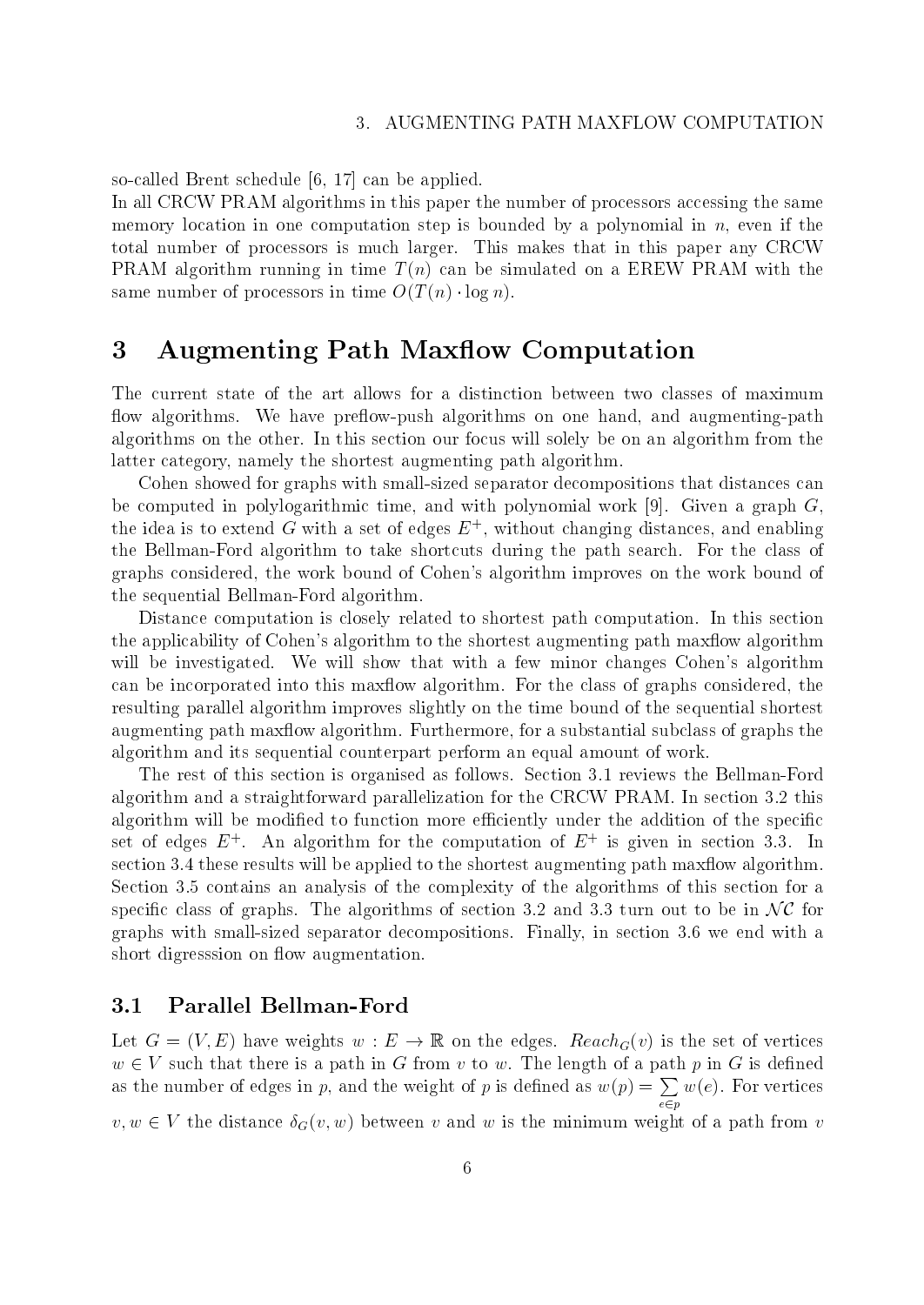to w. If  $w \notin Reach_G(v)$ , then  $\delta_G(v, w) = \infty$ . Given a specified source vertex s, the single source shortest path problem is the problem of calculating  $\delta_G(s, v)$  for all vertices  $v \in V$ .

In case no negative-weight cycles exist, the single source shortest path problem can be solved by the Bellman-Ford algorithm [10]. The algorithm consists of  $n-1$  phases. In each phase, for each edge  $e = (v, w) \in E$  the distance from s to w is updated as the minimum of the current distance from s to w, and the sum of  $w(e)$  and the current distance of s to  $v$ . This update operation is referred to as 'relaxing edge  $e$ '. Let us specify the algorithm in pseudocode. For each vertex  $v \in V$ , the current distance from s to v is maintained in a label  $d[v]$ .

Procedure Relax $(e = (v, w))$ 1. if  $d[w] > d[v] + w(e)$  then 2.  $d[w] := d[v] + w(e)$ 

Procedure Bellman-Ford $(G = (V, E))$ 

```
1. d[s] := 02. for all v \in V \backslash \{s\} do
3. d[v] := \infty4. repeat n-1 times:
5. for each edge e \in E do
6. Relax(e)7. for each edge e = (v, w) \in E do
8. if d[w] > d[v] + w(e) then
9. error: minimum-weight cycle detected
```
At termination of the algorithm, either it will be detected that  $G$  has a negative-weight cycle, or  $d[v] = \delta_G(s, v)$  for all  $v \in V$ . The algorithm runs in  $O(nm)$  time.

Parallelizing this algorithm for the CRCW PRAM can be done by turning the for-loops in lines 2, 5 and 7 into parallel loops. In line 6 only the minimum update value is written. On the CRCW PRAM the algorithm runs in  $O(n)$  time and performs  $O(nm)$  work.

### 3.2 Adapted Bellman-Ford

The CRCW PRAM algorithm of the previous section performs  $n-1$  relaxation phases, which implies a factor  $n$  in its asymptotic running time. Actually, the necessary number of relaxation phases equals the minimum length  $L$  of any minimum-weight path from  $s$  to  $v$ , maximized over all  $v \in Reach_G(s)$ . In order to reduce the running time of the algorithm, we augment  $G$  with a set  $E+$  of edges with weights that do not change distances between  $\blacksquare$ vertices, and such that  $L$  is small for the extended graph. After this preprocessing of  $G$ we can apply the parallel Bellman-Ford algorithm to the extended graph in a specific way, and we need less phases.

In the following text we assume that G does not contain negative-weight cycles. Furthermore, we assume we have a separator decomposition of G and a constant  $l \geq 0$  such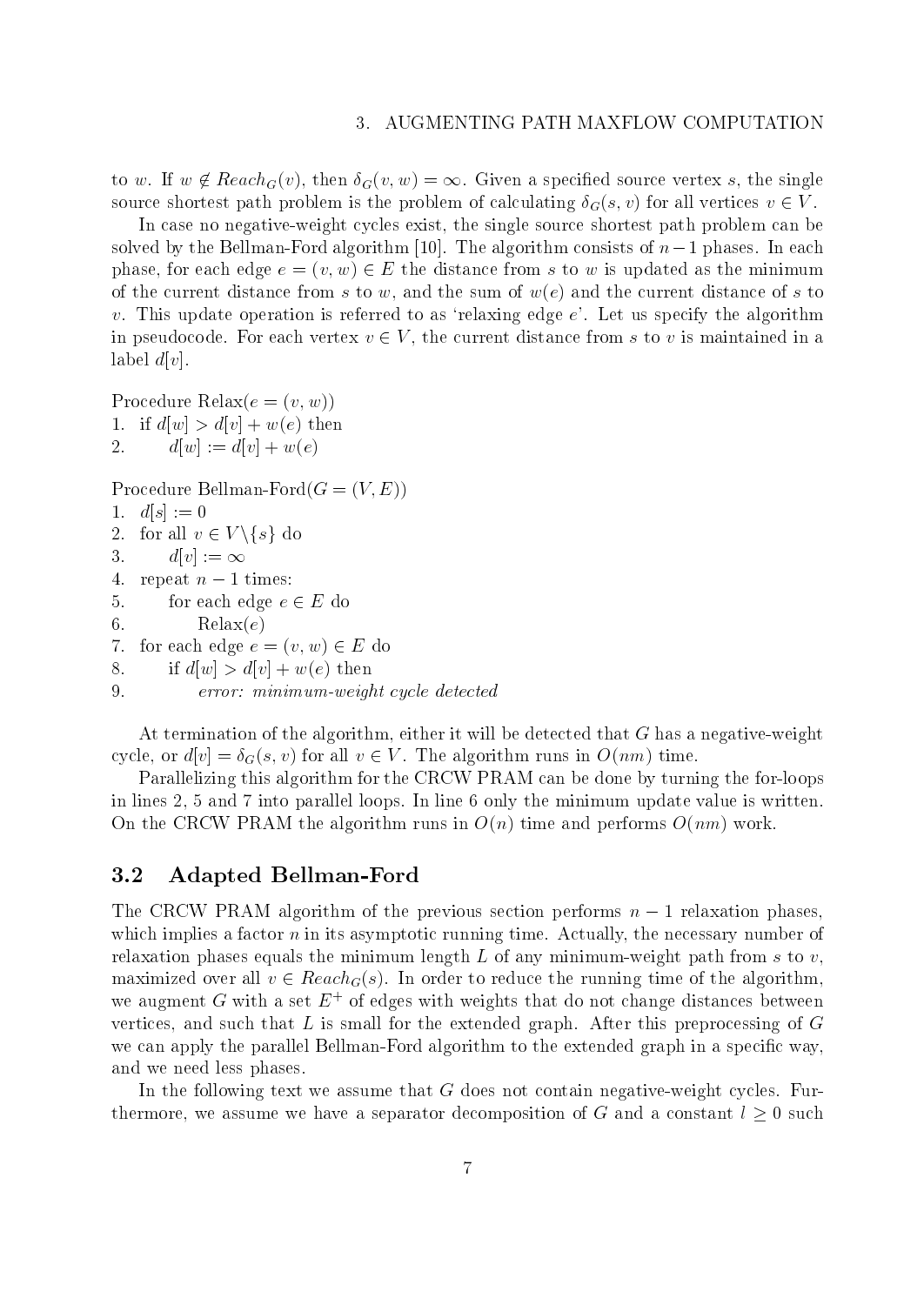#### AUGMENTING PATH MAXFLOW COMPUTATION  $\mathcal{R}$

that for each leaf x in the separator decomposition tree and all vertices v and w in  $G(x)$ with  $w \in Reach_{G(x)}(v)$ , there exists a path from v to w in  $G(x)$  with weight  $\delta_{G(x)}(v, w)$ that is of length at most l.  $E^+$  will be chosen such that for all vertices v in G and  $w \in Reach_G(v)$  there is a path from v to w in the extended graph with weight  $\delta_G(v, w)$ and of length  $O(l + d_G)$ . Hence, the parallel Bellman-Ford algorithm can be implemented on the extended graph to run in  $O(l + d_G)$  relaxation phases.

**Definition 3.1** Given a separator decomposition  $(T_G, \mathcal{S}, \mathcal{V})$  of graph G, for each node  $x \in I_G$  depine the set of edges et of edges<br>=  $\{(v, w)|v, w \in \mathcal{B}(x), v \neq w, \text{ and } w \in Reach_{G(x)}(v)\}$ 

$$
E_x = \begin{cases} (v, w)|v, w \in \mathcal{B}(x), v \neq w, \text{ and } w \in \text{Reach}_{G(x)}(v) \} \cup \\ (v, w)|v, w \in \mathcal{S}(x), v \neq w, \text{ and } w \in \text{Reach}_{G(x)}(v) \} \end{cases}
$$

where each eage  $e = (v, w) \in E_x$  has weight  $w(e) = o_{G(x)}(v, w)$ . In addition, let  $E^+(x) =$  $\blacksquare$  Section 2.1 and 2.1 and 2.1 and 2.1 and 2.1 and 2.1 and 2.1 and 2.1 and 2.1 and 2.1 and 2.1 and 2.1 and 2.1 and 2.1 and 2.1 and 2.1 and 2.1 and 2.1 and 2.1 and 2.1 and 2.1 and 2.1 and 2.1 and 2.1 and 2.1 and 2.1 an  $x'\in \overline{T}_G[x]$  $E = 1$ 

In the above definition, we assume that if multiple edges would occur in  $E^+(x)$ , only the one with minimum weight is included. For the root  $r$  of  $I_G$  we denote  $E(r)^\perp$  by  $E^\perp$ . Distances in G do not change by the addition of edges  $(v, w)$  to E with weight  $\delta_G(v, w)$ . In the following the operator  $\Theta$  denotes multiset union.

**Fact 3.1** Let  $(I_G, \mathcal{S}, V)$  be a separator aecomposition of graph  $G$ . For each  $x \in I_G$  define the multigraph  $G^+(x) = (V(x), E(V(x)) \oplus E^+(x))$ , then for all  $v, w \in V(x)$  it holds that  $\delta_{G(x)}(v, w) = \delta_{G^+(x)}(v, w).$ 

As we already mentioned the addition of edges from  $E+$  introduces paths of small length and specific structure. The following two recursive definitions are a first step towards describing this structure. Given a node x in  $T<sub>G</sub>$ , two types of paths are defined: x-entry paths and x-exit paths. Roughly speaking, an x-entry path is a minimum-weight path in  $G^+(x)$  consisting of three, possibly empty, subpaths. The first subpath lies completely in  $\,$ one of the  $G$ +-graphs associated with the children of  $x$ . The second subpath consists of a single edge between two vertices in the separator  $\mathcal{S}(x)$ . The third subpath consists of a single edge from a vertex in  $\mathcal{S}(x)$  to a vertex in the boundary  $\mathcal{B}(x)$ . Denote the empty path starting at a vertex v with v , denote the operator for concatenating paths. We concern the operator in concat have the following definition.

**Definition 3.2** Let  $(T_G, \mathcal{S}, \mathcal{V})$  be a separator decomposition of G, and x a node in  $T_G$ . A  $\emph{p}$ ath  $\emph{p}$  from vertex  $v$  to vertex  $w$  in  $\mathbf{G}^+(x)$  is an x-entry path if the following four conditions are satisfied:

- 1.  $w \in \mathcal{B}(x)$
- 2.  $w(p) = \delta_{G(x)}(v, w)$
- 3. if x is a leaf, then p is a sequence of at most l edges in  $G(x)$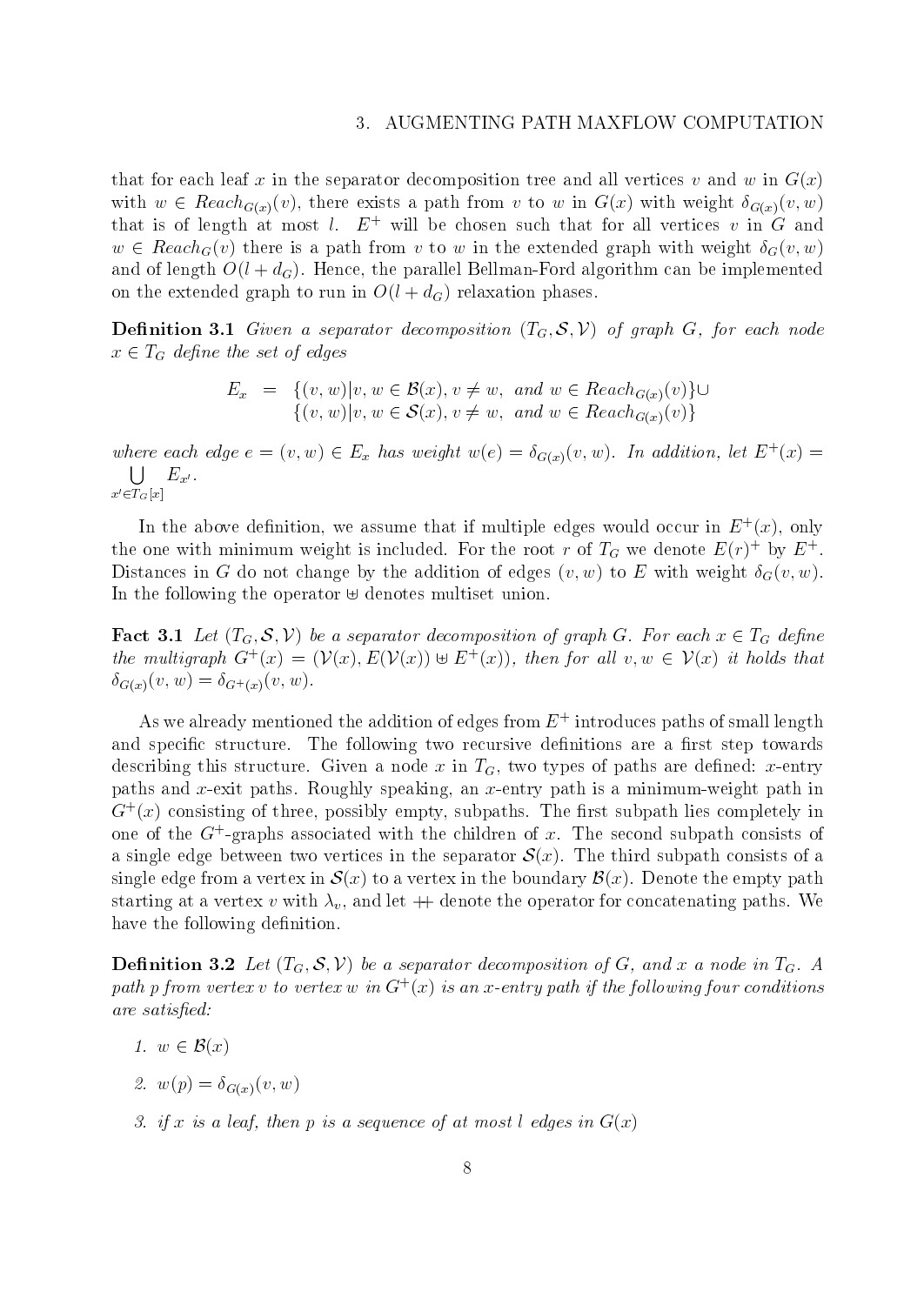#### AUGMENTING PATH MAXFLOW COMPUTATION  $\mathcal{R}$

- $\mathcal{I}^*$  is an internal node with children and  $\mathcal{I}^*$  and  $\mathcal{I}^*$  and  $\mathcal{I}^*$  ,  $p$  is particle with  $p$ orthermal node with children  $x_1$  and  $x_2$ , then  $p = p_1 + p_2 +$ <br>=  $\lambda_v$ , or  $p_1$  is an  $x_i$ -entry path for some  $i \in \{1, 2\}$ ,
	- (a)  $p_1 = \lambda_v$ , or  $p_1$  is an  $x_i$ -entry path for some  $i \in \{1, 2\}$ ,
	- (a)  $p_1 = \lambda_v$ , or  $p_1$  is an  $x_i$ -entry path for some  $i \in \{1, 2\}$ ,<br>
	(b)  $p_2 = \lambda_{v_1}$  with  $v_1 \in V(x)$ , or  $p_2 = (v_1, v_2) \in E_x$  with  $v_1, v_2 \in S(x)$ , and
	- $(c)$   $p_3 = \lambda_{w_1}$  with  $w_1 \in V(x)$ , or for some  $j \in \{1, 2\}$ ,  $p_3 = (w_1, w_2) \in E_{x_i}$  with  $w_1, w_2 \in \mathcal{B}(x_i).$  $\begin{aligned} \sum_{y_1} w u_1 & v_1 \in V(x), \\ \sum_{y_1} w u_1 & h \ w_1 \in V(x), \\ \in \mathcal{B}(x_i). \end{aligned}$

**Definition 3.3** Let  $(T_G, \mathcal{S}, \mathcal{V})$  be a separator decomposition of G, and x a node in  $T_G$ . A  $\emph{p}$ ath  $p$  from vertex  $v$  to vertex  $w$  in  $\mathbf{G}^+(x)$  is an x-exit path if the following four conditions are satisfied:

- 1.  $v \in \mathcal{B}(x)$
- 2.  $w(p) = \delta_{G(x)}(v, w)$
- 3. if x is a leaf, then p is a sequence of at most l edges in  $G(x)$
- $\mathcal{A}$  is an internal node with children x1 and  $\mathcal{A}$  and  $\mathcal{A}$ , where  $p$  is p2++p3, where  $\mathcal{A}$
- f x is an internal node with children  $x_1$  and  $x_2$ , then  $p = p_1 + p_2 + p_3$ , where<br>(a)  $p_1 = \lambda_v$ , or for some  $i \in \{1, 2\}$ ,  $p_1 = (v_1, v_2) \in E_{x_i}$  with  $v_1, v_2 \in \mathcal{B}(x_i)$ , (a)  $p_1 = \lambda_v$ , or for some  $i \in \{1, 2\}$ ,  $p_1 = (v_1, v_2) \in E_{x_i}$  with  $v_1, v_2 \in \mathcal{B}(x_i)$ ,<br>
(b)  $p_2 = \lambda_{w_1}$  with  $w_1 \in \mathcal{V}(x)$ , or  $p_2 = (w_1, w_2) \in E_x$  with  $w_1, w_2 \in \mathcal{S}(x)$ , and
	- $=\lambda_{w_1}$  with  $w_1 \in V(x)$ , or  $p_2 = (w_1, w_2) \in E_x$  with  $w_1, w_2 \in$ <br> $=\lambda_w$ , or  $p_3$  is an  $x_i$ -exit path for some  $j \in \{1, 2\}$ .
	- (c)  $p_3 = \lambda_w$ , or  $p_3$  is an  $x_i$ -exit path for some  $j \in \{1, 2\}$ .

We have the following important fact about the lengths of entry paths and exit paths.

**Lemma 3.1** For any graph G and separator decomposition  $(T_G, \mathcal{S}, \mathcal{V})$  of G, it holds that each x-entry path and each x-exit path has length at most  $l + 2height(x)$ , for all  $x \in T_G$ .

**Proof:** We use induction to prove the lemma for x-entry paths. For a leaf x, an x-entry path trivially has length at most length at  $\sim$  is not alleged  $\sim$  is not alleged  $\sim$  . In and  $\sim$   $\sim$   $\sim$   $\sim$   $\sim$   $\sim$ children of x. The induction hypothesis states that each  $x_i$ -entry path has length at most  $l+2$ height $(x_i)$ , for  $i=1,2$ . From definition 3.2 we see that an x-entry path consists of either at most  $l + 2$ height $(x_1) + 2$ , or at most  $l + 2$ height $(x_2) + 2$  edges. Therefore, an x-entry path will certainly be of length at most  $l+2 \max\{\text{height}(x_1), \text{height}(x_2)\} + 2 = l + 2 \text{height}(x)$ . The proof of the lemma for exit paths is similar.  $\blacksquare$ 

In the following two lemmas we will see that entry paths and exit paths occur in the extended graph G+ in extensive amounts. The proofs of these lemmas are obtained by applying induction in the separator decomposition tree.

**Lemma 3.2** Let  $(T_G, \mathcal{S}, V)$  be a separator aecomposition of graph  $\mathcal{G}$ , and let x be a node in  $T_G$ . For any two vertices  $v, w \in V(x)$  such that  $w \in Reach_{G(x)} \cap B(x)$  there exists an  $\, G, \, \, and \,\, let \, x \, \, be \,\, a \,\, node \, \cap \, \mathcal{B}(x) \,\, there \,\, exists \,\, an \,\, \,$  $x$ -entry path from v to w in  $\mathbf{G}^+(x)$ .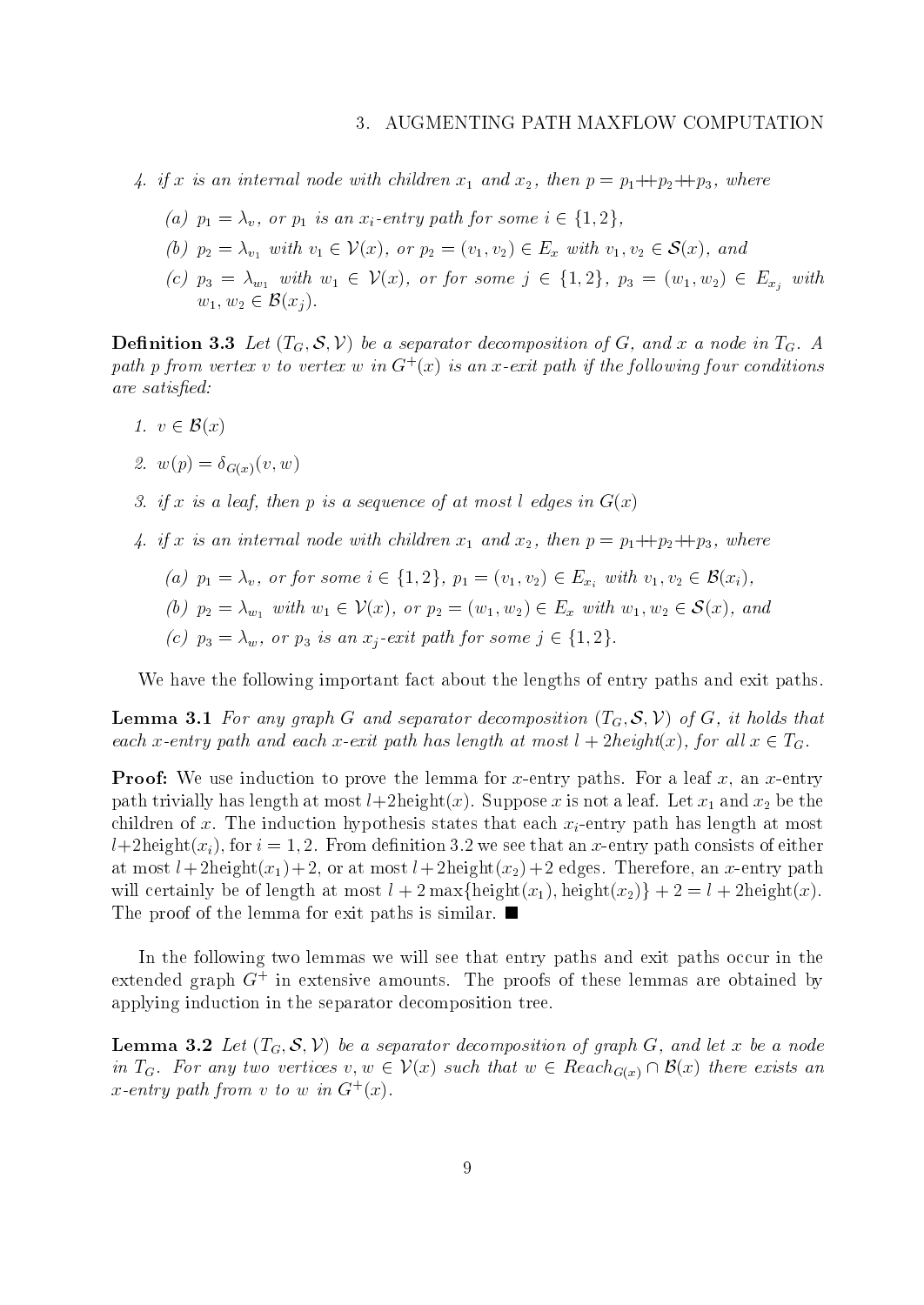Proof: Consider arbitrary vertices  $v, w \in V(x)$  with  $w \in Reach_{G(x)} \cap B(x)$ . If x is a leaf,

Suppose x is not a leaf. Let  $x_1$  and  $x_2$  be the children of x. Since w is reachable from v, there exists a path q from v to w in  $G(x)$  of weight  $\delta_{G(x)}(v, w)$ . We consider two cases. Suppose x is not a leaf. Let  $x_1$  and  $x_2$  be the children of x. Since w is reachable from<br>here exists a path q from v to w in  $G(x)$  of weight  $\delta_{G(x)}(v, w)$ . We consider two cases.<br>Case 1.  $q \cap S(x) = \emptyset$ . Now q is a path

 $w(q) = \delta_{G(x_i)}(v, w)$ , and  $w \in \mathcal{B}(x_i)$ . The induction hypothesis tells us that an  $x_i$ -entry path <u>Case 1</u>.  $q \cap \mathcal{S}(x) = \emptyset$ . Now q is a path in  $G(x_i)$  for some  $i \in \{1,2\}$ . Observe that proposed with a since we conclude that we conclude that  $\mathcal{V}$  and  $\mathcal{V}$ path from  $v$  to  $w$ . com v to w exists. Since  $w(p) =$ <br>h from v to w.<br>Case 2.  $q \cap S(x) \neq \emptyset$ . Let  $v_1$  and

<u>Case 2</u>.  $q \cap S(x) \neq \emptyset$ . Let  $v_1$  and  $v_2$  be the first and the last vertex of q in  $S(x)$ , respectively. Note that possibly v1  $\pm$  v2. We can can look at  $\alpha$  as being a concernation concatenation  $q$ 1++ $q$ 2++q3, where  $\sim$  1,  $\sim$  1,  $\sim$  1, and  $\sim$  1, and  $\sim$  1, and  $\sim$  1, and  $\sim$  1, and  $\sim$  1, and  $\sim$  1, and  $\sim$  1, and  $\sim$  1, and  $\sim$  1, and  $\sim$  1, and  $\sim$  1, and  $\sim$  1, and  $\sim$  1, and  $\sim$  1, and  $\sim$  1, and  $\sim$  1, The paths q1, q2, and q3 are possibly empty. We now construct an x-entry path <sup>p</sup> from <sup>v</sup> to w.

If  $q_1 = \lambda_v$ , then let  $p_1 = \lambda_v$ . Otherwise, for some  $i \in \{1, 2\}$ ,  $q_1$  is a path in  $G(x_i)$ . Observe that  $w(q_1) = o_{G(x_i)}(v, v_1)$ . Since  $v_1 \in \mathcal{B}(x_i)$ , the induction hypothesis tells us that an xi-entry path from v to view path from v to view  $\mu$  be this path, then p1 has weight  $\mu$  has weight  $\mu$  $\langle T_1, T_2, \ldots, T_n \rangle = \langle T_1, T_2, \ldots, T_n \rangle$ 

. The  $\mathcal{I}_2$  is value to  $\mathcal{I}_1$  to vertex the path from value  $\mathcal{I}_2$  in the singlet of the singlet of the singlet of the singlet of the singlet of the singlet of the singlet of the singlet of the singlet of the s edge  $(v_1, v_2) \in E_x$ . Observe that in  $w(p_2) = w(q_2)$ .

If  $q_3 = \lambda_{v_2}$ , let  $p_3 = \lambda_{v_2}$ . Otherwise, for some  $j \in \{1, 2\}$  it must be that  $v_2, w \in \mathcal{D}(x_j)$ , and hence  $(v_2, w) \in E_{x_i}$ . Let  $p_3$  be the path from  $v_2$  to w consisting of the single edge  $(v_2, w) \in E_{x_i}$ . Observe that  $w(p_3) = w(q_3)$ .

Let p be the path from v to w defined by the concatenation  $p_1 + p_2 + p_3$ , then  $w(p)$  $w(p_1) + w(p_2) + w(p_3) = w(q_1) + w(q_2) + w(q_3) = w(q) = \delta_{G(x)}(v, w)$ . Hence p is an x-entry path from v to w.  $\blacksquare$ 

In the same way the following lemma for exit paths can be proven.

**Lemma 3.3** Let  $(T_G, \mathcal{S}, V)$  be a separator decomposition of graph G, and let x be a node in  $T_G$ . For any two vertices  $v, w \in V(x)$  such that  $v \in \mathcal{B}(x)$  and  $w \in Reach_{G(x)}(v)$  there exists an x-exit path from v to w in  $G^+(x)$ .

As we will see more precisely in the proof of theorem 3.1, for almost all vertices  $v \in Reach_G(s)$  a minimum-weight path from s to v exists that is the concatenation of an entry path, an edge from  $E^+$ , and an exit path. If the edges of such a path are relaxed  $\,$ in path order, we know that this results in a distance label  $d[v] = \delta_G(s, v)$ . Therefore the following two procedures are introduced. Given a node  $x \in T_G$ , the procedure EntryRelax $(x)$ performs relaxations in such a way that for each  $x' \in T_G[x]$  and each x'-entry path p, the edges of p have been relaxed in path order. The notation  $\parallel$  used in these procedures indicates that the recursive calls are to be executed in parallel.

Procedure EntryRelax( $x \in T_G$ )

1. if  $\text{leaf}(x)$  then

2. Perform *l* phases of parallel relaxation on the edges of  $G(x)$ .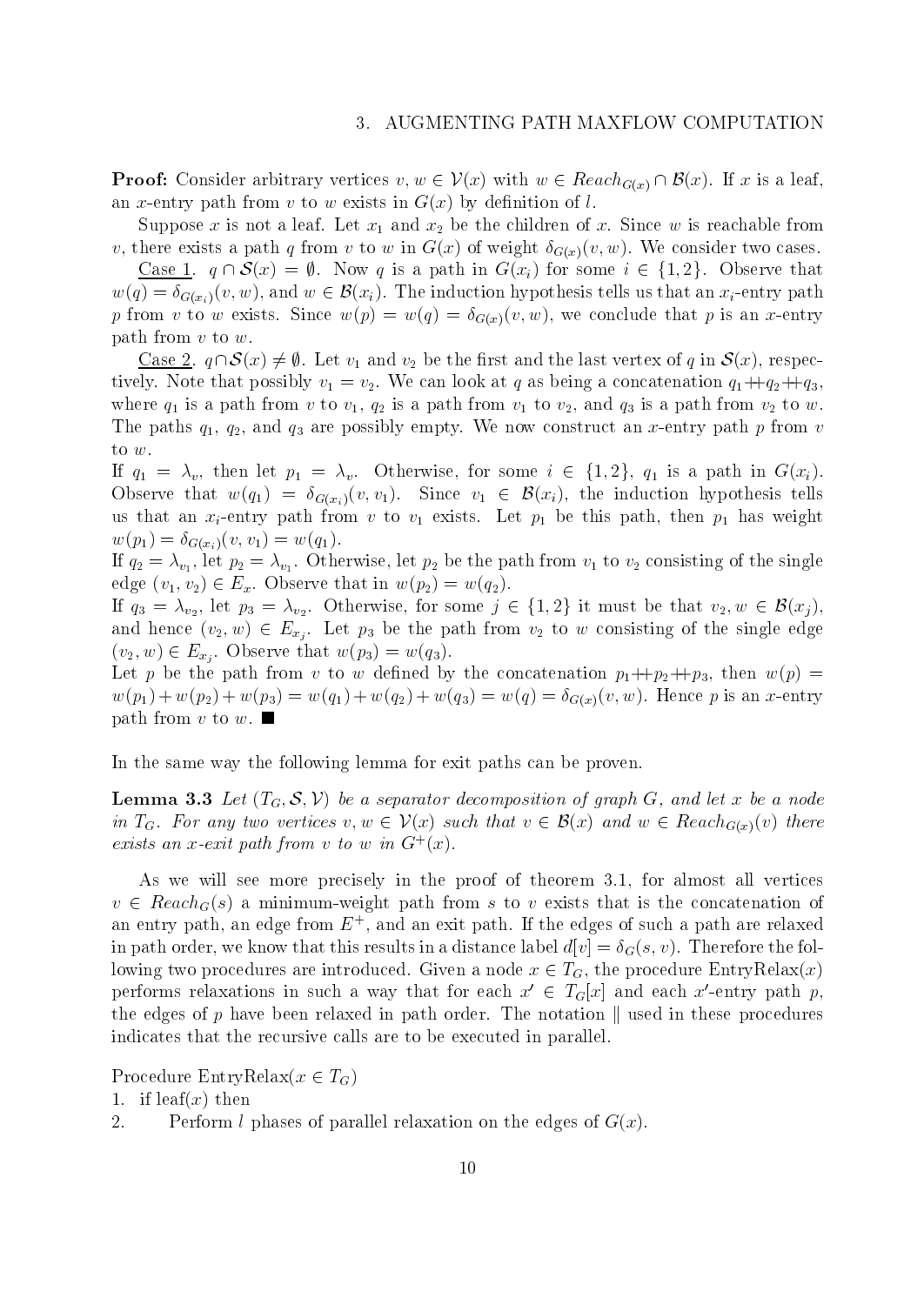#### AUGMENTING PATH MAXFLOW COMPUTATION  $\mathcal{E}$

- 3. else  $\mu$  and  $\alpha$  and  $\alpha$  be the children of  $\alpha$ .  $\text{EntryRelax}(x_1)$ ||  $\text{EntryRelax}(x_2)$
- 4. Perform one phase of parallel relaxation on all edges  $(v, w) \in E_x \cap E^+$  with  $v, w \in \mathcal{S}(x)$ . EntryRelax( $x_2$ )<br>e of parallel relaxation on all<br> $\cap E^+$  with  $v, w \in \mathcal{S}(x)$ .
- 5. for  $i = 1, 2$  do
- 6. Perform one phase of parallel relaxation on all edges  $(v, w) \in E_{x_i} \cap E^+$  with  $v, w \in \mathcal{B}(x_i)$ . of parallel relaxation on all<br>  $\cap E^+$  with  $v, w \in \mathcal{B}(x_i)$ .

Similar to EntryRelax the procedure ExitRelax traces down exit paths:

Procedure ExitRelax $(x \in T_G)$ 

- 1. if  $\text{leaf}(x)$  then
- 2. Perform l phases of parallel relaxation on the edges of  $G(x)$ .
- 3. else #Let x1 and x2 be the children of x. be the children of x. for  $i = 1, 2$  do
- 4. Perform one phase of parallel relaxation on all of parallel relaxation on all<br>  $\cap E^+$  with  $v, w \in \mathcal{B}(x_i)$ .
- edges  $(v, w) \in E_{x_i} \cap E^+$  with  $v, w \in \mathcal{B}(x_i)$ .<br>form one phase of parallel relaxation on all<br>es  $(v, w) \in E_x \cap E^+$  with  $v, w \in \mathcal{S}(x)$ . 5. Perform one phase of parallel relaxation on all edges  $(v, w) \in E_x \cap E^+$  with  $v, w \in \mathcal{S}(x)$ .

6. 
$$
\text{ExitRelax}(x_1) \parallel \text{ExitRelax}(x_2)
$$

Using these procedures we get the following CRCW PRAM algorithm for computing distances in G.

Procedure Bellman-Ford  $(G, (I_G, S, V))$ 

- # Let r be the root of  $T_G$ .
- 1.  $d[s] := 0$
- 2. for all  $v \in V \backslash \{s\}$  do
- 3.  $d[v] := \infty$
- 4. if  $\text{leaf}(r)$  then
- 5. Perform *l* phases of parallel relaxation on the edges of  $G(r)$ .
- 6. else #Let the children of r be r1 and r2. EntryRelax $(r_1)$ || EntryRelax $(r_2)$
- 7. Perform one phase of parallel relaxation on all edges  $(v, w) \in E_r \cap E^+$  with  $v, w \in \mathcal{S}(r)$ . EntryRelax $(r_2)$ <br>e of parallel relaxation on all<br> $\cap E^+$  with  $v, w \in \mathcal{S}(r)$ .
- 8. ExitRelax $(r_1)$ || ExitRelax $(r_2)$
- 9. Check for negative-weight cycles.

Let us now prove the correctness of this algorithm.

**Theorem 3.1** Let  $(T_G, \mathcal{S}, \mathcal{V})$  be a separator decomposition of graph G. Let G have weight  $w : E \to \mathbb{R}$  on the edges such that no negative-weight cycle exists. At termination of Bettman-Ford to holds that  $a|v| = o_{G(x)}(s, v)$ , for all  $v \in V$ .

**Proof:** In the proof we will frequently use the following claim on the Bellman-Ford algorithm given by Cormen etal. [10]: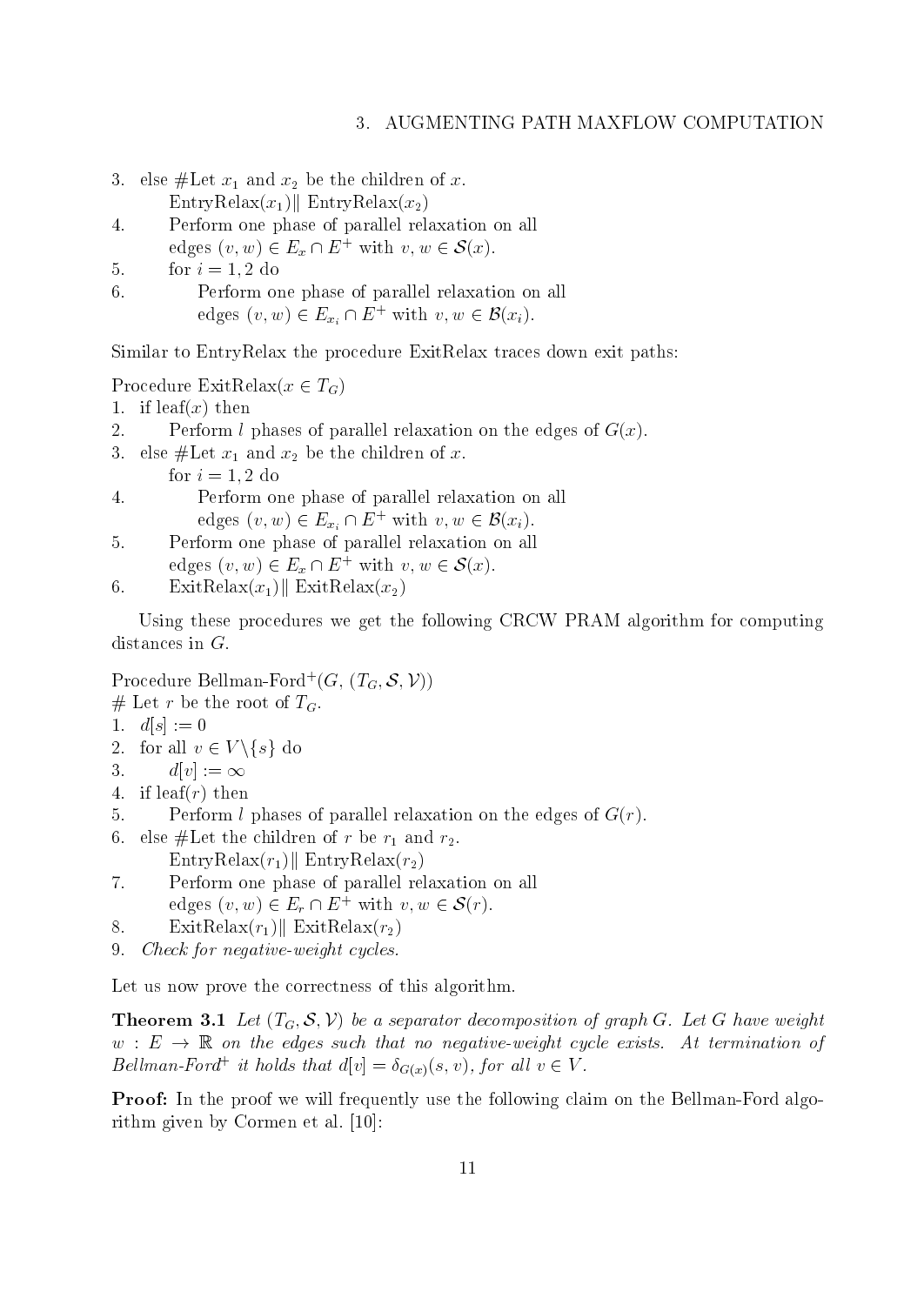**Claim 1 [10, Lemma 25.5].** After initialization,  $d[v] \ge \delta_G(s, v)$  for all  $v \in V$ , and this invariant is maintained over any sequence of relaxation steps on the edges of G. Moreover, once  $d[v]$  achieves its lower bound  $\delta_G(s, v)$ , it never changes.

Now assume no negative-weight cycle exists. Then  $\delta_G(s, s) = 0$ , and  $d[s]$  is initialized to  $\delta_G(s, s)$ . For a vertex  $v \notin Reach_G(s)$ ,  $d[v]$  is initialized with  $\delta_G(s, v) = \infty$ . By Claim 1 we know that  $d[s]$  and  $d[v]$  keep their correct values during the algorithm.

For an arbitrary vertex  $v \in Reach_G(s)$ , a minimum-weight path p from s to v exists in G. We distinguish between two cases.

If  $p \cap \bigcup_{x \in T_G} S(x) = \emptyset$ , then p is a path in  $G(x)$  for some leaf  $x \in T_G$ . Therefore, a path p' from s to v exists in  $G(x)$  such that  $w(p') = w(p)$  and the length of p' is at most l. Unwinding the recursion of the calls in line 6, we see that we perform  $l$  relaxation phases on the edges of  $p'$ . Since  $p'$  is a minimum-weight path, at the end of these phases we have  $d[v] = \delta_G(s, v)$ . Claim 1 tells us this is maintained thereafter. the edges of p'. Since p' is a minimum-weight path, at the end of these phases we have  $= \delta_G(s, v)$ . Claim 1 tells us this is maintained thereafter.<br>Suppose  $p \cap \bigcup_{x \in T_G} S(x) \neq \emptyset$ . Let x be the highest node in  $T_G$  for wh

Let x have children  $x_1$  and  $x_2$ , and let  $v_1$  and  $v_2$  be the first and the last vertex on  $p$  in  $\mathcal{S}(x),$ respectively. Note that possibly v1 <sup>=</sup> v2. Consider <sup>p</sup> as <sup>a</sup> concatenation <sup>p</sup> <sup>=</sup> p1++p2++p3, where  $p$  is a path from stress to v1,  $p$   $\Delta$  is a path from v1 to v2, and p3 is a path from v2 tow. Possibly the paths  $p_1, p_2$ , and  $p_3$  are empty. If  $p_1 = \lambda_v$  let  $p_1 = \lambda_v$ . Otherwise, for some where  $p_1$  is a path from s to  $v_1$ ,  $p_2$  is a path from  $v_1$  to  $v_2$ , and  $p_3$  is a path from  $v_2$  to  $w$ .<br>Possibly the paths  $p_1$ ,  $p_2$ , and  $p_3$  are empty. If  $p_1 = \lambda_v$  let  $p'_1 = \lambda_v$ . Otherwise, for some  $i \in$  $x_i$ -entry path  $p_1$  from s to  $v_1$  must exist. In both cases we have that  $w(p_1) = w(p_1)$ .

If  $p_2 = \lambda_{v_1}$  let  $p_2 = \lambda_{v_1}$ . Otherwise, we have that  $v_1 \neq v_2$ , so let  $p_2$  be the path consisting of the single edge  $(v_1, v_2) \in E_x$ . Trivially, we have that  $w(p'_2) = w(p_2)$ .

If  $p_3 = \lambda_{v_2}$  let  $p_3 = \lambda_{v_2}$ . Otherwise, for some  $j \in \{1, 2\}$  the path  $p_3$  lies completely in  $\mathbf{G}(x_j)$  and  $v_2 \in \mathcal{B}(x_j)$ . By lemma 5.5 an  $x_j$ -exit path  $p_3$  from  $v_2$  to v must exist. We have e single edge  $(v_1, v_2) \in E_x$ . Trivially, we have that  $w(p'_2) = \lambda_{v_2}$  let  $p'_3 = \lambda_{v_2}$ . Otherwise, for some  $j \in \{1, 2\}$  the ) and  $v_2 \in \mathcal{B}(x_i)$ . By lemma 3.3 an  $x_i$ -exit path  $p'_3$  from  $v_i$ . that  $w(p_3') = w(p_3)$ .

From the above we conclude that the path  $p_1 = p_1 + p_2 + p_3$  is a minimum-weight path in G  $^+$  from  $s$  to  $v$  . Therefore, if the edges of  $p^\circ$  are relaxed in path order during the execution of Bellman-Ford+, we know that this results in distance label  $a[v] = o_G(s,v)$ .

In case x is the root of  $I_G$ , we have that in line 6 the edges of  $p_1$  are relaxed in path order. In line 7 the single-edge path  $p_2$  is relaxed, and in line 8 the edges of  $p_3^{}$  are relaxed in path order.

Suppose x is not the root of  $T<sub>G</sub>$ . Observe that the parallel calls in line 6 will at some point cause the call  $EntryRelax(x)$  to be made. In this call, the recursive parallel calls EntryRelax( $x_1$ ) and EntryRelax( $x_2$ ) make sure that the edges of  $p_1$  are relaxed in path order. Furthermore, the execution of line 6 of the incarnation  $\text{EntryRelax}(x)$  relaxes the single-edge path  $p_2$ . Similarly the parallel calls in line 8 of algorithm Bellman-Ford+ and the structure of ExitRelax(x) make sure that the edges of  $p_3$  are relaxed in path order. We conclude that the edges of  $p'$  are relaxed in path order during the execution of the Bellman-Ford+ algorithm. ■

Let us analyze the complexity of the algorithm. Unwinding the recursion of procedures EntryRelax, and ExitRelax, we nd that the algorithm Bellman-Ford+ relaxes each edge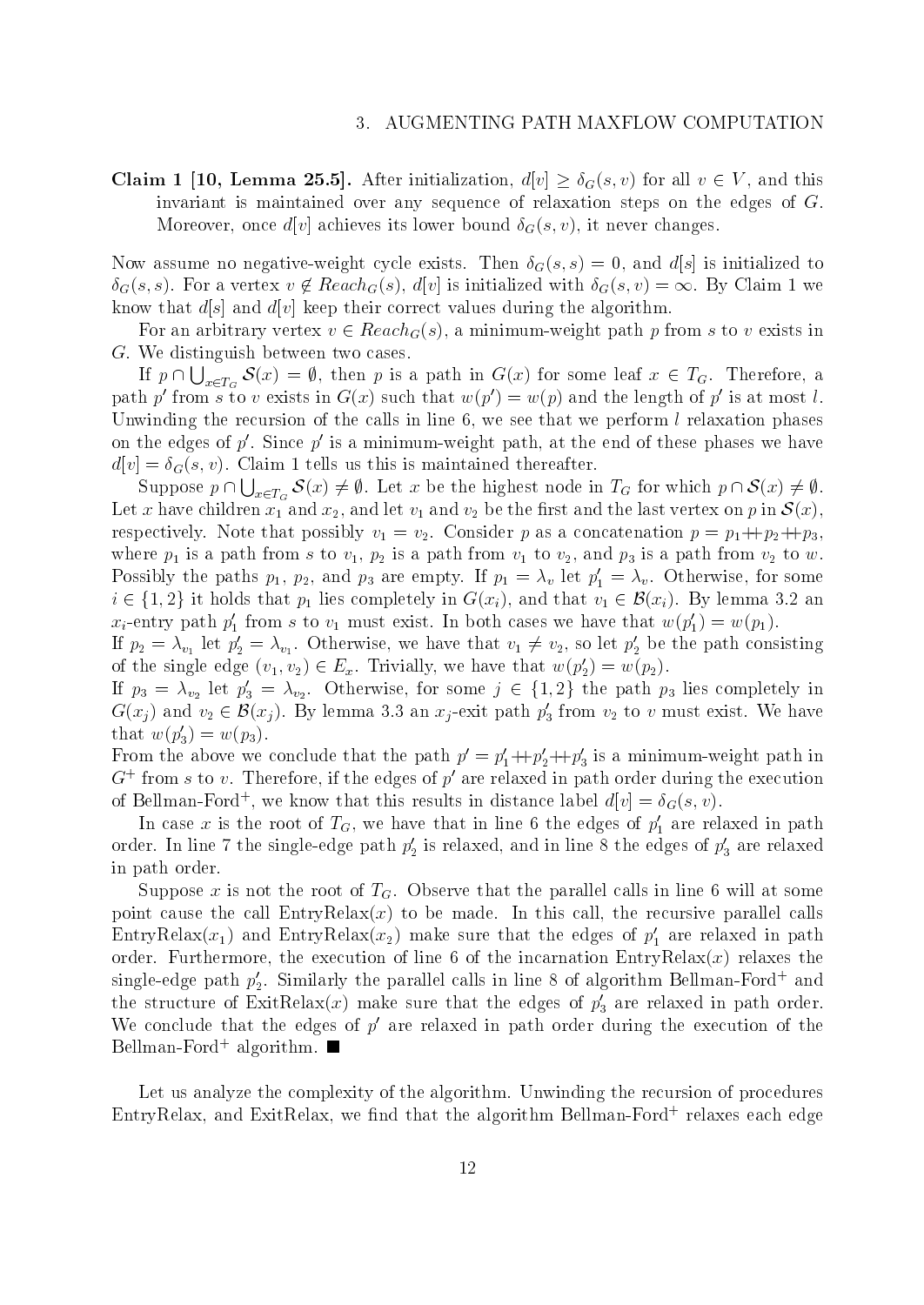in  $E^+$  at most once, and each edge in  $E\setminus E^+$  at most  $2l$  times. Therefore, the amount of work periormed is  $O(|E|+l|E|)$ . Since edges are relaxed in parallel we find a running time of  $O(l + d_G)$ .

Now consider the number of concurrent reads and writes the algorithm performs on a distance label. Observe that at most  $O(n)$  incarnations of the procedures EntryRelax and ExitRelax are active. Each such an incarnation relaxes  $O(n^2)$  edges at the same time since the graph associated with the node currently processed trivially contains  $O(n)$  vertices. We conclude that the algorithm performs  $O(n^3)$  concurrent memory operations on a distance label. Therefore, the Bellman-Ford+ algorithm can be simulated on a EREW PRAM with only an extra factor of  $O(\log n^3) = O(\log n)$  in its running-time.

## 3.3 Computing  $E^+$

Computation of the set  $E^+$  can be done in a bottom-up fashion. Given a separator decomposition  $(T_G, \mathcal{S}, V)$  of graph G, the sets  $E_x$  are computed first for all leaves  $x \in T_G$ . Next, this information is used to compute the sets Ex for all internal nodes  $\mu$ leaf-level. Processing on like this, the computations ends with computing the set of edges associated with the root of  $T_G$ .

For each leaf x the Floyd-Warshall algorithm [10, chapter 26] can be used on  $G(x)$  to determine the weights on the edges in  $E_x$ . The computation at internal nodes takes some more effort. Let us now go into the details of this.

Suppose for any internal node  $\alpha$  with children x2 with  $\alpha$  with  $\alpha$  with  $\alpha$  with  $\alpha$  with  $\alpha$   $\alpha$ the sets  $E_{x_1}$  and  $E_{x_2}$ . For each edge  $e = (v, w) \in E_x$  we have that  $v, w \in S(x)$ , or Suppose for an int<br>the sets  $E_{x_1}$  and  $E_{x_2}$ <br> $v, w \in \mathcal{B}(x)$ .

For the purpose of handling the case that  $v,w \in \mathcal{S}(x)$  we define the graph  $I^* =$  $\{\mathcal{S}(x), \mathcal{S}(x) \times \mathcal{S}(x)\}$ . Let  $e = (v, w)$  be an edge in  $I^*$ . In case  $e \notin E$  take in the following The urpose of handling the case that  $v, w \in S(x)$ .<br>
S(x)). Let  $e = (v, w)$  be an edge in  $I^x$ . In case  $w(e) = \infty$ . The weight on edge e in  $I^*$  is defined as: n edge e in  $I^x$  is defined as:<br>  $\min{\{\delta_{G(x_1)}(v, w), \delta_{G(x_2)}(v, w)\}}$  if  $v, w \in \mathcal{B}(x_1) \cap \mathcal{B}(x_2)$ 

$$
w_{I^x}(e) = \begin{cases} \min\{\delta_{G(x_1)}(v, w), \delta_{G(x_2)}(v, w)\} & \text{if } v, w \in \mathcal{B}(x_1) \cap \mathcal{B}(x_2) \\ \delta_{G(x_1)}(v, w) & \text{if } v, w \in \mathcal{B}(x_1) - \mathcal{B}(x_2) \\ \delta_{G(x_2)}(v, w) & \text{if } v, w \in \mathcal{B}(x_2) - \mathcal{B}(x_1) \\ w(e) & \text{otherwise} \end{cases}
$$

 $N(x,y)$  or G(x2)(v; w) is known in the cases since  $x_1$  and  $x_2$ already have been computed. The following lemma tells us that in order to determine the Note that  $\delta_{G(x_1)}(v, w)$  or  $\delta_{G(x_2)}(v, w)$  is known in the first three cases since  $E_{x_1}$  and already have been computed. The following lemma tells us that in order to determine weights on edges  $e \in E_x$  with  $e \in S(x) \times$ known in the first three cases since  $E_{x_1}$  and  $E_{x_2}$ <br>ng lemma tells us that in order to determine the<br> $S(x)$ , it suffices to compute distances in  $I^x$ .

**Lemma 3.4** Let x be an internal node in  $T_G$ . Then  $\delta_{I^x}(v, w) = \delta_{G(x)}(v, w)$  for arbitrary vertices v and w in  $S(x)$ .

**Proof:** First consider the case that  $w \notin Reach_{G(x)}(v)$ . In other words  $\delta_{G(x)}(v, w) = \infty$ . Suppose that  $\vartheta_{I^x}(v,w) \neq \infty$ . In this case there must be a path p from v to w in I<sup>-</sup>, for which all the edges have finite weight. Consider an arbitrary edge  $e = (v_1, v_2)$  on p. Since  $w_{I^x}(e)$  is finite, we have that  $(v_1, v_2)$  is an edge in  $G(x)$  of finite weight, or  $\delta_{G(x_1)}(v_1, v_2)$  is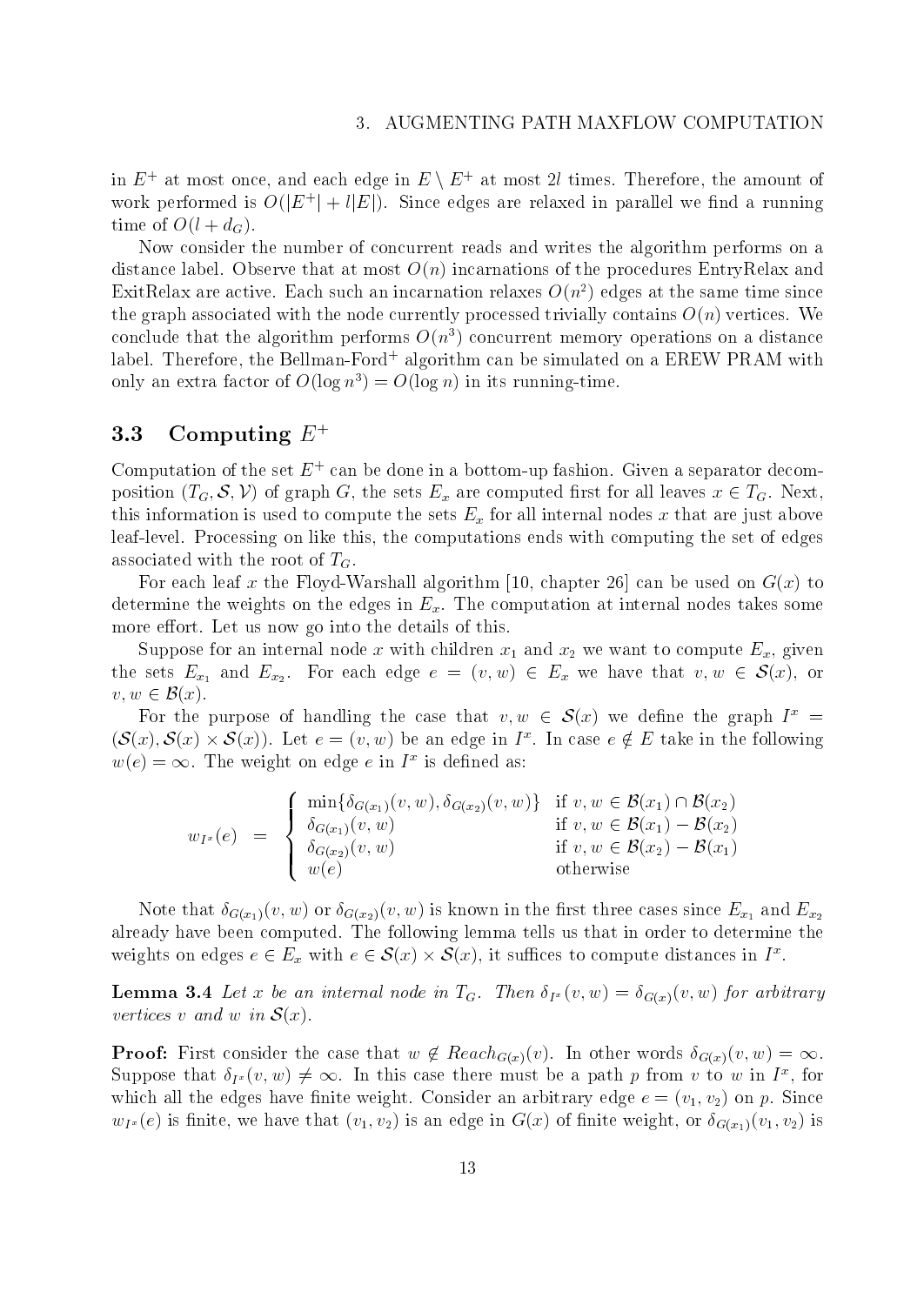finite, or  $\delta_{G(x_2)}(v_1, v_2)$  is finite. Therefore, there exists a path in  $G(x)$  from  $v_1$  to  $v_2$ . Since e was an arbitrary edge on p, a path from v to w exists in  $G(x)$ . This is a contradiction. Hence,  $\delta_{I^x}(v, w) = \infty$ .

Now consider the case that  $w \in Reach_{G(x)}(v)$ . Let p be a minimum-weight path from v to w in  $G(x)$ . In case p is empty, we have  $\delta_{G(x)}(v, w) = 0$ , and trivially,  $\delta_{I^x}(v, w) \leq$ G(x)(v; w). In case p is not an empty path, consider any edge e = (v1; v2) on p for which  $v_1, v_2 \in \mathcal{S}(x)$ . Since p is a minimum-weight path we have that  $w(e) = \delta_{G(x)}(v_1, v_2)$ . (*x*). In case *p* is empty, we have  $\delta_{G(x)}(v, w) = 0$ , and trivially,  $\delta_{I^x}(v, w) \le$ <br>In case *p* is not an empty path, consider any edge  $e = (v_1, v_2)$  on *p* for  $\in \mathcal{S}(x)$ . Since *p* is a minimum-weight path we have t Observe that  $w_{I^x}(e) = w(e)$ . Now consider any subpath  $(u_1,\ldots,u_2)$  of p of length at least 2, for which  $u_1, u_2 \in \mathcal{S}(x)$ , and the vertices in between are not in  $\mathcal{S}(x)$ . Observe that  $u_1, u_2 \in \mathcal{D}(x_i)$  for some  $i \in \{1, 2\}$ , and that  $o_{G(x_i)}(u_1, u_2) = o_{G(x)}(u_1, u_2)$ . Hence,  $w_{I^x}((u_1, u_2)) = \delta_{G(x)}(u_1, u_2)$ . Since p is the concatenation of edges  $(v_1, v_2)$  and subpaths  $(u_1,\ldots,u_2)$  as above, we conclude that there exists a path from v to w in I of weight  $w(p)$ , and thus  $\delta_{I^x}(v, w) \leq \delta_{G(x)}(v, w)$ .

Let us now show that  $\delta_{I^x}(v, w) \geq \delta_{G(x)}(v, w)$  for vertices  $v, w \in S(x)$ . Suppose that  $\delta_{I^x}(v, w) < \delta_{G(x)}(v, w)$ , for some vertices  $v, w \in S(x)$ , and is finite. Let p be a minimum-weight path from  $v$  to  $w$  in  $I^+$ , such that  $p$  has minimum length. If  $p$ has length 0, trivially  $\delta_{I^x}(v, w) = 0 = \delta_{G(x)}(v, w)$ . If p has length 1,  $w_{I^x}(p)$  equals  $\theta_{G(x_i)}(v, w)$  for some  $i \in \{1, 2\}$  or equals the weight of this edge in G. In all cases we have a contradiction. So suppose  $p$  has length at least 2. By choice of  $p$  each edge  $e = (u_1, u_2) \in p$  satisfies  $w_{I^x}(e) \geq o_{G(x)}(u_1, u_2)$ . By definition of distance we get that  $\delta_{G(x)}(v, w) \leq \sum \{ \delta_{G(x)}(u_1, u_2) : (u_1, u_2) \in p \} \leq \delta_{I^x}(v, w)$ . This is a contradiction. ction. So suppose *p* has length at least 2. By choice of *p* each edge *p* satisfies  $w_{I^x}(e) \ge \delta_{G(x)}(u_1, u_2)$ . By definition of distance we get that  $\{\delta_{G(x)}(u_1, u_2) : (u_1, u_2) \in p\} \le \delta_{I^x}(v, w)$ . This is a contradict

For the purpose of handling the case that  $v, w \in \mathcal{B}(x)$  we define the auxiliary graph  $H^x = (V', E'),$  where  $V' = \mathcal{B}(x) \cup \mathcal{S}(x)$ , and  $E' = \mathcal{B}(x) \times \mathcal{S}(x) \cup \mathcal{S}(x) \times \mathcal{B}(x) \cup \mathcal{S}(x) \times \mathcal{S}(x)$ . x) we define the auxiliary graph<br> $S(x) \cup S(x) \times B(x) \cup S(x) \times S(x)$ .  $\operatorname*{graph}\limits_{\mathcal{S}(x)}$ Each edge  $e = (v, w) \in E$  has weight  $w_{H^x}(e)$ , where  $\begin{aligned} \text{has weight }& w_{H^x}(e), \text{ where} \ & \delta_{I^x}(v, w) & \text{if } e \in \mathcal{S}(x) \times \mathcal{S}(x) \end{aligned}$  $S(x)$ 

$$
w_{H^x}(e) = \begin{cases} \n\delta_{I^x}(v, w) & \text{if } e \in \mathcal{S}(x) \times \mathcal{S}(x) \\
\delta_{G(x_1)}(v, w) & \text{if } e \notin \mathcal{S}(x) \times \mathcal{S}(x), \text{ and } v, w \in \mathcal{B}(x_1) \\
\delta_{G(x_2)}(v, w) & \text{if } e \notin \mathcal{S}(x) \times \mathcal{S}(x), \text{ and } v, w \in \mathcal{B}(x_2) \\
\infty & \text{otherwise}\n\end{cases}
$$

Observe that wH<sup>x</sup> is correctly dened, since for any internal node x with children x1 and Observe that  $w_{H^x}$  is correctly defined, since for any internal node x with children  $x_1$  and  $x_2$  it holds that  $\mathcal{B}(x_1) \cap \mathcal{B}(x_2) \subseteq S(x)$ . In the following, we define  $\delta_{G(x_i)}(v, w) = \infty$  if v or w is not in  $G(x_i)$ .

 $\blacksquare$  . The and  $\blacksquare$  and  $\blacksquare$  and  $\blacksquare$  and  $\blacksquare$  and  $\blacksquare$  and  $\blacksquare$  and  $\blacksquare$  arbitrary vertices arbitrary vertices arbitrary vertices arbitrary vertices arbitrary vertices arbitrary vertices arbitrary vertice v and w in  $\mathcal{B}(x)$ , the following two conditions hold:

- 1.  $\min\{\delta_{H^x}(v, w), \delta_{G(x_1)}(v, w), \delta_{G(x_2)}(v, w)\} = \delta_{G(x)}(v, w)$
- $z$ .  $\eta$  w is reachable from v in  $\bm{\Pi}$  , then there exists a minimum-weight path from v to w in  $H^x$  of length at most 3.

 $\mathbf{P} = \mathbf{P}$ and w in  $\mathcal{B}(x)$ . Let us start with the first condition. In case  $w \notin Reach_{G(x)}(v)$ , we have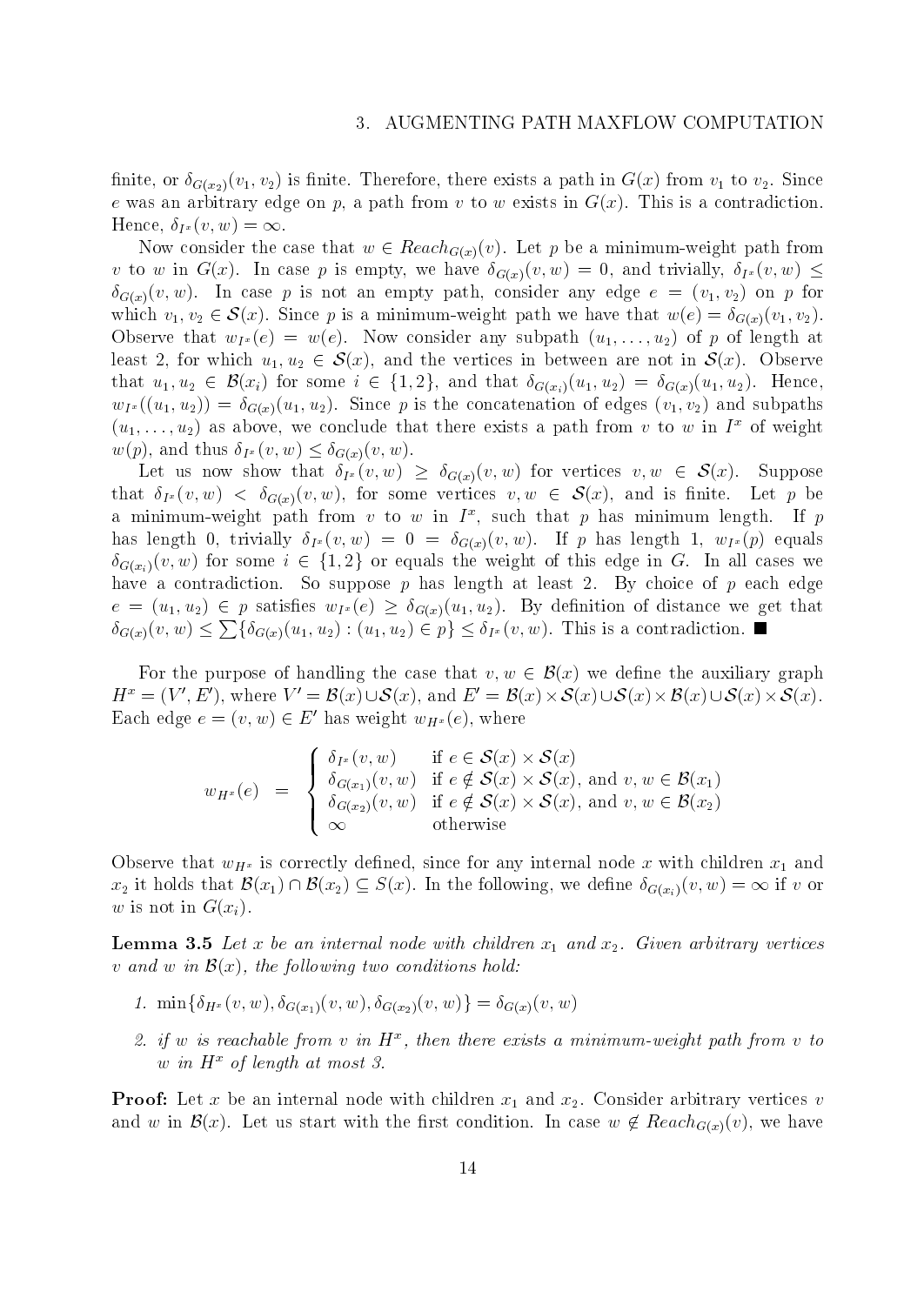$\delta_{G(x)}(v, w) = \delta_{G(x_1)}(v, w) = \delta_{G(x_2)}(v, w) = \infty$ . Then  $\delta_{H^x}(v, w)$  cannot be finite, because otherwise there would be a path from v to w in  $G(x)$ . Hence, in this case, condition 1 is satisfied.

Suppose  $w \in Reach_{G(x)}(v)$ . Let p be a minimum-weight path from v to w in  $G(x)$ . We sider the following two cases.<br>If  $p \cap S(x) = \emptyset$ , then for precisely one  $i \in \{1, 2\}$ , p lies completely in  $G(x_i)$ , and consider the following two cases.

consider the following two cases.<br>
If  $p \cap \mathcal{S}(x) = \emptyset$ , then for precisely one  $i \in \{1, 2\}$ , p lies completely in  $G(x_i)$ , and<br>  $v, w \in \mathcal{B}(x_i)$ . In this case  $w_{H^x}((v, w)) = \delta_{G(x_i)}(v, w)$ . Therefore  $\delta_{H^x}(v, w) \leq \delta_{G(x_i)}($  $\delta_{G(x)}(v, w)$ .  $v \in \mathcal{B}(x_i)$ . In this case  $w_{H^x}((v, w)) = c$ <br>  $v(x, w)$ .<br>
Suppose that  $p \cap \mathcal{S}(x) \neq \emptyset$ . Let  $v_1$  and

Suppose that  $p \cap \mathcal{S}(x) \neq \emptyset$ . Let  $v_1$  and  $v_2$  be the first and the last vertex on p in  $\mathcal{S}(x)$ , respectively. The protective concatenation of path protectively. It paths p2, where p3, where p1 is a paths pat from v to v2, and p2 is a path from v2 to v2, and p3 is a path from v2 tow. Now we construct the path from v2 tow. Now we construct the set of  $2$ a path in  $H^x$  with the same weight as p. If p<sub>1</sub>  $v$  to  $v_1$ ,  $p_2$  is a path from  $v_1$  to  $v_2$ , and  $p_3$  is a path from  $v_2$  to  $w$ . Now we construct ath in  $H^x$  with the same weight as  $p$ .<br>If  $p_1 \neq \lambda_v$ , then  $v \notin \mathcal{S}(x)$ . We have that  $p_1$  lies enti

exactly one  $i \in \{1, 2\}$ . Therefore,  $w_{H^x}((v, v_1)) = o_{G(x_i)}(v, v_1) = w(p_1)$ . If  $p_2 \neq \lambda_{v_1}$  then  $v_1 \neq v_2$ . Since  $v_1, v_2 \in \mathcal{S}(x)$ , we have  $w_{H^x}((v_1, v_2)) = o_{I^x}(v_1, v_2) = o_{G(x)}(v_1, v_2) = w(p_2)$ . If  $p_3 \neq \lambda_{v_2}$ , then  $w \notin \mathcal{S}(x)$ . For exactly one  $j \in \{1,2\}$  it holds that  $p_3$  hes in  $\mathbf{G}(x_j)$ , and  $e \ i \in \{1,2\}$ . Therefore,  $w_{H^x}((v,v_1)) = \delta_{G(x_i)}(v,v_1) = w(p_1)$ . If<br>ince  $v_1, v_2 \in \mathcal{S}(x)$ , we have  $w_{H^x}((v_1, v_2)) = \delta_{I^x}(v_1, v_2) = \delta_{G(x)}(v_1, v_2)$ , then  $w \notin \mathcal{S}(x)$ . For exactly one  $j \in \{1,2\}$  it holds that  $p_3$  l  $v_2, w \in \mathcal{B}(x_j)$ . Therefore,  $w_{H^x}(v_2, w)) = o_{G(x_j)}(v_2, w) = w(p_3)$ . We conclude that there exists a path in H  $\tilde{x}$  from v to w with the same weight as p. Hence  $\theta_{H^x}(v,w) \leq \theta_{G(x)}(v,w)$ .

The proof that  $\delta_{H^x}(v, w) \geq \delta_{G(x)}(v, w)$  is similar to the proof of the corresponding result on  $\delta_{I^x}(v, w)$  in the previous lemma. It is left to the reader as an exercise.

In order to establish the second condition, suppose  $w \in Reach_{H^x}(v)$ . Let p be a minimum-weight path in  $H^*$  from  $v$  to  $w$  that consists of more than three edges. Let  $v_1$ and  $v_2$  be the second and the one but last vertex in  $p$ , respectively, then  $v_1, v_2 \in \mathcal{S}(x)$ . Therefore, the edge  $e = (v_1, v_2)$  in  $H^x$  has weight  $\delta_{I^x}(v_1, v_2) = \delta_{G(x)}(v_1, v_2)$ . Condition 1 implies that  $\theta_{H^{x}}(v_{1}, v_{2}) \geq \theta_{G(x)}(v_{1}, v_{2}),$  therefore replacing in p the subpath from  $v_{1}$  to  $v_{2}$ with edge e results in a minimum-weight path from v to w in  $H^x$  with length at most 3.

Lemma 3.4 and lemma 3.5 lead to the following algorithm for computing the weights on edges from  $E_x$  for each internal node  $x \in I_G$ .

Procedure  $H$ -distance $(v)$ 

- 1. Perform parafiel relaxation on the edges  $\{v\}\times\mathcal{S}(x)$  in  $H^{\infty}$ .
- Procedure H-distance(v)<br>1. Perform parallel relaxation on the edges  $\{v\} \times S(x)$  in  $H^x$ .<br>2. Perform parallel relaxation on the edges  $S(x) \times S(x)$  in  $H^x$ .  $S(x)$  in  $H^x$ .<br>  $S(x)$  in  $H^x$ .<br>  $B(x)$  in  $H^x$ .
- 3. Perform parallel relaxation on the edges  $\mathcal{S}(x) \times \mathcal{B}(x)$  in  $H^x$ .

Procedure ComputeWeights $(x)$ 

# Let x1 and x2 be the children of x.

- 1. Construct the graph I<sup>-</sup>.
- 2. Perform all-pairs shortest-paths computation on  $I^*$ , Construct the graph  $I^x$ .<br>Perform all-pairs shortest-paths computati<br>for every edge  $e = (v, w) \in \mathcal{S}(x) \times \mathcal{S}(x)$  ou mputation on  $I^x$ ,<br> $\mathcal{S}(x)$  output  $\delta_{I^x}(v,w)$ . for every edge  $e = (v, w) \in \mathcal{S}(x) \times \mathcal{S}(x)$  output  $\delta_{I^2}$ <br>3. Construct the graph  $H^x$ .<br>4. For every vertex  $v \in \mathcal{B}(x)$  call H-distance(v).
- 3. Construct the graph  $H^{\pm}$ .
- 
- 3. Construct the graph  $H^x$ .<br>4. For every vertex  $v \in \mathcal{B}(x)$  call H-distance(v).<br>5. For every edge  $e = (v, w) \in \mathcal{B}(x) \times \mathcal{B}(x) \mathcal{S}(x) \times \mathcal{S}(x)$  $S(x)$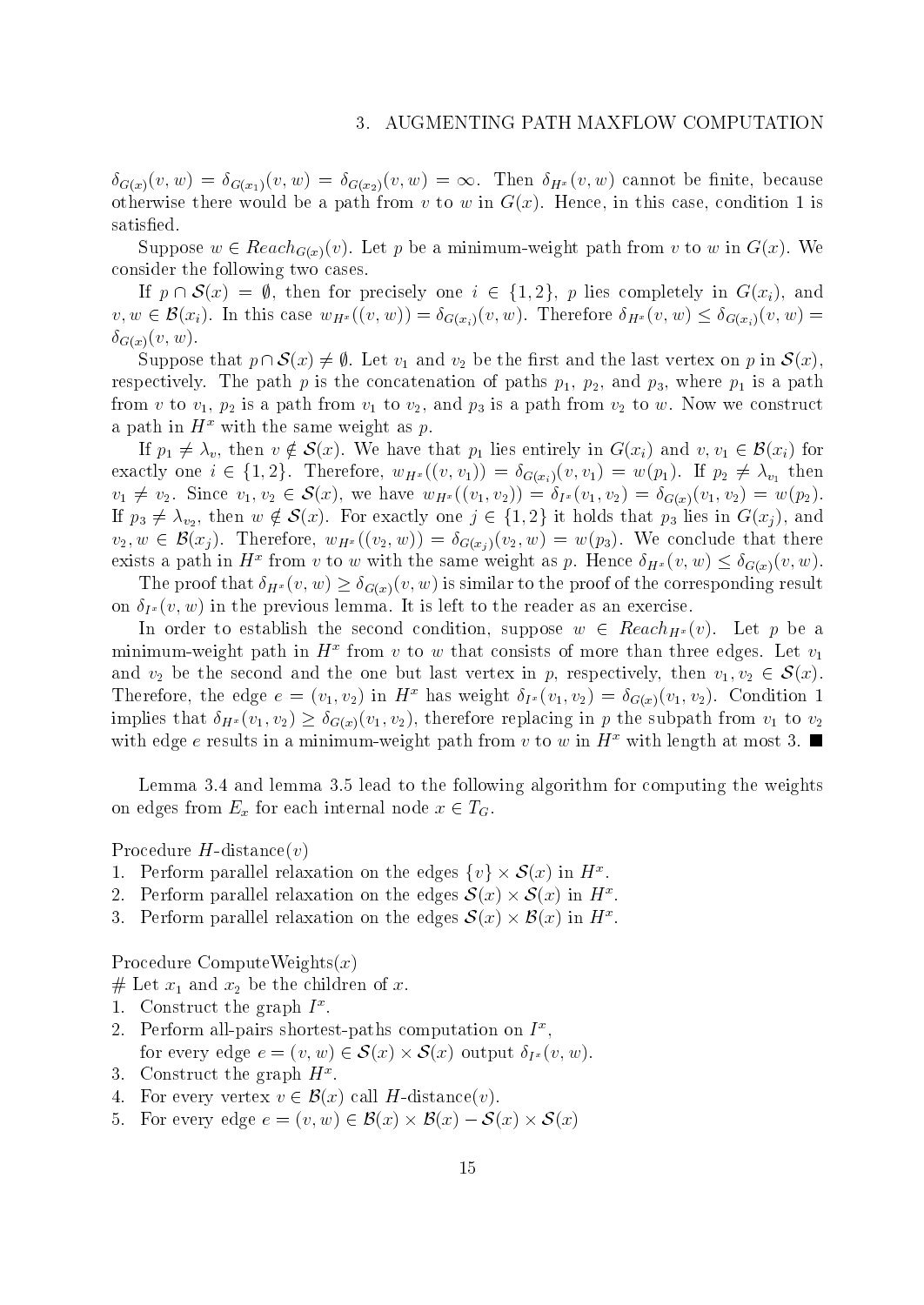output  $\min\{\delta_{H^x}(v, w), \delta_{G(x_1)}(v, w), \delta_{G(x_2)}(v, w)\}.$ 

Let us analyze the complexity of the procedure ComputeWeights for the EREW PRAM, in case graphs are represented with adjacency matrices. Line 1 can be done with  $O(|\mathcal{S}(x)|^2)$ work, in  $O(1)$  time. Using an algorithm of Han et al. [16], line 2 can be performed with  $O(|\mathcal{S}(x)|^3)$  work, in  $O(\log^2 n)$  time. Line 3 takes  $O(|\mathcal{B}(x)||\mathcal{S}(x)| + |\mathcal{S}(x)|^2)$  work, in  $O(1)$  time. Line 4 can be performed with  $O(|D(x)|^2)S(x)$  +  $|D(x)|S(x)|^2$  work in  $O(\log(|\mathcal{B}(x)| + |\mathcal{S}(x)|))$  time. Line 5 can be done with  $O(|\mathcal{B}(x)|^2)$  work in  $O(1)$  time. We conclude that the algorithm Computeweights requires  $O(|\mathcal{S}(x)|^2 + |\mathcal{B}(x)|^2 |\mathcal{S}(x)|)$  work, and runs in  $O(\log^2 n)$  time.

### 3.4 Extension to Flow Augmentation

The algorithm Bellman-Ford<sup>+</sup> can be adapted to function asa pathnding routine in the shortest augmenting path maxflow algorithm. Suppose we want to compute a maximum flow in a network  $(G, c, s, t)$ . The shortest augmenting path maxilow algorithm proceeds as follows [10].

Procedure Shortest-Augmenting-Path  $(G, c, s, t)$ 

- 1. Initialize  $f$  as zero-flow.
- 2. Construct residual network  $G(f)$ .
- 3. while there exists a path from s to t in  $G(f)$  do
- 4. Find a minimum-length path p from s to t in  $G(f)$ .
- 5. Compute the minimum residual capacity rmin of edges in p.
- 6. For each edge  $(v, w) \in p$  do
- 7. if  $(v, w) \in E$  then
- 8.  $f(v, w) := f(v, w) + r_{\min}$

9. else 
$$
f(w, v) := f(w, v) - r_{\min}
$$

10. Reconstruct residual network  $G(f)$ .

Let us give a brief overview of how the Bellman-Ford+ algorithm is incorporated in the shortest augmenting path maxflow algorithm. Assume we have a separator decomposition  $(T_G, \mathcal{S}, \mathcal{V})$  of G. Assign to each edge in  $G(f)$  the weight  $w(e) = 1$ . Since  $(T_G, \mathcal{S}, \mathcal{V})$  is also a separator decomposition of the residual graph  $G(f)$ , we augment  $G(f)$  with a set of edges  $E(T)$  , as described in the previous section. Denote the resulting graph by  $G(T)$  , Observe that for each edge  $e = (v, w)$  in  $G(f)$  there exists a path from v to w in  $G(f)$ of weight  $w(e)$ . In this section we will show how with a little extra administration we can associate with each edge in  $E(f)$  a path in G(f). The algorithm Compute weights is modified for this purpose. Once each edge in  $E(f)$  has been assigned a path in  $G(f)$ , we attach to each edge in E(f )+ a capacity equal to the minimum capacity found among edges on its associated path. As a next step, the Bellman-Ford+ algorithm is extended to keep information in order to traverse paths efficiently. Given a shortest path  $p$  from  $s$  to t in  $G(f)$  , the data structure is used to compute the minimum residual capacity  $r_{\min}(p)$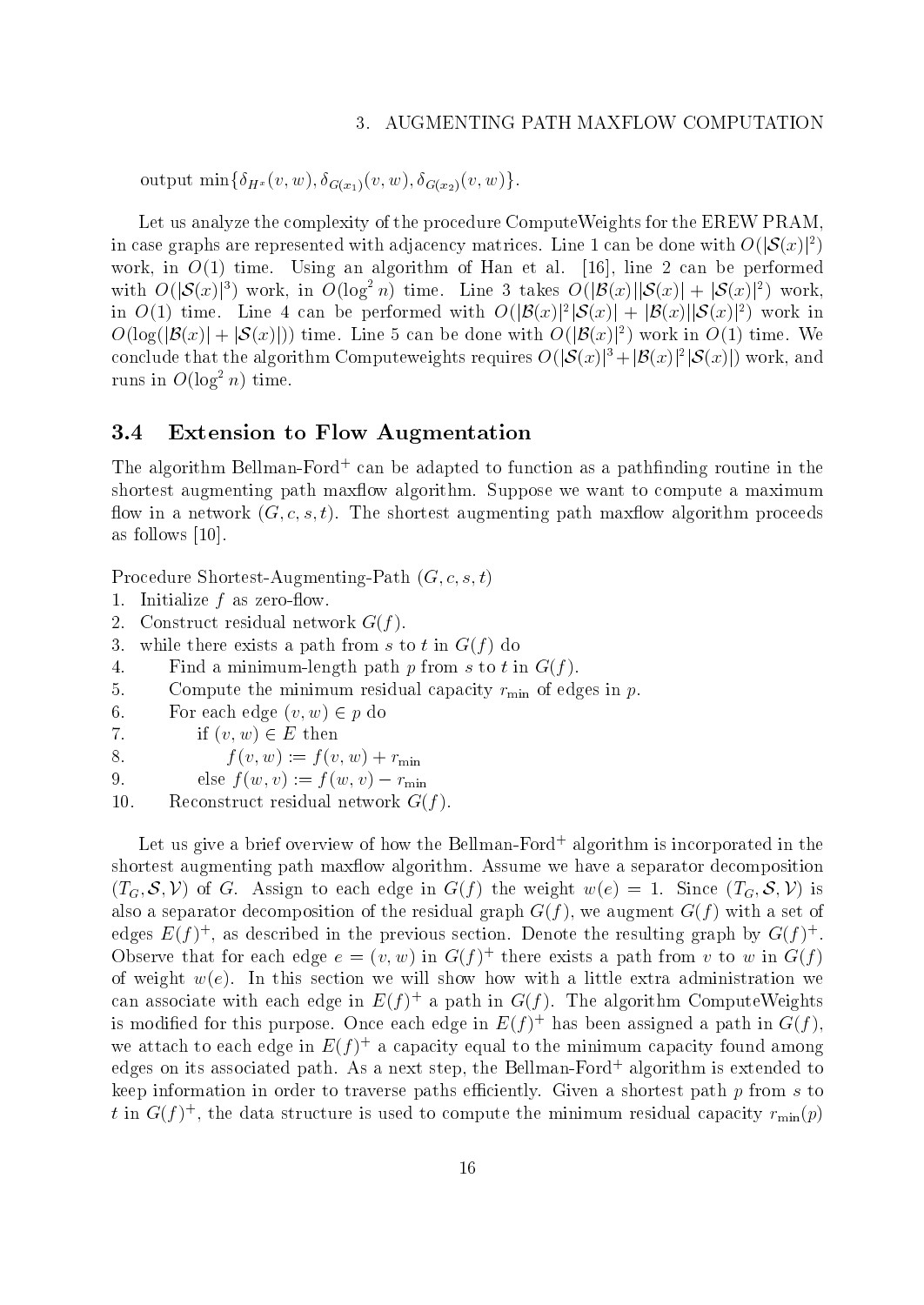of p. Once  $r_{\text{min}}(p)$  has been calculated, p is to be traversed, and along each encountered edge the flow f should be augmented with  $r_{\min}(p)$  flow. In order to do this the procedure Augment recursively augments now along edges in  $G(f)^\circ$  . At the base of the recursion now is augmented along associated paths in  $G(f)$ . During the course of algorithm Shortest-Augmenting-Path the residual graph changes, and hence distances change. Therefore, a new set of edges  $E(T)$  is computed after each augmentation.

#### 3.4.1 Associated Paths

Let us show now for each edge  $e = (v, w)$  in  $E(f)$  , we can recursively associate with  $e$  a path from v to w in  $G(f)$  of weight  $w(e)$ . First consider the case  $e = (v, w) \in E(f)_x$ , where x is an internal node with children  $x_1$  and  $x_2$ . If  $v, w \in S(x)$ , then there exists a path from  $(a, w)$  in  $E(f)^+$ , we can recursively associate with e a<br>e). First consider the case  $e = (v, w) \in E(f)_x$ , where<br>and  $x_2$ . If  $v, w \in S(x)$ , then there exists a path from  $v$  to  $w$  in  $I^-$  of weight  $w(e)$ . In order to associate unambiguously with  $e$  a single path in  $I^-,$ we keep all-pairs shortest-path information between vertices in 1° in a predecessor matrix  $\Pi_{I^x}$ . (See Cormen et al. [10] for details).  $\Pi_{I^x}$  can be computed in line 2 of procedure ComputeWeights using the Floyd-Warshall algorithm. Note that this does not incur any increase in asymptotic time and work bounds of the algorithm ComputeWeights. Now consider an arbitrary nnite-weight edge  $e^- = (v_+, w_-)$  in I<sup>th</sup>. We know that  $(v_-, w_-) \in E(f)$ with weight  $w_{I^x}(\ell)$ , or  $(v, w) \in E(f)_{x_1}$  with weight  $w_{I^x}(\ell)$ , or  $(v, w) \in E(f)_{x_2}$  with weight  $w_{I^x}(e)$ . Therefore, for each edge e in  $I^*$  we have a label sub(e) pointing to one of these three possible edges.

Let us now consider the case that  $v, w \in \mathcal{B}(x)$ . We know a path from v to w exists in  $H^+$  and has weight  $w(e)$ . Therefore, for each  $v$   $\in$   $\mathcal{D}(x)$  we keep a predecessor vector  $\pi^v_{H^x}$  containing single-source shortest-path information in  $H^x$  with respect to source v'. The procedure  $H$ -distance can be modified to compute these vectors, without change in the asymptotic behavior of its running time. Now consider an arbitrary  $\mathbf{M}$  is run  $\mathbf{M}$  $e = (v, w)$  from  $H^{\pm}$ . If  $v, w \in S(x)$ , then  $(v, w) \in E(f)_x$  with weight  $w_{H^x}(e)$ . If v and e can be modified to compus<br>of its running time. Now con<br> $y', w' \in \mathcal{S}(x)$ , then  $(v', w') \in \mathcal{S}(x)$ w not both in  $S(x)$ , then  $(v', w') \in E(f)_{x_1}$  with weight  $w_{H^x}(e')$ , or  $(v', w') \in E(f)_{x_2}$  with weight  $w_{H^x}$ (e). We have for each edge e in  $H^+$  a label sub(e) pointing to one of these three possible edges.

Consider the case that  $e \in E(f)_x$  for a leaf x in  $I_G$ . Then a path from v to w exists in  $G(f)(x)$  with weight  $w(e)$ . Therefore, with leaf x we have a predecessor matrix GC(f)(f) , containing all-pairs shortest-path into the shortest-path in the graph G(f)(f )), Recall from the G the previous section, that the Floyd-Warshall was called to compute the weights on edges in E(f )x. We can add to compute G(f ) with compute G(f ) without any increase in asymptotic increase in asymptotic increase in a symptotic computation of  $\mathcal{S}$ costs.

For clarity let us explicitly give the definition of the sub-labels, and the modified pseudocode of algorithm ComputeWeights. Note that sub-labels are only defined for finiteweight edges. No problem occurs here since in the algorithms that follow only finite-weight edges are processed. In the following an edge  $(v, w) \in E(f)_x$  is denoted by  $(v, w)_x$ . For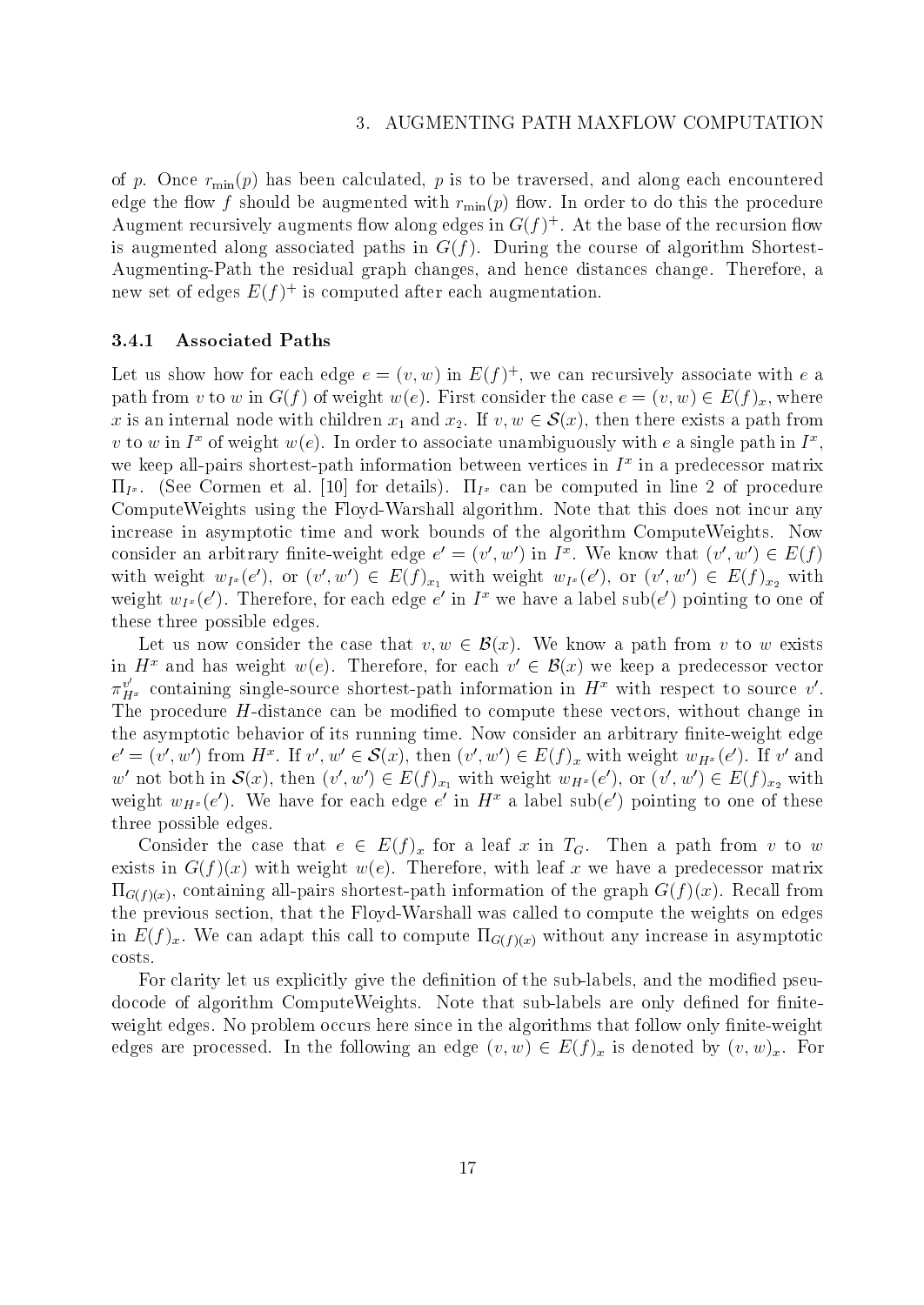#### AUGMENTING PATH MAXFLOW COMPUTATION  $\mathcal{E}$

each internal hode  $x \in I_G,$  and each finite-weight edge  $e = (v,w)$  in  $I^+$  define: i finite-weight edge  $e = (v, w)$  in  $I^x$  define<br>sub'(e) if  $v, w \in \mathcal{B}(x_1) \cap \mathcal{B}(x_2)$ 

$$
\text{sub}(e) = \begin{cases} \text{sub}'(e) & \text{if } v, w \in \mathcal{B}(x_1) \cap \mathcal{B}(x_2) \\ (v, w)_{x_1} & \text{if } v, w \in \mathcal{B}(x_1) - \mathcal{B}(x_2) \\ (v, w)_{x_2} & \text{if } v, w \in \mathcal{B}(x_2) - \mathcal{B}(x_1) \\ (v, w) & \text{otherwise} \end{cases}
$$

where

$$
sub'(e) = \begin{cases} (v, w)_{x_1} & \text{if } w_{I^x}(e) = \delta_{G(f)(x_1)}(v, w) \\ (v, w)_{x_2} & \text{otherwise} \end{cases}
$$

For finite-weight edge  $e = (v, w) \in H^x$  define:

\n
$$
\text{ght edge } e = (v, w) \in H^x \text{ define:}
$$
\n

\n\n $\text{sub}(e) =\n \begin{cases}\n (v, w)_x & \text{if } e \in \mathcal{S}(x) \times \mathcal{S}(x) \\
 (v, w)_{x_1} & \text{if } e \notin \mathcal{S}(x) \times \mathcal{S}(x), \text{ and } v, w \in \mathcal{B}(x_1) \\
 (v, w)_{x_2} & \text{if } e \notin \mathcal{S}(x) \times \mathcal{S}(x), \text{ and } v, w \in \mathcal{B}(x_2)\n \end{cases}$ \n

These definitions form a data structure that attaches to each edge  $e = (v, w)$  in  $E(f)^+$ a path from v to w in  $G(f)$  of weight  $w(e)$ . In later sections we will use this datastructure to compute efficiently minimum capacities of paths, and to implement flow augmentation.

Let us now specify the procedure ComputeWeights to compute weights, sub-labels, the predecessor matrix  $\Pi_{I^x}$ , and predecessor vectors  $\pi^v_{H^x}$  at an internal node x. Assume the relaxation in the procedure H-distance is extended to compute predecessor vectors.

Procedure ComputeWeights $(x)$ 

- $\mu$  is an and  $\mu$
- 1. Construct the graph  $I^*$ , including sub-labels.
- 2. Perform an all-pairs shortest-paths computation on I xto obtain distances of and the predecession material in . Perform an all-pairs shortest-paths comput<br>to obtain distances  $\delta_{I^x}$  and the predecessor<br>For every edge  $e = (v, w) \in \mathcal{S}(x) \times \mathcal{S}(x)$  ou  $\begin{array}{l} \textrm{computation on}\,\, I^x \ \textrm{lecessor}\,\, \textrm{matrix}\,\, \Pi_{I^x}. \ \mathcal{S}(x)\,\, \textrm{output}\,\, \delta_{I^x}(v,w). \end{array}$ For every edge  $e = (v, w) \in S(x) \times S(x)$  output  $\delta_{I^x}(v, w)$ .<br>3. Construct the graph  $H^x$ , including sub-labels.<br>4. For every vertex  $v \in \mathcal{B}(x)$  call H-distance(v) to obtain
- $\sigma$ . Construct the graph  $H^*$ , including sub-labels.
- distances in  $H^*$  and a predecessor vector  $\pi^*_{H^x}$  with respect to source v. 4. For every vertex  $v \in \mathcal{B}(x)$  call H-distance(v) to obtain<br>distances in  $H^x$  and a predecessor vector  $\pi_{H^x}^v$  with respect to sour<br>5. For every edge  $e = (v, w) \in \mathcal{B}(x) \times \mathcal{B}(x) - \mathcal{S}(x) \times \mathcal{S}(x)$
- output  $\min\{o_{H^x}(v, w), o_{G(f)(x_1)}(v, w), o_{G(f)(x_2)}(v, w)\}.$

#### 3.4.2 Capacitating edges from  $E(f)^+$

The capacity of an edge from  $E(f)$  is set equal to the minimum capacity of edges on its associated path. For a leaf x and edge  $e = (v, w) \in E(f)_x$  this capacity can be computed by traversing the path from v to w backwards using predecessor matrix  $\alpha$  . For any  $\alpha$ internal node  $\frac{1}{2}$  and  $\frac{2}{2}$  with children x<sub>2</sub> we have the following procedure. Assume that the following procedure. Assume that the following procedure. Assume that the following procedure. Assume that the foll capacities of edges in  $E(f)_{x_1}$  and  $E(f)_{x_2}$  have already been computed.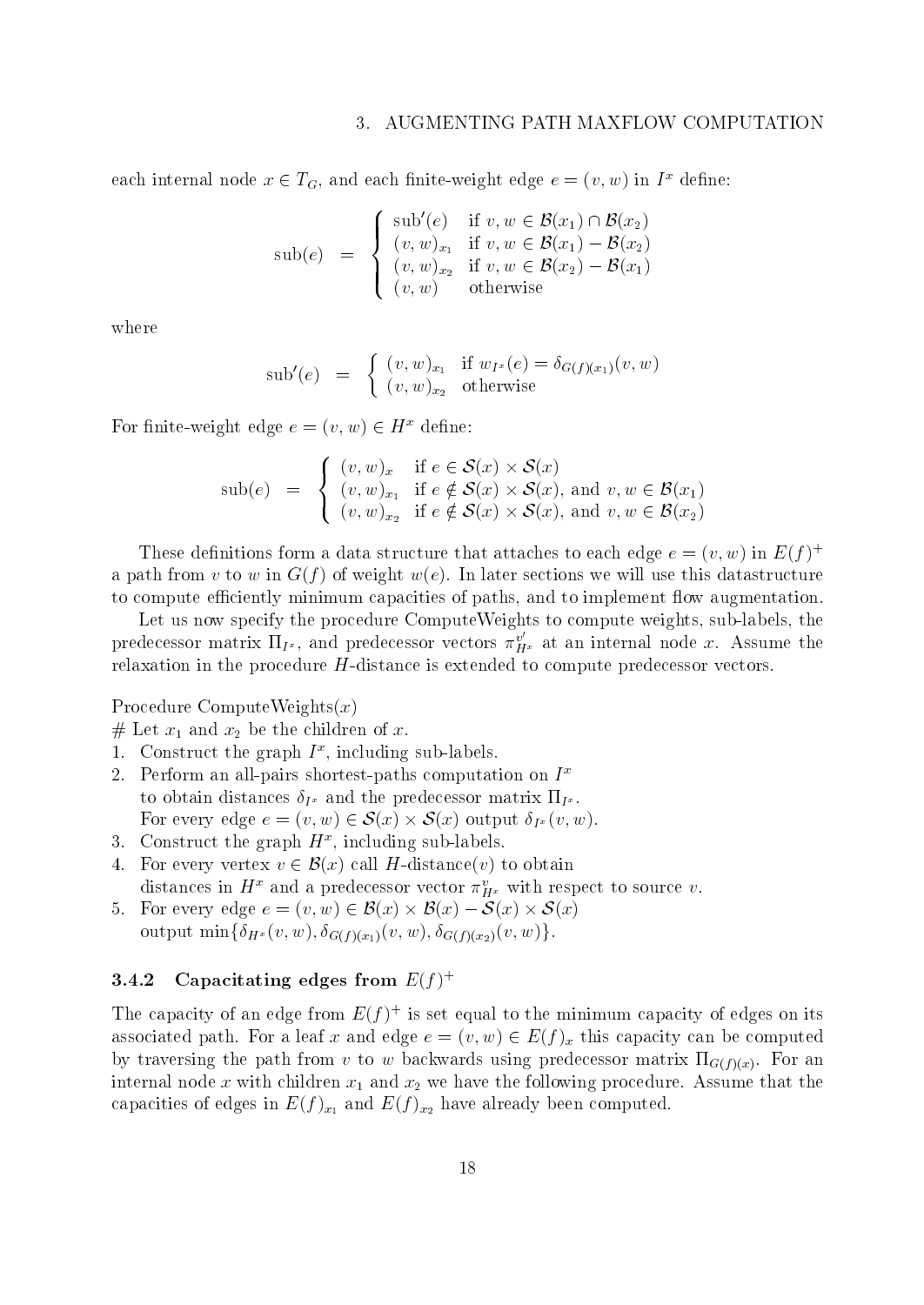Procedure  $SetCap(x)$ Procedure SetCap $(x)$ <br>1. for all edges  $e = (v, w) \in E_x \cap (\mathcal{S}(x) \times \mathcal{S}(x))$  pardo 2. if  $w(e)$  is finite then 3. Traverse the path p from v to w in  $I^+$  using  $\Pi_{I^x}$ to calculate  $r(p) = \min\{c(\sup(e)) | e \in p\}$ . 4.  $c(e) := r(p)$ . to calculate  $r(p) = \min\{c(\text{sub}(e'))|e' \in p\}.$ <br>
4.  $c(e) := r(p).$ <br>
5. for all edges  $e = (v, w) \in E_x \cap (\mathcal{B}(x) \times \mathcal{B}(x) - \mathcal{S}(x) \times \mathcal{S}(x))$  pardo 6. if  $w(e)$  is finite then 7. Traverse the path p from v to w in  $H^x$  using  $\pi^v_{H^x}$ to calculate  $r(p) = \min\{c(\sup(e)) | e \in p\}$ . 8.  $c(e) := r(p)$ 

Because the capacities of edges in  $E(f)_{x_1}$  and  $E(f)_{x_2}$  have already been computed, each value c(sub(e)) can be determined in  $O(1)$  time. Each path in line 3 has length  $O(|O(x)|)$ , hence lines 1 to 4 run in  $O(|\mathcal{S}(x)|)$  time and  $O(|\mathcal{S}(x)|^3)$  work. By lemma 3.5 each path p in line 7 has length at most 3. Hence lines 5 to 8 run in  $O(1)$  time and  $O(|\mathcal{B}(x)|^2)$  work. Overall, algorithm SetCap runs in  $O(|\mathcal{S}(x)|)$  time, and performs  $O(|\mathcal{S}(x)|^3 + |\mathcal{B}(x)|^2)$  work on a CREW PRAM.

The overall process of capacitating edges from  $E(f)$  – comes down to a straightforward bottom-up computation of capacities using the procedure SetCap. In section 3.5 the overall complexity of calculating capacities will be evaluated for a specic class of graphs.

#### 3.4.3 Shortest Augmenting Path Maximum Flow Computation

In order to use the Bellman-Ford+ algorithm as a pathnding routine, its output must not only consist of distance labels, but also generate minimum-weight paths. Therefore, for each vertex  $v \in V$  we maintain a label edge(v), which points to the last edge on a minimum-weight path from the source to v. Following a number of edge-labels, one traverses a minimum-weight path backward. The Bellman-Ford+ algorithm will correctly compute these labels, if we modify its relaxation procedure into:

Procedure Relax $(e = (v, w))$ 1. if  $d[w] > d[v] + w(e)$  then 2.  $d[w] := d[v] + w(e)$ 3.  $\text{edge}(w) := e$ 

Suppose we have applied Bellman-Ford+ to G(f) . If  $a[t] = \infty$ , then f is a maximum flow. Suppose  $d[t] \neq \infty$ . We can use the edge-labels to traverse backwards over a shortest path  $p$  from  $s$  to  $t$  in  $G(f)^+$  , and compute the minimum-capacity  $r_{\min}(p)$  of edges on  $p$  . From the way we have set capacities on edges in  $E(T)$  , we conclude there exists a path  $p$  from s to t in  $G(f)$  of capacity  $r_{\min}(p)$ . The following procedure Augment recursively augments now along an  $E(T)$  -edge, actually resulting in an augmentation along the associated path of this edge. We augment p with  $r_{\min}(p)$  flow by calling Augment $(e, r_{\min}(p))$  for each edge  $e\,\in\, p_+$  for each edge in  $\mathbf{G}(f)$  a label type( $e$ ) is kept in order to distinguish between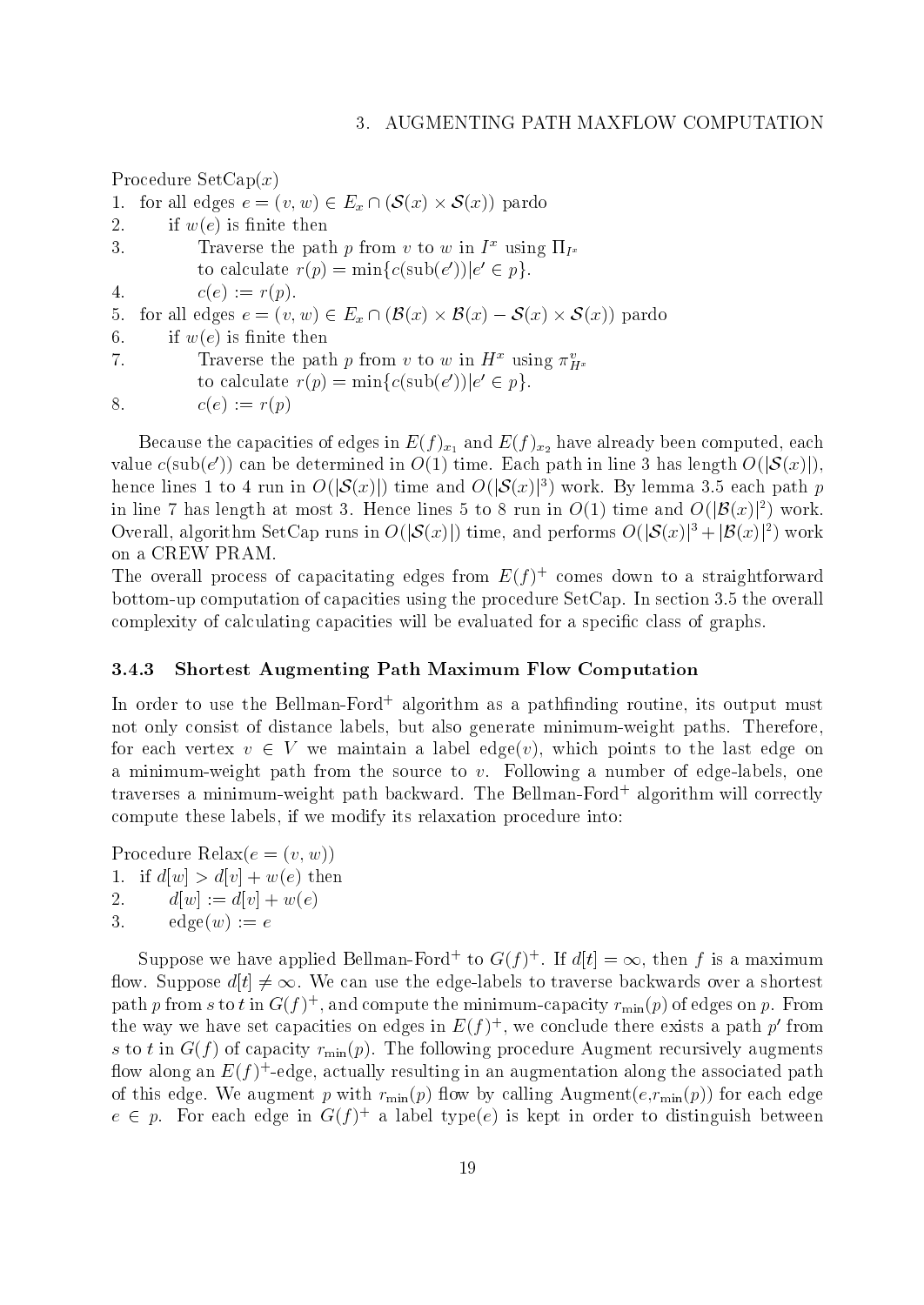different kinds of edges from G(f) . For edges  $e \in E$ (f), type( $e$ )  $\equiv$  normal. For edges  $e \in E(f)_x$ , type $(e) =$  added x.

Procedure Augment $(e = (v, w), \text{val})$ 

- 1. if  $type(e) = normal then$
- 2. if  $(v, w) \in E$  then

3.  $f(v, w) := f(v, w) + val$ 

- 4. else  $f(w, v) := f(w, v) val$ 4. else  $f(w, v) := f(w, v) - \text{val}$ <br>5. else# Let  $x \in T_G$  be such that then<br>6. if  $v, w \in \mathcal{S}(x)$  then
- 5. else $\#$  Let  $x \in I_G$  be such that type(e)  $=$  added x
- 

 $\alpha$ . Use  $\prod_{I} x$  to traverse the path from v to w in  $I^{\infty}$ . For each encountered edge e <sup>0</sup> call Augment(sub(e 0), val).

8. else Use  $\pi^v_{H^x}$  to traverse the path from v to w in  $H^x$ . For each encountered edge e <sup>0</sup> call Augment(sub(e 0), val).

Observe that in general distances change in the residual network due to augmentation. In other words after each augmentation we have to recalulate the set  $E(f)$  , together with the administration that keeps track of associated paths. Let us specify the maxilow algorithm in pseudocode.

Procedure Shortest-Augmenting-Path+  $(G, c, s, t)$ 

- 1. Initialize  $f$  to zero-flow.
- 2. repeat

3. Construct residual network  $(G(f), r, s, t)$ .

- 4. Compute  $E(T)$  for G(f), including the associated-paths administration.
- $\mathcal{S}$ . Compute capacities for  $E(T)$  -edges.
- $\mathfrak{b}. \qquad$  perform Bellman-Ford+ in G(f)+ w.r.t. source  $s.$
- 7. if  $d[t] \neq \infty$  then
- 8. Traverse the shortest path  $p$  from  $s$  to  $t$  to find the minimum-capacity respectively. The minimum-capacity results in the control of edges of edges on p. 200 and

9. Traverse the shortest path  $p$  again, and call for each encountered edge  $e$  the procedure Augment $(e, r_{\min})$ .

10. until  $d[t] = \infty$ 

### $3.5$  Graphs with  $n<sup>c</sup>$ -separator decompositions

Let us analyze the algorithms of this section in case there exist constants  $0 < \mu < 1$  and 1  $\frac{1}{2} < \alpha < 1$  such that the separator decomposition  $(T_G, S, V)$  of G satisfies the following five conditions:

- 1. For all  $x \in I_G$ ,  $|\mathcal{S}(x)| = O(|V(x)|^p)$ .
- 1. For all  $x \in T_G$ ,  $|\mathcal{S}(x)| = O(|\mathcal{V}(x)|^{\mu})$ .<br>2. For all  $x, x' \in T_G$  such that  $x'$  is a child of  $x, |\mathcal{V}(x')| \leq \alpha |\mathcal{V}(x)|$ .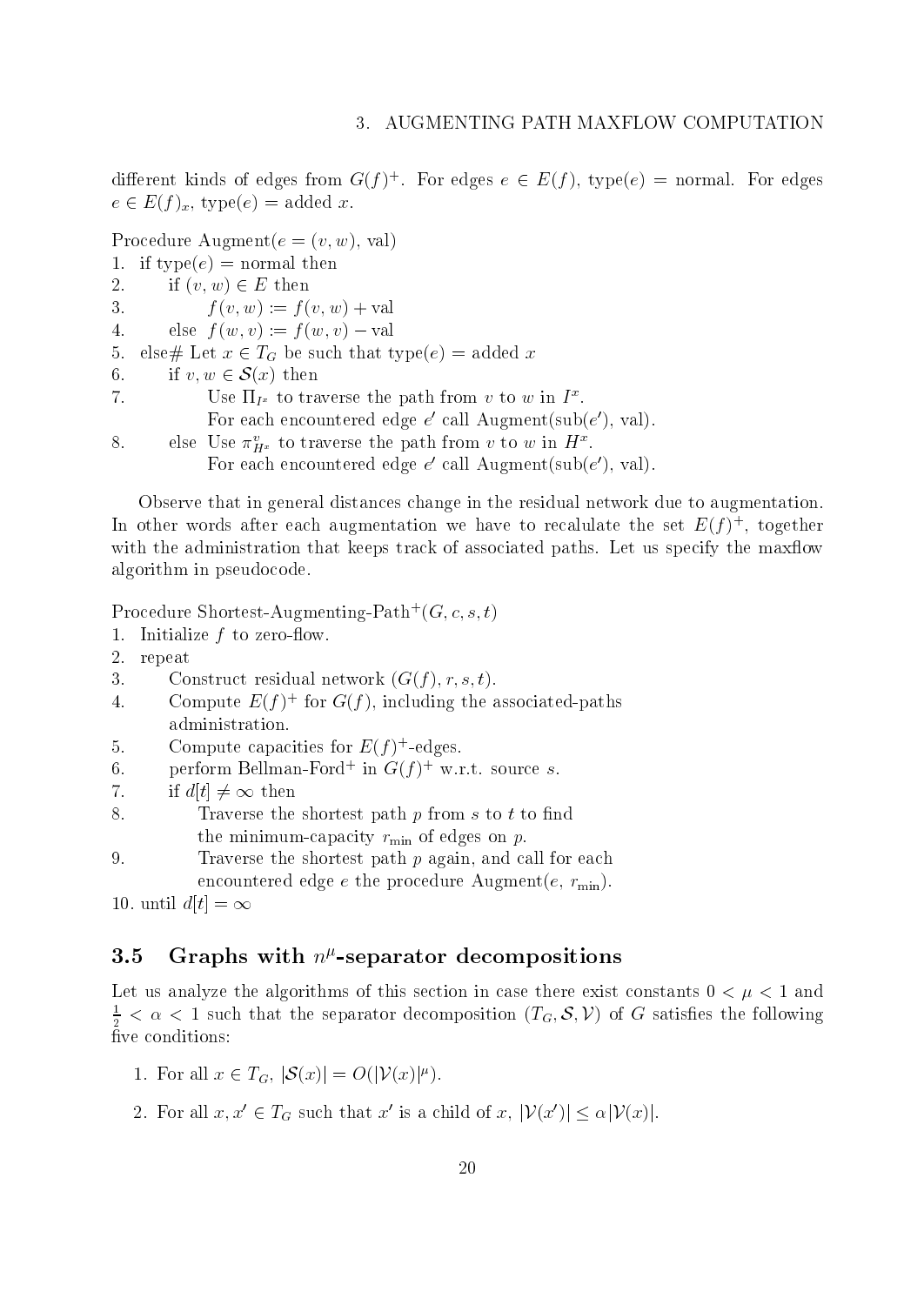- 3. For leaves  $x \in T_G$ ,  $|\mathcal{V}(x)| = O(1)$ .
- 4. If  $|\mathcal{V}(x)| = \emptyset$ , then x is a leaf.
- 4. If  $|\mathcal{V}(x)| = \emptyset$ , then x is a leaf.<br>5. For any internal node x with children  $x_1$  and  $x_2$ ,  $\mathcal{S}(x) \subseteq \mathcal{B}(x_1) \cup \mathcal{B}(x_2)$ .

Under these restrictions that depth dG of the tree TG is at most log1( $\alpha$  is) and at  $\langle \sigma \rangle$ . For  $0 \leq i \leq |\log_{1/(1-\alpha)} n|$ , denote by  $T_i \subset T_G$  the set of all nodes  $x \in T_G$  such that Under these restrictions the depth  $d_G$  of the tree  $T_G$  is at most  $\log_{1/\alpha} n$ , and  $l = O(1)$ .<br>For  $0 \le i \le \lfloor \log_{1/(1-\alpha)} n \rfloor$ , denote by  $T_i \subset T_G$  the set of all nodes  $x \in T_G$  such that  $(1-\alpha)^{i+1}n < |\mathcal{V}(x)| \le (1-\alpha)^i n$ . We hav of height at most  $\lceil \log_{\alpha}(1 - \alpha) \rceil$ . Consider a node x with children  $x_1$  and  $x_2$ , then  $x \in T_k$ for some  $0 \leq k \leq \lfloor \log_{1/(1-\alpha)} n \rfloor$ . Conditions 2 and 5 imply that  $|\mathcal{V}(x_1)| \leq \alpha |\mathcal{V}(x)|$ ,  $|\mathcal{V}(x_2)| \leq \alpha |\mathcal{V}(x)|$ , and  $|\mathcal{V}(x_1)| + |\mathcal{V}(x_2)| \geq |\mathcal{V}(x)|$ . Therefore for  $i = 1, 2, |\mathcal{V}(x_i)| \geq$  $(1 - \alpha)|V(x)| > (1 - \alpha)^{n+1}n$ , we conclude that  $x_1$  and  $x_2$  are in  $I_k$  or  $I_{k+1}$ . Denote  $s_k = \sum |\mathcal{S}(x)|$ . We have  $\mathsf{I}\mathsf{S}(x)$ i. We have the following proposition.

**Proposition 3.1**  $s_k = O(n^{\mu}(1 - \alpha)^{N(\mu-1)})$ .

 $x^2 - k$ 

**Proof:** Denote by  $P_k \subset T_k$  the set of roots of all trees in  $T_k$ . Let  $n_k = \sum |\mathcal{V}(x)|$ . Each  $x^2 - k$  $|V(x)|$ . Each tree in  $T_k$  has constant height, therefore  $\sum |\mathcal{V}(x)| = O(n_k)$ .  $x = k$  $|\mathcal{V}(x)| = \mathcal{O}(n_k)$ . Since for each node  $x \in I_k$ ,  $|\mathcal{V}(x)| \geq (1-\alpha)^{n+1}n$ , there are  $O(\frac{1-\alpha}{(1-\alpha)^{k+1}n}) = O(\frac{1-\alpha}{(1-\alpha)^{k}n})$  nodes in  $I_k$ . Hence,  $s_k = O(\frac{1-\alpha}{\sigma^2})^{k\mu} n^{\mu})$ 

$$
(1 - \alpha)^k n
$$

Observe that  $n_0 = n$ , and  $n_{k+1} \leq n_k + s_k$ . Therefore we have that

$$
n_{k+1} \le n_k (1 + O(((1 - \alpha)^k n)^{\mu - 1}))
$$

Hence,

$$
n_{k+1} \le n \prod_{i=0}^{k} \left(1 + O\left((\frac{1}{n} \cdot (\frac{1}{1-\alpha})^{i})^{1-\mu}\right)\right) \le n \prod_{i=0}^{k} \left(1 + O\left((\frac{1}{n} \cdot (\frac{1}{1-\alpha})^{k-i})^{1-\mu}\right)\right)
$$

With  $k \leq \log_{(1-\alpha)^{-1}} n$  we have  $(1-\alpha)^{-k} \leq n$ . Hence

$$
n_{k+1} \le n \prod_{i=0}^{k} (1 + O((1 - \alpha)^{i(1-\mu)})) \le n \prod_{i \ge 0} (1 + O((1 - \alpha)^{i(1-\mu)}))
$$

Taking logarithms we get

$$
\log n_{k+1} \le \log n + \sum_{i \ge 0} O((1 - \alpha)^{i(1 - \mu)}) \le \log n + O(\sum_{i \ge 0} (1 - \alpha)^{i(1 - \mu)}) \le \log n + O(1)
$$

Thus  $n_{k+1} = O(n)$ , we conclude that  $s_k = O(n^2(1-\alpha)^{1/(2-\epsilon)})$ .

Proposition 3.1 can be used to bound  $\sum |\mathcal{S}(x)|^{\omega}$  for const.  $\sim$   $\sim$   $\sim$   $\sim$   $\sim$  $|\mathcal{O}(x)|^2$  for constant  $\omega \geq 1$ .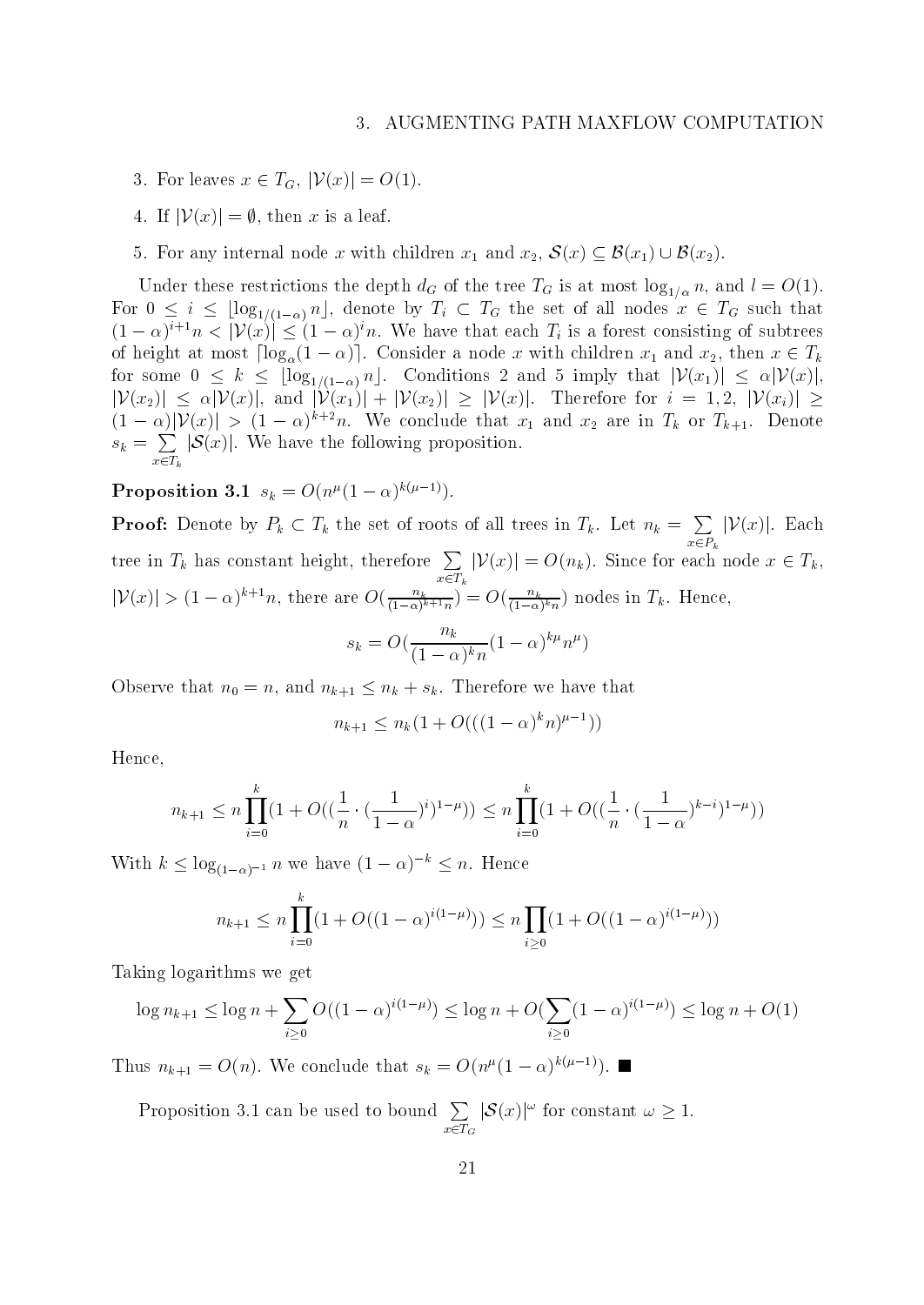**Lemma 3.6** For  $\omega \geq 1$  we have that

$$
\sum_{x \in T_G} |\mathcal{S}(x)|^{\omega} = \begin{cases} O(n^{\omega \mu}) & \text{if } \omega \mu > 1 \\ O(n \log n) & \text{if } \omega \mu = 1 \\ O(n) & \text{otherwise} \end{cases}
$$

**Proof:**  $T_k$  contains at least  $\frac{s_k}{(1-\alpha)^{k\mu}n^{\mu}}$  nodes because  $|\mathcal{S}(x)| \leq (1-\alpha)^{k\mu}n^{\mu}$  for each  $x \in T_k$ . Hence for  $\omega \geq 1$  $\sim$  X  $\sim$  X  $\sim$  X  $\sim$  X  $\sim$  X  $\sim$  X  $\sim$  X  $\sim$  X  $\sim$  X  $\sim$  X  $\sim$  X  $\sim$  X  $\sim$  X  $\sim$  X  $\sim$  X  $\sim$  X  $\sim$  X  $\sim$  X  $\sim$  X  $\sim$  X  $\sim$  X  $\sim$  X  $\sim$  X  $\sim$  X  $\sim$  X  $\sim$  X  $\sim$  X  $\sim$  X  $\sim$  X  $\sim$  X  $\sim$  X  $\sim$ 

$$
\sum_{x \in T_k} |\mathcal{S}(x)|^{\omega} \le \frac{s_k}{(1-\alpha)^{k\mu}n^{\mu}}((1-\alpha)^{k\mu}n^{\mu})^{\omega}.
$$

Using proposition 3.1, we get

$$
\sum_{x \in T_k} |\mathcal{S}(x)|^\omega \le O(n^{\omega \mu} (1 - \alpha)^{k(\omega \mu - 1)})
$$

We use this to get a bound on  $\sum_{x \in T_G} |\mathcal{S}(x)|^{\omega}$ :

$$
\sum_{x\in T_G}|\mathcal{S}(x)|^{\omega}=\sum_{k=0}^{\lfloor \log_{1/(1-\alpha)} n\rfloor}\sum_{x\in T_k}|\mathcal{S}(x)|^{\omega}=n^{\omega\mu}\cdot O\left(\sum_{k=0}^{\lfloor \log_{1/(1-\alpha)} n\rfloor}(1-\alpha)^{k(\omega\mu-1)}\right).
$$

From this the lemma follows easily for the cases  $\omega\mu = 1$  and  $\omega\mu > 1$ . In case  $\omega\mu < 1$  we have

$$
\sum_{k=0}^{\lfloor \log_1/(1-\alpha)^{n} \rfloor} (1-\alpha)^{k(\omega\mu-1)} = \frac{n^{1-\omega\mu}(1-\alpha)^{\omega\mu-1}-1}{(1-\alpha)^{\omega\mu-1}-1}
$$

and the lemma follows.  $\blacksquare$ 

**Lemma 3.7** For  $\omega \geq 1$ , and  $0 \leq k \leq \lfloor \log_{1/(1-\alpha)} n \rfloor$ , we have that

$$
\sum_{x \in T_k} |\mathcal{B}(x)|^{\omega} = \begin{cases} O(n^{\omega \mu}) & \text{if } \omega \mu > 1 \\ O(kn) & \text{if } \omega \mu = 1 \\ O(n^{\omega \mu}(1-\alpha)^{k(\omega \mu - 1)}) & \text{otherwise} \end{cases}
$$

**Proof:** For a node  $x \in I_G$  the set  $\mathcal{D}(x)$  consists of separator vertices from ancestors of x. Furthermore, each occurence of a vertex v in  $\mathcal{S}(x)$  contributes to the boundaries of at **Proof:** For a node  $x \in T_G$  the set  $\mathcal{B}(x)$  consists of separator vertices from ancestors of  $x$ . Furthermore, each occurence of a vertex  $v$  in  $\mathcal{S}(x)$  contributes to the boundaries of at most two descendants at ea  $\sum_{x\in T_i}$   $|\mathcal{V}(x)| =$  $O(n_i) = O(n)$ . Each node in  $T_i$  contains at least  $(1 - \alpha)^{n_i + n}$  vertices, so there are  $O((1 - \alpha)^n)$  $(\alpha)^{-i-1}$ ) =  $O((1 - \alpha)^{-i})$  nodes in  $T_i$ . Hence,

$$
\sum_{x\in T_k}|\mathcal{B}(x)|^\omega =
$$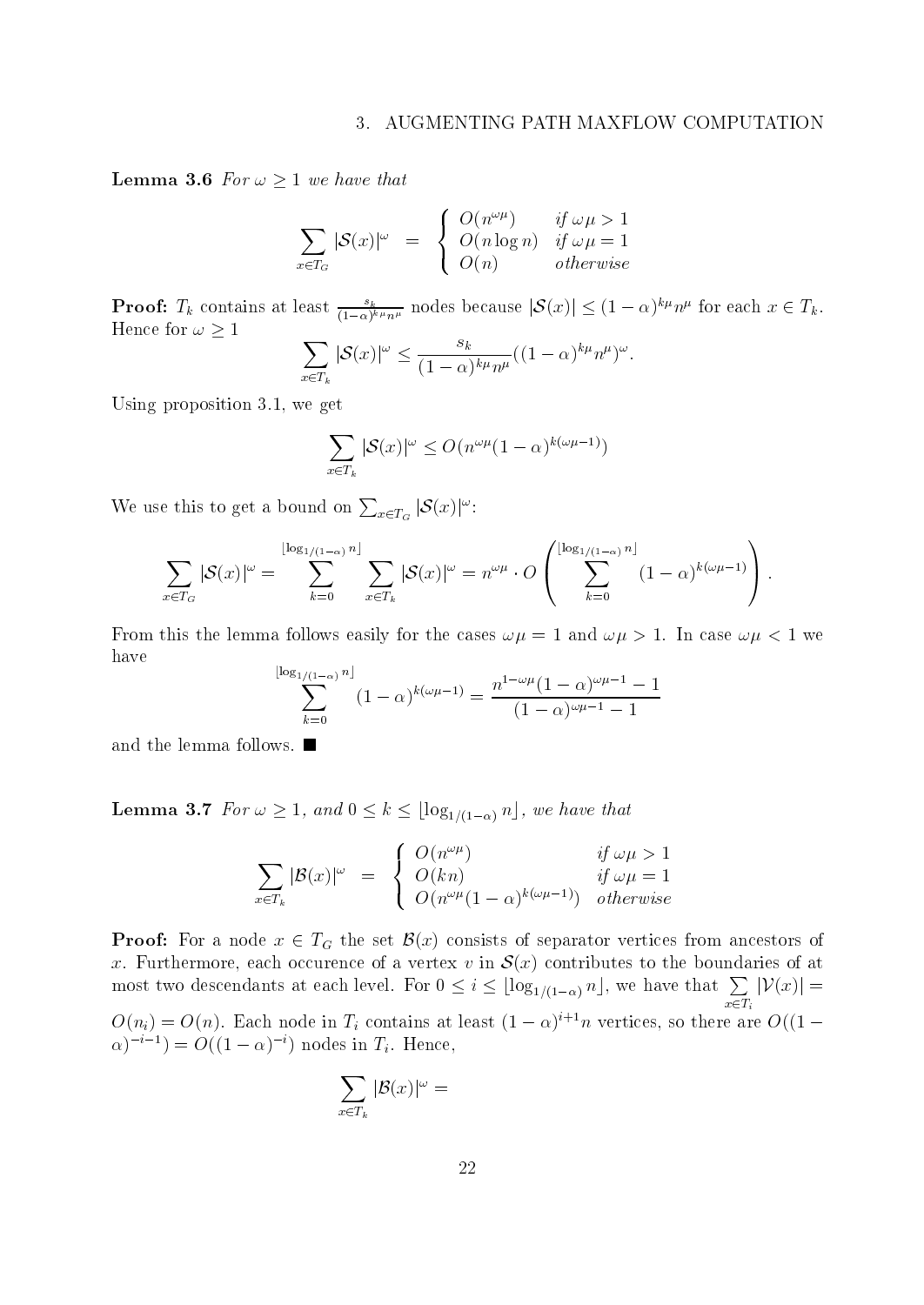$$
\sum_{i \leq k} O((1 - \alpha)^{-i} (1 - \alpha)^{\omega \mu i} n^{\omega \mu}) =
$$
\n
$$
O\left(n^{\omega \mu} \sum_{i \leq k} (1 - \alpha)^{i(\omega \mu - 1)}\right) =
$$
\n
$$
\begin{cases}\nO(n^{\omega \mu}) & \text{if } \omega \mu > 1 \\
O(kn) & \text{if } \omega \mu = 1 \\
O(n^{\omega \mu} (1 - \alpha)^{k(\omega \mu - 1)}) & \text{otherwise}\n\end{cases}
$$

This completes the proof. ■

We can use the previous two lemmas to bound the amount of work needed to compute the set  $E_+$ . Since for each leaf  $x$ ,  $\psi(x) = O(1)$ , processing the leaves takes  $O(n)$  work. Recall that the algorithm ComputeWeight performs  $O(|\mathcal{S}(x)|^2 + |\mathcal{B}(x)|^2) \mathcal{S}(x))$  work at each internal node  $x$ . We have that

$$
\sum_{x \in T_G} O(|\mathcal{B}(x)|^2 |\mathcal{S}(x)|) = \sum_{k=0}^{\lfloor \log_{1/(1-\alpha)} n \rfloor} O\left(((1-\alpha)^k n)^{\mu} \sum_{x \in T_k} |\mathcal{B}(x)|^2\right)
$$

From lemma 3.7 we get that for  $0 \leq k \leq \lfloor \log_{1/(1-\alpha)} n \rfloor$ ,

$$
O\left(((1-\alpha)^{k}n)^{\mu}\sum_{x\in T_{k}}|\mathcal{B}(x)|^{2}\right) = \begin{cases} O(n^{3\mu}(1-\alpha)^{k\mu}) & \text{if } 2\mu > 1\\ O(kn^{1.5}(1-\alpha)^{0.5k}) & \text{if } 2\mu = 1\\ O(n^{3\mu}(1-\alpha)^{k(3\mu-1)}) & \text{otherwise} \end{cases}
$$

Using lemma 3.6 to bound  $\sum O(|\mathcal{S}(x)|^3|)$ , we  $\sum_{x \in T_G} O(|O(x)|^2)$ , we conclude that the work involved with computing  $E + \text{is}:$ 

$$
\begin{cases}\nO(n^{3\mu}) & \text{if } 3\mu > 1 \\
O(n \log n) & \text{if } 3\mu = 1 \\
O(n) & \text{otherwise}\n\end{cases}
$$

Since  $a_G = O(\log n)$ , this can be done in  $O(\log^2 n)$  time.

Let us now consider the Bellman-Ford+ algorithm. The running time of this algorithm is  $O((l+d_G)\log n) = O(\log^2 n)$  on a EREW PRAM. The algorithm performs  $O(l|E|+|E^+|) =$  $O(|E| + |E^+|)$  work. We can evaluate this further as follows.

The set  $E^+$  was protected from containing multiple edges by including only the edge of minimum-weight in case a multiple occurrence would arise. As a consequence of this

$$
|E^+| \leq \sum_{x \in T_G} |\mathcal{S}(x)|^2 + |F|,
$$

where  $F$  is the set

$$
\bigcup_{x \in T_G} \mathcal{B}(x) \times \mathcal{B}(x) - \bigcup_{x \in T_G} \mathcal{S}(x) \times \mathcal{S}(x)
$$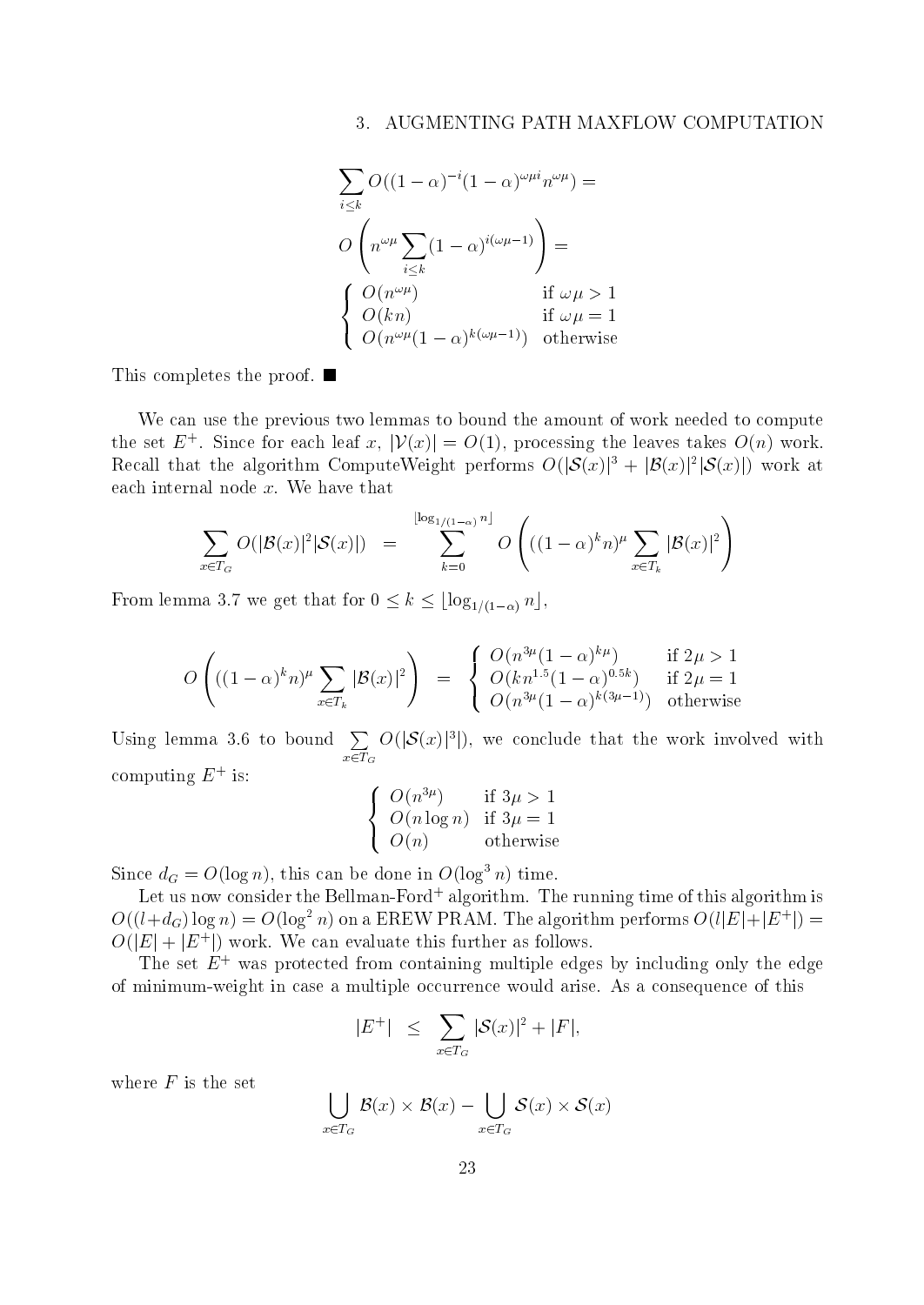Let us bound the size of F. Observe that if an edge  $(v, w) \in F$ , then there exists a node x Let us bound the size of F. Observe that if an edge  $(v, w) \in F$ , then there exists a node x with  $v, w \in \mathcal{B}(x)$ . Furthermore, there exist distinct nodes  $x', x'' \in T_G$  with  $v \in \mathcal{S}(x')$  and Let us bound the size of F. Observe that if an edge  $(v, w) \in F$ , then there exists a node x<br>with  $v, w \in \mathcal{B}(x)$ . Furthermore, there exist distinct nodes  $x', x'' \in T_G$  with  $v \in \mathcal{S}(x')$  and<br> $w \in \mathcal{S}(x'')$ , such that x' and x' generality we assume that  $x<sup>'</sup>$  is an ancestor of  $x<sup>''</sup>$ . Observe we can also assume that v is not contained in any separator from a node that is on the path from  $x'$  to  $x''$ . Hence,

$$
|F| = O\left(\sum_{k=0}^{\lfloor \log_{1/(1-\alpha)} n \rfloor} s_k \left(\sum_{j=k}^{\lfloor \log_{1/(1-\alpha)} n \rfloor} ((1-\alpha)^j n)^{\mu}\right)\right)
$$
  
= 
$$
O\left(n^{2\mu} \sum_{k=0}^{\lfloor \log_{1/(1-\alpha)} n \rfloor} (1-\alpha)^{k(2\mu-1)}\right)
$$
  
= 
$$
\begin{cases} O(n^{2\mu}) & \text{if } 2\mu > 1 \\ O(n \log n) & \text{if } 2\mu = 1 \\ O(n) & \text{otherwise} \end{cases}
$$

Using lemma 3.6 we conclude that

$$
|E^+| = \begin{cases} O(n^{2\mu}) & \text{if } 2\mu > 1\\ O(n \log n) & \text{if } 2\mu = 1\\ O(n) & \text{otherwise} \end{cases}
$$

 $\bigcup \overrightarrow{O(n)}$  otherwise<br>Let us now bound the size of E. Observe that each edge in E is in  $S(x) \times S(x)$  for some x, or is in  $V(x') \times V(x')$  for some leaf x'. We conclude that The size of E. Observe that each edge in E is i<br> $\mathcal{V}(x')$  for some leaf x'. We conclude that

$$
|E| = \begin{cases} O(n^{2\mu}) & \text{if } 2\mu > 1 \\ O(n \log n) & \text{if } 2\mu = 1 \\ O(n) & \text{otherwise} \end{cases}
$$

From the above we conclude that the work performed by the Bellman-Ford+ algorithm is

$$
\begin{cases}\nO(n^{2\mu}) & \text{if } 2\mu > 1 \\
O(n \log n) & \text{if } 2\mu = 1 \\
O(n) & \text{otherwise}\n\end{cases}
$$

In the overal computation of distances, the work performed in computing the set  $E^+$ is the main bottleneck. However, the  $O(nm)$  work bound of the sequential Bellman-Ford algorithm evaluates for the considered class of graphs to:

$$
\begin{cases}\nO(n^{2\mu+1}) & \text{if } 2\mu > 1 \\
O(n^2 \log n) & \text{if } 2\mu = 1 \\
O(n^2) & \text{otherwise}\n\end{cases}
$$

We conclude that the work performed by the parallel algorithm is in all cases less than the work performed by its sequential counterpart.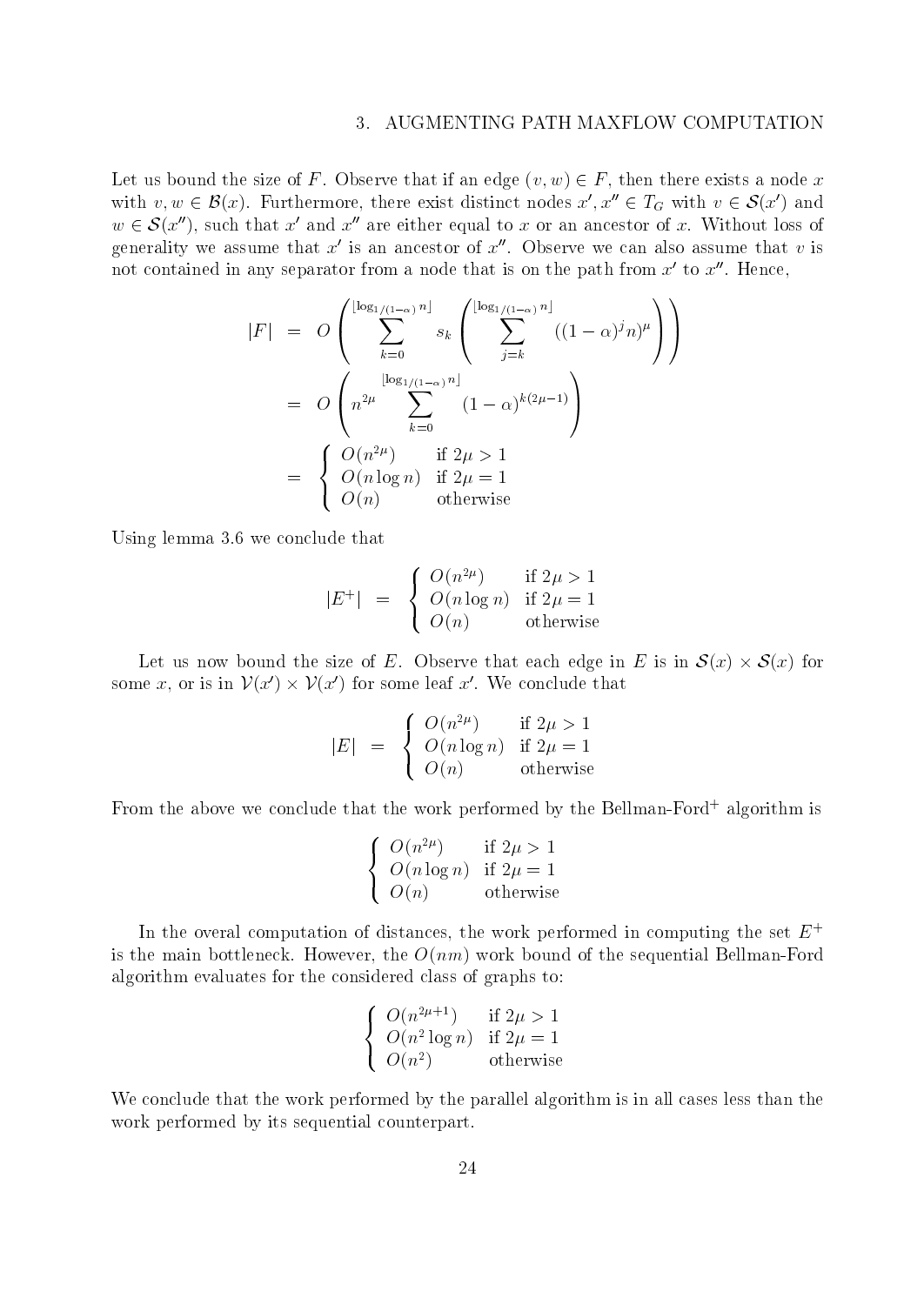We will now analyze the maximum flow algorithm of section 3.4. Recall our observation that the altered algorithm ComputeWeights has the same asymptotic behavior as the original. The previous analysis therefore also applies to the computation of  $E(\bar{f})^+$  . Since separator sizes are  $O(n^2)$ , computing the capacities for edges from  $E(T)$  -takes  $O(n^2 \log n)$ time. Furthermore, the work involved with this is  $\sum_{x\in T_G}|\mathcal{S}(x)|^3+|\mathcal{B}(x)|^2.$  This falls within the work bound of computing  $E(f)$  . In line 8 a shortest path from s to t in  $G(f)$  is traversed. The length of this path is  $O(\log n)$ , so this takes  $O(\log n)$  sequential time. The augmentation performed in line 9 can be done in  $O(n^{\mu}\log n)$  time with  $\sum_{x\in T_G}O(1+|\mathcal{S}(x)|)$ work. We find that one iteration of the maxflow algorithm takes  $O(n^{\mu} \log n)$  time and work

$$
\begin{cases}\nO(n^{3\mu}) & \text{if } 3\mu > 1 \\
O(n \log n) & \text{if } 3\mu = 1 \\
O(n) & \text{otherwise}\n\end{cases}
$$

The number of iterations of the shortest augmenting path maxflow algorithm is  $O(nm)[10]$ . The previous analyses together with our observations about the size of  $E$  imply a running time of

$$
\begin{cases}\nO(n^{3\mu+1} \log n) & \text{if } 2\mu > 1 \\
O(n^2 \sqrt{n} \log^2 n) & \text{if } 2\mu = 1 \\
O(n^{\mu+2} \log n) & \text{otherwise}\n\end{cases}
$$

8

and work bound

$$
\begin{cases}\nO(n^3) & \text{if } 0 < \mu < \frac{1}{3} \\
O(n^3 \log n) & \text{if } \mu = \frac{1}{3} \\
O(n^{3\mu+2}) & \text{if } \frac{1}{3} < \mu < \frac{1}{2} \\
O(n^3 \sqrt{n} \log n) & \text{if } \mu = \frac{1}{2} \\
O(n^{5\mu+1}) & \text{otherwise}\n\end{cases}
$$

The sequential shortest augmenting path maxflow algorithm has time bound  $O(nm^2)$ . which is in this case equal to

$$
\begin{cases}\nO(n^{4\mu+1}) & \text{if } 2\mu > 1 \\
O(n^3 \log^2 n) & \text{if } 2\mu = 1 \\
O(n^3) & \text{otherwise}\n\end{cases}
$$

In all cases the parallel version improves on this computation time. Observe that for  $0 < \mu < \frac{2}{3}$  the work bound of the parallel algorithm is even equal to the work bound of the sequential version. For larger  $\mu$  the parallel algorithm performs more work.

### 3.6 Digression

During the shortest augmenting path max
ow algorithm the distance G(f )(s; v) does not decrease for vertices  $v \in V$ . As a result of this, one can prove that the total number of augmentations is bounded by  $O(nm)$ . For specific graph classes separator decompositions can assist in lowering this bound analytically. For the class of graphs considered in section 3.5 it was shown that m was bounded by  $O(n^{2\mu}+n)$ , if  $2\mu \neq 1$ , and  $O(n \log n)$  otherwise.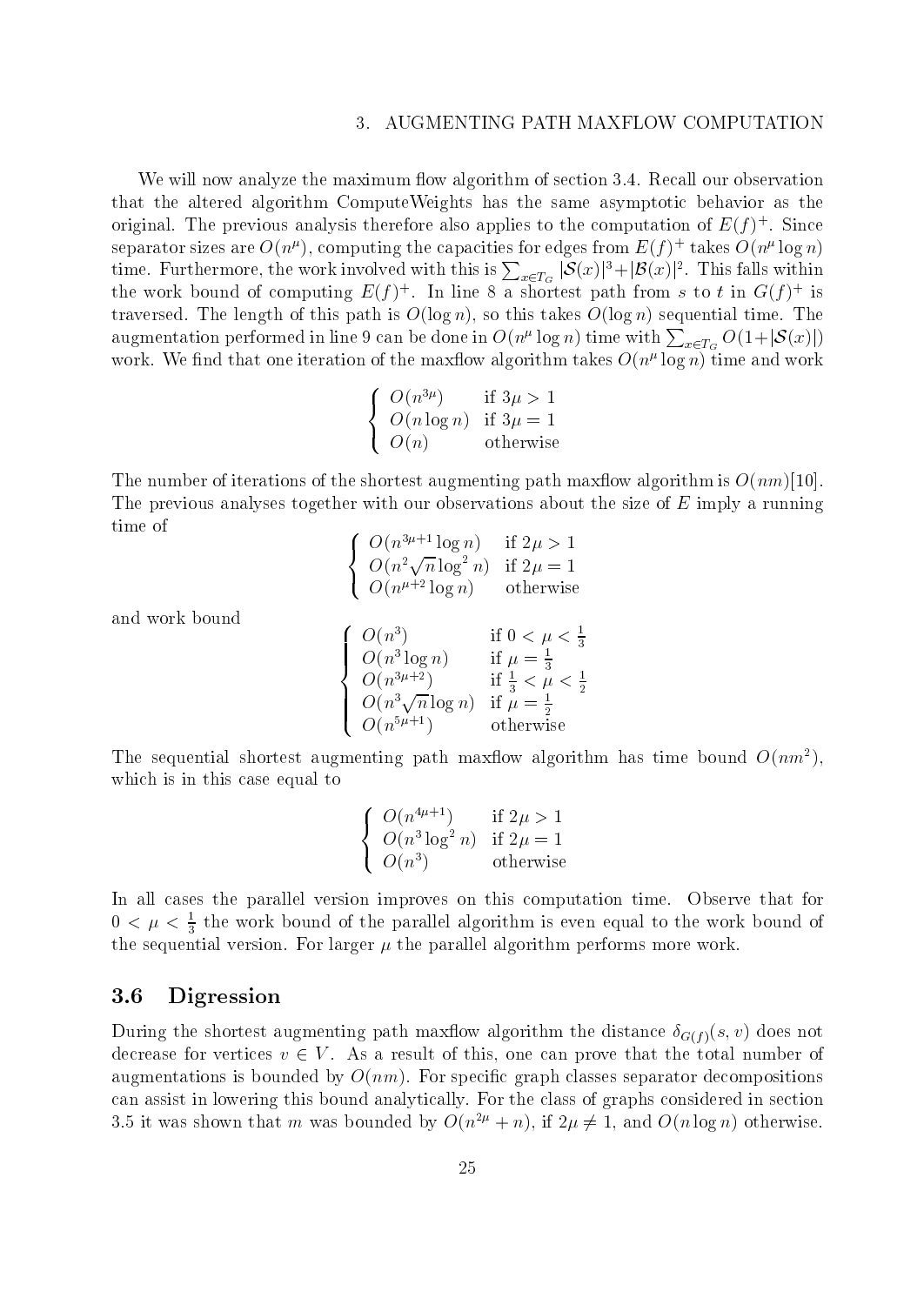#### AUGMENTING PATH MAXFLOW COMPUTATION  $\mathcal{E}$

In this section we introduce for paths in a graph the concept of order. We will prove that the minimum order of an acyclic  $s, t$ -path in the residual network does not decrease if flow is augmented over acyclic  $s, t$ -paths of minimum order. The next step might be to apply this in a separator decomposition embedded max flow algorithm. However, it is left as an open problem whether any such an approach is at all beneficial.

**Dennition 3.4** Given graph  $G = (V, E)$  and subset  $X \subseteq V$ , the order  $\xi_{G}^{\pi}(p)$  of a path p  $$ in  $G$  is the number of edges from p in the cut defined by  $X$ .

If in above definition the graph  $G$  is directed, only edges from p with their origin in X and head not in X will contribute to the order of  $p$ . Therefore, the order denotes the number of times  $p$  exits from  $X$ . If the graph  $G$  is undirected the order also counts the number times the path  $p$  enters  $X$ . In this case the order indicates the number of times the path p crosses between X and  $V \backslash X$ . Let us now present the promised lemma concerning order of paths and flow augmentation.

**Lemma 3.8** Let f be a flow in network  $N = (G = (V, E), c, s, t)$ , and let a subset  $X \subseteq V$ be given. If there does not exist an acyclic s, t-path p in  $G(f)$  with non-zero residual capacity and of order  $\zeta_{G(f)}^{\gamma}(p) \leq i$ , for some  $i \geq 0$ , then there does not exist an acyclic s, t-path in  $G(J_{aug})$  with non-zero restauat capacity and of order  $\xi_{G(f_{aug})}^{-}(p) \leq i,$  where  $J_{aug}$  is a flow in N resulting from augmenting f with a positive amount of ow over some acyclic s; t-path in  $G(f)$  of order  $i+1$ .

**Proof:** Let i be such that there exists an acyclic s, t-path p in  $G(f)$  with non-zero residual capacity of order i + 1, but not of order less than i + 1. Let faug be the ow in <sup>N</sup> resulting from augmenting  $f$  with some positive amount of flow over  $p$ . In order to derive a contradiction assume there exists an acyclic  $s,$  t-path  $p$  -in  $\mathrm{G}(\mathcal{J}_{aug})$  with non-zero capacity of order  $\xi_{G(f_{aug})}^2 \leq i$ . Observe there must be at least one edge  $(v, w)$  in p such that:

- 1. the edge  $(w, v)$  is in p, and
- 2. the residual capacity of edge  $(v, w)$  in  $G(f)$  is zero.

For  $k \geq 1$ , let  $(v_1, w_1), \ldots, (v_k, w_k)$  be the complete sequence of these kind of edges in the same order as they appear on  $p$  . Define  $w_0 = s$ , and  $v_{k+1} = t$ . For  $1 \leq i \leq \kappa + 1$ , let  $p_i$  be the subpath of p' between vertices  $w_{i-1}$  and  $v_i$ . Furthermore, let  $(w'_1, v'_1), \ldots, (w'_k, v'_k)$  be the complete sequence of mirror-edges of the above sequence as they appear on  $p$ . Define  $v_0 = s$ , and  $w_{k+1} = t$ . For  $1 \leq i \leq k+1$ , let  $p_i$  be the subpath of p between vertices  $v_{i-1}$ and  $w_i$ . Since all subpaths  $p_i$  are mutually edge-disjoint we have that

$$
\sum_{j=1}^{k+1} \xi_{G(f)}^X(p'_j) \le \xi_{G(f)}^X(p') \le i
$$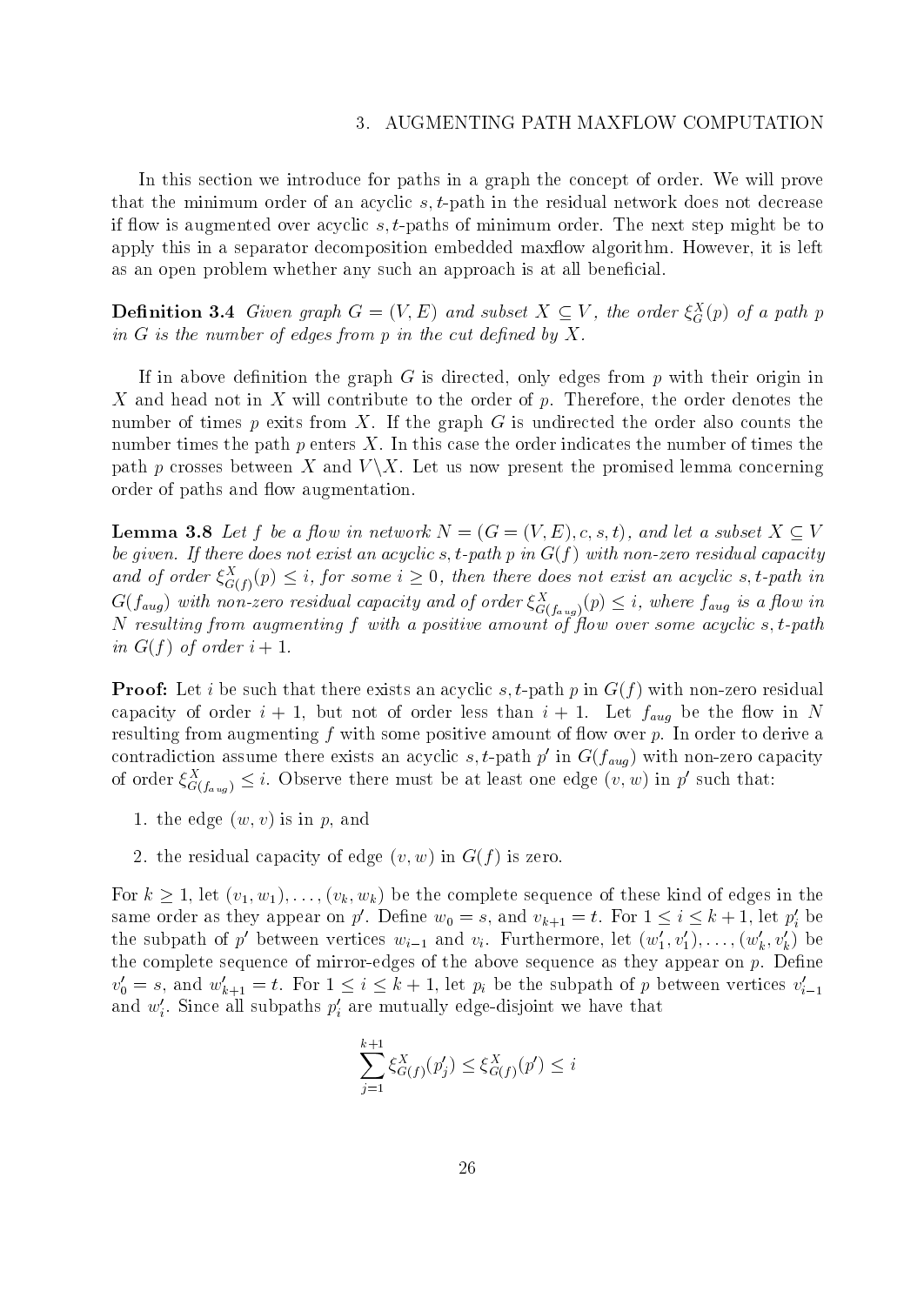#### AUGMENTING PATH MAXFLOW COMPUTATION  $\mathcal{E}$

Similarly it holds that

$$
\sum_{j=1}^{k+1} \xi_{G(f)}^X(p_j) \le \xi_{G(f)}^X(p) = i + 1
$$

Hence,

$$
\sum_{j=1}^{k+1} \xi_{G(f)}^X(p'_j) + \xi_{G(f)}^X(p_j) \le 2i + 1 \tag{1}
$$

Observe that each subpath  $p_i$  either ends in  $i$ , or at a vertex where a subpath  $p_j$  begins. Conversely, each subpath  $p_i$  either ends in t, or at a vertex where a subpath  $p_j$  begins. This suggest one can walk from s to t by alternatingly walking subpaths of p and  $p'$ . As we will see this is indeed the case.

Consider the case one starts in s and first traverses the subpath  $p_1$ . This brings us further down both paths  $p$  and  $p$  . Consecutively, one can traverse a subpath  $p_{j_1}$  for some  $1 \leq j_1 \leq \kappa + 1$ . Trivially this brings us further down path p , but since p is acyclic this also  $\mathcal{L}$  is further down p. In case we are not in the some are not in the substitution of  $\mathcal{L}$  ,  $\mathcal{L}$  ,  $\mathcal{L}$  ,  $\mathcal{L}$  ,  $\mathcal{L}$  ,  $\mathcal{L}$  ,  $\mathcal{L}$  ,  $\mathcal{L}$  ,  $\mathcal{L}$  ,  $\mathcal{L}$  ,  $\mathcal{L}$  ,  $\mathcal{L}$  ,  $1 \leq j_2 \leq \kappa + 1$ . This brings us further down p, but also further down p since p is acyclic. Reasoning on like this we conclude there exists an s; t-path q1 that is the concatenation of alternatingly subpaths from  $p$  and  $p$  starting with  $p_1$ .

 $S$ imilarly we can argue there exists an s; t-path q2 that is the concatenation of alternation of alternation of alternation of alternation of alternation of alternation of alternation of alternation of alternation of alt ingly subpaths from p and p' starting with  $p_1'$ . Since in the above the traversal of subpaths always brings us further down both  $p'$  and  $p$  it can be concluded that each subpath from  $p$ and p can be traversed in only one of  $q_1$  and  $q_2$ . Therefore,  $\xi_{G(x)}^-(q_1) + \xi_{G(x)}^-(q_2)$  is less or equal to the first hand side of  $\mathcal{L}_1$ . Therefore the order of one of one of  $\mathcal{U}_1$  and  $\mathcal{U}_2$  must be less than the less than  $i + 1$ . Discarding cycles on this path, we have shown the existence of an acyclic s, t-path in  $G(f)$  of order less than  $i + 1$ . This is a contradiction.

In case we have a separator decomposition  $(T_G, \mathcal{S}, \mathcal{V})$  of a graph G, a thing that might come to mind is to apply the lemma to the graph  $G(f)$ , and choosing the set X equal to  $\mathcal{S}(r)$ , where r is the root of  $T_G$ . Augmenting over acyclic paths the maximum order of an s, t-path is bounded by the size of X. An idea could therefore be to consecutively cancel the existence of paths of minimum order. Important in this is to find a good upper bound for the number of times one augments over the same order. In case the algorithm works with integeral values, this is at most equal to value of the cut defined by  $\mathcal{S}(r)$ . However, this does not seem to be helpful. Also an important problem one encounters with the above idea, is the embedding of the elimination procedure in the recursive separator decomposition framework. One thing that absolutely needs to be avoided, is that the eventual algorithm iterates a substantial number of times at an internal node, with each iteration involving a recursive computation. Algorithms with this kind of structure suffer from an asymptotic explosion in their running time. However, the above mentioned idea seems to lead in this kind of direction.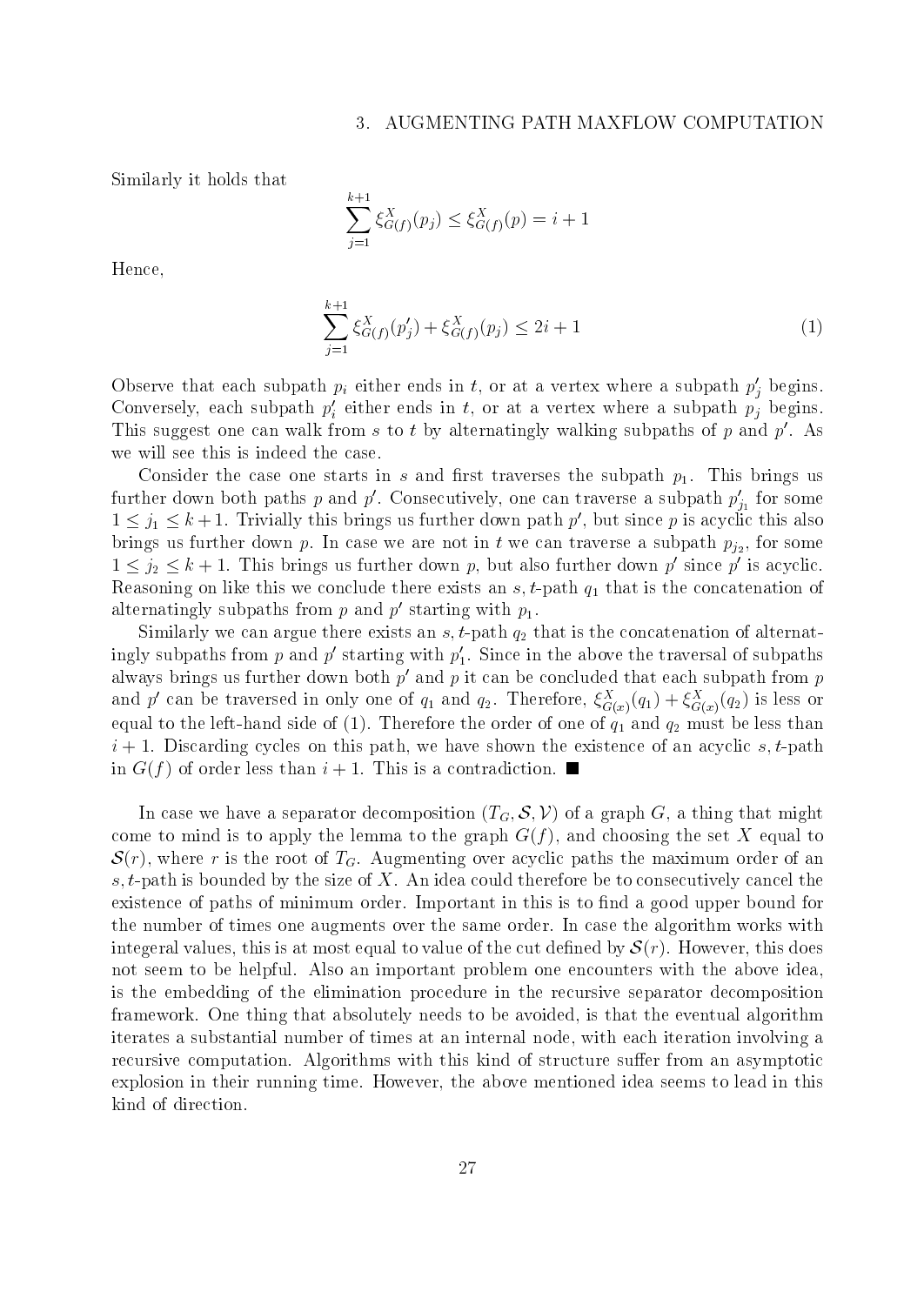#### $\overline{\mathbf{4}}$ The Connection to treewidth

As we saw in previous sections, the tree shaped structure of a separator decomposition opens the way to "Divide and Conquer"-strategies in the design of graph algorithms. Working on a specific graph problem, it is upon the algorithm designer to fit the problem into the separator decomposition framework. In this activity, flexibility is provided in terms of the properties of separator decompositions. Using these properties as parameters, one can control the generality of graphs for which one is devising an algorithm.

Closely related to the separator decomposition framework is the treewidth approach. In treewidth, we also have a tree containing information about separators, namely the tree decomposition. Each tree decomposition has a width, which is roughly the size of the largest separator in the tree. The treewidth of a graph  $G$  is defined as the minimum width over all possible tree decompositions of G. Just as with separator decompositions, the treewidth approach opens up possibilities for applying "Divide and Conquer"-strategies in graph algorithms.

The above suggests a close relationship between tree decompositions and separator decompositions. In this section, we give a mathematical exposition of this relation. It is shown that an arbitrary width-k tree decomposition can be converted into a separator decomposition with separators, leaf vertex sets, and boundaries of size at most  $3k + 3$  in  $O(\log^2 n)$  time with  $O(n \log n)$  work.

In order to transform a separator decomposition into a tree decomposition, it is not always sufficient to do the inverse of the above mentioned conversion. However, a slight modification of this inverse results in a correct converse transformation algorithm. Given a separator decomposition of depth  $O(\log n)$  with attribute sets of constant size, the algorithm returns a width- $O(\log n)$  tree decomposition of G. The computation takes  $O(\log n)$ time and  $O(n \log^2 n)$  work.

### 4.1 Treewidth

The concept of treewidth plays an important role in the design of graph algorithms. Many classes of graphs are known that have uniform constant bounded treewidth. For such a class there exists a constant that bounds the treewidth of all graphs in the class. Many NP-complete problems become polynomially solvable when restricted to graphs classes that have uniform constant bounded treewidth. The following notions were introduced by Robertson and Seymour [20].

**Definition 4.1** Let  $G = (V, E)$  be a graph. A tree decomposition for G is a pair  $(T_G, \mathcal{X}_G)$ , where  $T_G = (V_T, E_T)$  is a tree, and  $A_G$  is a function  $V_T \to \wp(V)$  satisfying the following conditions: nditions:<br>
1. For every  $(v, w) \in E$  there is an  $x \in V_T$  such that  $v, w \in \mathcal{X}_G(x)$ , and

- 
- 1. For every  $(v, w) \in E$  there is an  $x \in V_T$  such that  $v, w \in \mathcal{X}_G(x)$ , and<br>2. For  $x, y, z \in V_T$ , if y is on the path from x to z in  $T_G$  then  $\mathcal{X}_G(x) \cap \mathcal{X}_G(z) \subseteq \mathcal{X}_G(y)$ .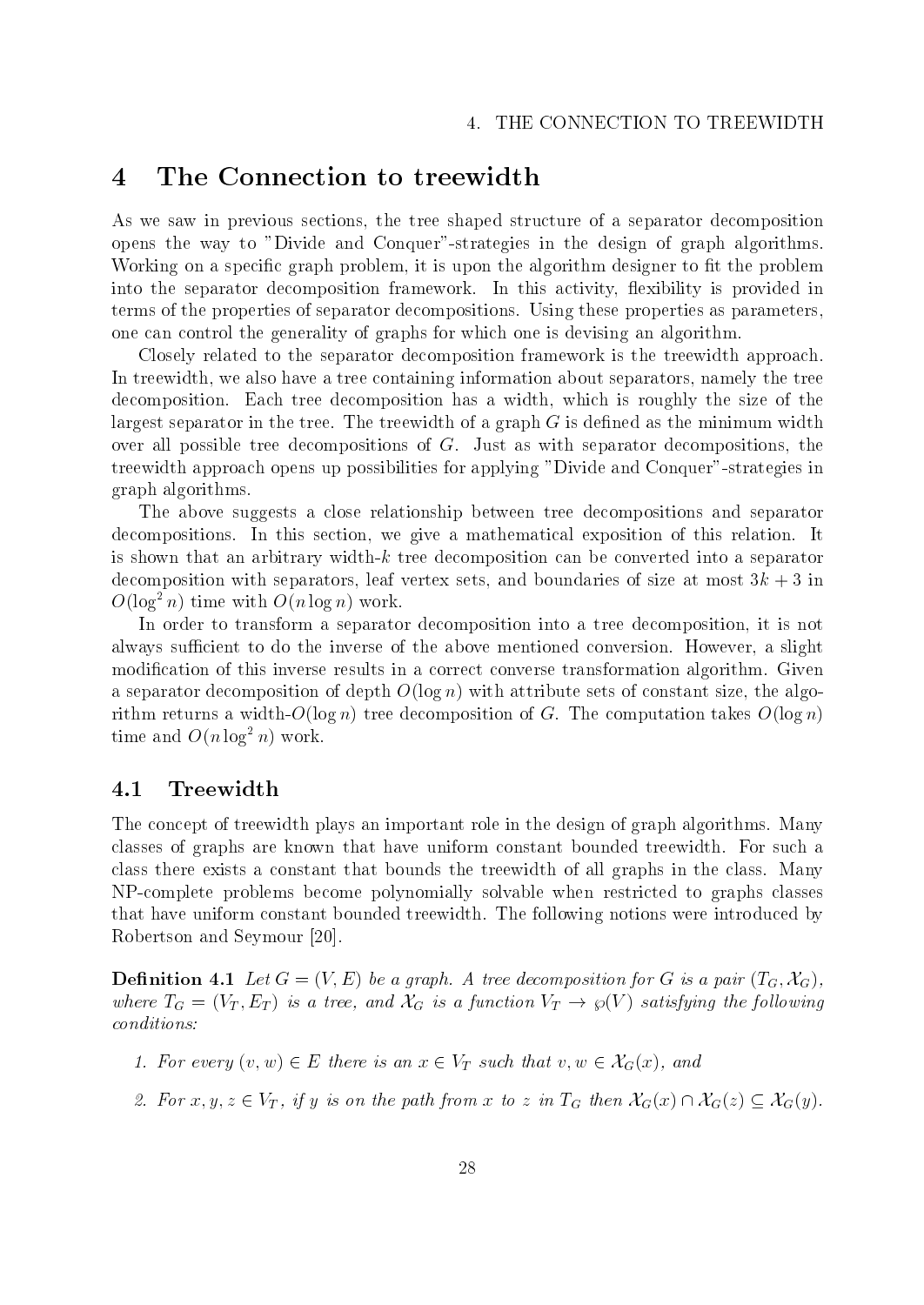The width of a tree decomposition  $(T_G, \Lambda_G)$  is max $\{\vert \Lambda_G(x) \vert = 1 | x \in V_T \}$ , and the treewidth of  $G$  is the minimum width over all its tree decompositions.

The graph  $G$  in the definition above can either be directed or undirected. Just as separator decompositions, tree decompositions are independent of the direction of edges in the underlying graph. As analogy to fact 2.1 we have:

**Fact 4.1** T is a tree decomposition of directed graph G if and only if T is a tree decomposition of the undirected skeleton of G.

As already was made explicit, many classes of graphs are known which have uniform constant bounded treewidth. To mention a few, we have trees, forests, Halin graphs, series-parallel graphs, and outerplanar graphs. For an overview see Bodlaender [4]. stant bounded treewidth. To mention a few, we have trees, forests, Halin graphs,<br>es-parallel graphs, and outerplanar graphs. For an overview see Bodlaender [4].<br>For the problem of computing a tree decomposition of a graph

known. Bodlaender and Hagerup [5] gave an  $O(\log^2 n)$  time algorithm using  $O(n)$  operations on the EREW PRAM for the case the graph is undirected. Given a graph of treewidth  $k$ , their algorithm constructs a width- $k$  tree decomposition.

### 4.2 From Tree Decomposition to Separator Decomposition

Converting a tree decomposition into a separator decomposition is a three phase process. Separator decompositions consist of rooted binary trees, therefore in the first phase the tree decomposition is made into a rooted binary tree decomposition. Here an algorithm of Bodlaender is used, which takes a width-k tree decomposition and converts it into a rooted binary tree decomposition of logarithmic depth and of width  $3k+2$  [3]. For constant  $k \geq 0$ , the algorithm runs in  $O(\log n)$  time, and uses  $O(n)$  processors. Recall our assumption that in a binary tree internal nodes have exactly two children. Bodlaender's algorithm may result in a binary tree where internal nodes have only one child. Therefore, after this algorithm has been applied, for all internal nodes with only one child, a child  $x$  is added with  $\mathcal{X}_G(x) = \emptyset$ . Let it be obvious that this does not affect the two tree decomposition properties.

As will become clear later, the  $\mathcal{X}_G$ -sets of a tree decomposition may contain superfluous vertices, prohibiting the tree decomposition from being directly converted into a separator decomposition. This will be handled in the second phase. By removing vertices from  $\mathcal{X}_G$ sets, the tree decomposition is turned into what is called a clean tree decomposition. Given an  $O(\log n)$  depth rooted binary tree decomposition of constant width the algorithm runs in  $O(\log^2 n)$  time, performing  $O(n \log n)$  work.

After the tree decomposition has been made binary and clean, the actual conversion into a separator decomposition takes place. The conversion is a straightforward method, which takes  $O(\log n)$  time and  $O(n \log n)$  work for tree decompositions of constant width. The overall process of converting a tree decomposition of constant width into a separator decomposition takes  $O(\log^2 n)$  time and  $O(n \log n)$  work. Given a width-k tree decomposition the resulting separator decomposition has separators, boundaries, and leaf vertex sets of size at most  $3k + 3$ , and is of logarithmic depth.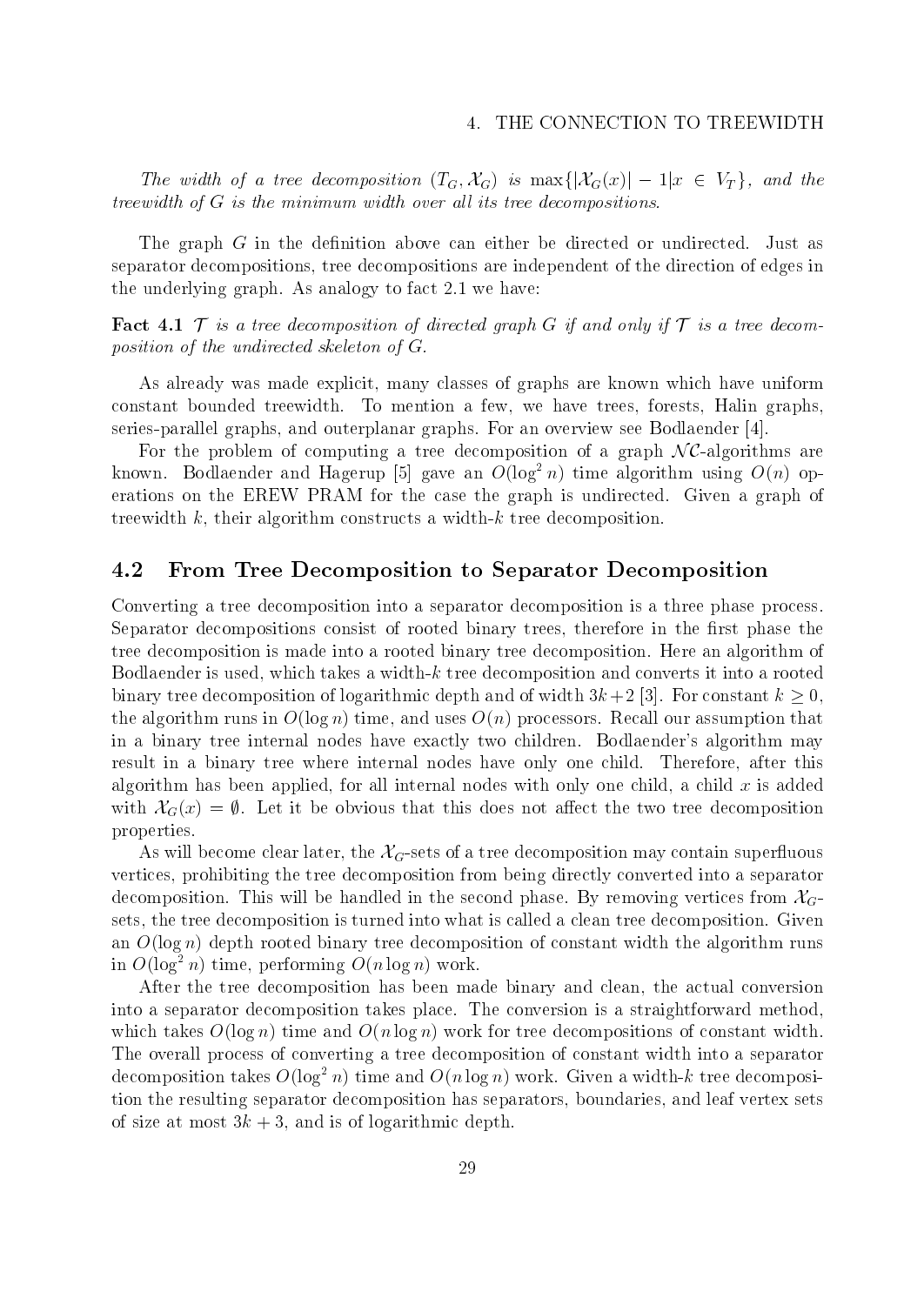#### 4.3 Clean Tree Decompositions

 $\mathbf u$ 

As was already mentioned, the  $\mathcal{X}_G$ -sets of a tree decomposition sometimes contain superfluous vertices, which makes direct transformation into a separator decomposition difficult. Therefore, tree decompositions will be skimmed down in a preprocessing phase. A tree decomposition that has been processed this way is called clean. The following definition specifies the desired minimality requirement exactly.

**Definition 4.2** Given a rooted tree aecomposition ( $I_G, \mathcal{A}_G$ ) of graph G and node  $x \in I_G$ , **Definition 4.2** Given a rooted tree decomposition  $(T_G, \mathcal{X}_G)$  of graph G and node  $x \in T_G$ ,<br>a vertex  $v \in \mathcal{X}_G(x)$  is called clean with respect to x if for all children y of x it holds that, if v is not incident to any vertex in  $\Box$   $\mathcal{X}_{\alpha}(y)\setminus\mathcal{X}_{\alpha}(y)$  $y \in I$   $G[y]$  $\mathcal{X}_G(y')\backslash \mathcal{X}_G(x)$ , then  $v \notin \bigcup \mathcal{X}_G(y')$ .  $y \in I$   $G[y]$  $\mathcal{A}_G(y)$ .

In the following a tree decomposition  $(T_G, \mathcal{X}_G)$  will be called clean, when for all  $x \in T_G$ , all vertices in  $\mathcal{X}_G(x)$  are clean with respect to x. Note that for leaves  $x \in T_G$ , all vertices in  $\mathcal{X}_G(x)$  are clean. The following lemma and its corollary indicate that individual vertices can be cleaned by removing their occurrences in the subtree that make them dirty.

**Lemma 4.1** If we have a rooted tree decomposition  $(\textbf{1}_G, \textbf{A}_G)$  of graph  $\textbf{G}$ , internal node **Lemma 4.1** If we have a rooted tree decomposition  $(T_G, \mathcal{X}_G)$  of graph G, internal nod  $x \in T_G$ , child y of x, and vertex  $v \in \mathcal{X}_G(x)$  that is not incident to any vertex in  $\bigcup$   $\mathcal{X}_G(y')\backslash\mathcal{X}_G(x)$ , then after removing v from all  $\mathcal{X}_G(y')$  for  $y' \in T_G[y]$  that contain it,  $y'\!\in\!T_G\left[y\right]$ the resulting  $(T_G, \mathcal{X}_G)$  is still a tree decomposition of G.

**Proof:** Let  $(v, w) \in E$  be given, and let  $z \in I_G$  be a node in the original tree with **Proof:** Let  $(v, w) \in E$  be given, and let  $z \in T_G$  be a node in the original tree with  $v, w \in \mathcal{X}_G(z)$ . Now suppose that v was removed from this set, because for an ancestor x of **Proof:** Let  $(v, w) \in E$  be given, and let  $z \in T_G$  be a node in the original tree  $v, w \in \mathcal{X}_G(z)$ . Now suppose that v was removed from this set, because for an anceste z we had that  $v \in \mathcal{X}_G(x)$ , and v was not incident t  $y' \in T_G[y]$  $\bigcup \mathcal{X}_G(y')\backslash \mathcal{X}_G(x)$ , for  $v, w \in \mathcal{X}_G(z)$ . Now suppose that v was removed from this set, because for an ancestor x of z we had that  $v \in \mathcal{X}_G(x)$ , and v was not incident to any vertex in  $\bigcup_{y' \in T_G[y]} \mathcal{X}_G(y') \setminus \mathcal{X}_G(x)$ , for child y of x. Sin tree with  $v, w \in \mathcal{X}_G(z)$ , if v is removed from  $\mathcal{X}_G(z)$  during cleaning, there is an ancestor  $z$  of  $z$  with  $v,w \in \mathcal{A}_G(z)$ . Since vertices are never removed from the  $\mathcal{A}_G$ -set of the root, removed from  $\mathcal{X}_G(z)$  during close vertices are never removed for which  $v, w \in \mathcal{X}_G(x)$ .

Consider nodes  $x$ ,  $y$ ,  $z$  in  $T_G$  with  $y$  on the path from  $x$  to  $z$ . Originally, the condithere must be a node x in  $T_G$ <br>Consider nodes  $x', y', z'$  in<br>tion  $\mathcal{X}_G(x') \cap \mathcal{X}_G(z') \subseteq \mathcal{X}_G(y)$ tion  $\mathcal{X}_G(x') \cap \mathcal{X}_G(z') \subseteq \mathcal{X}_G(y')$  was satisfied. Consider the case that y' is an ancestor of both  $x$  and  $z$  . It is easy to see that the condition still holds after deleting a vertex  $v,$ since if it is defeted from  $\mathcal{A}_G(y)$ , it is also defeted from  $\mathcal{A}_G(x)$  and  $\mathcal{A}_G(z)$ , if contained at all. Now consider the case that  $x$  is an ancestor of  $y$  , and  $y$  is an ancestor of  $z$  . If a vertex is removed from  $\lambda_G(y)$ , it is also removed from  $\lambda_G(z)$ , if contained at all, so again the condition holds afterwards. The case  $z$  is an ancestor of  $y$  , and  $y$  is ancestor of  $x$  is symmetric.  $\blacksquare$ 

**Corollary 4.1** Given a rooted tree decomposition ( $I_G, \Lambda_G$ ) of graph G, node  $x \in I_G$ , and **Corollary 4.1** Given a rooted tree decomposition  $(T_G, \mathcal{X}_G)$  of graph  $G$ , node  $x \in T_G$ , and a dirty vertex  $v \in \mathcal{X}_G(x)$  with respect to x, there exists a rooted tree decomposition  $(T_G, \mathcal{X}'_G)$ of graph G with: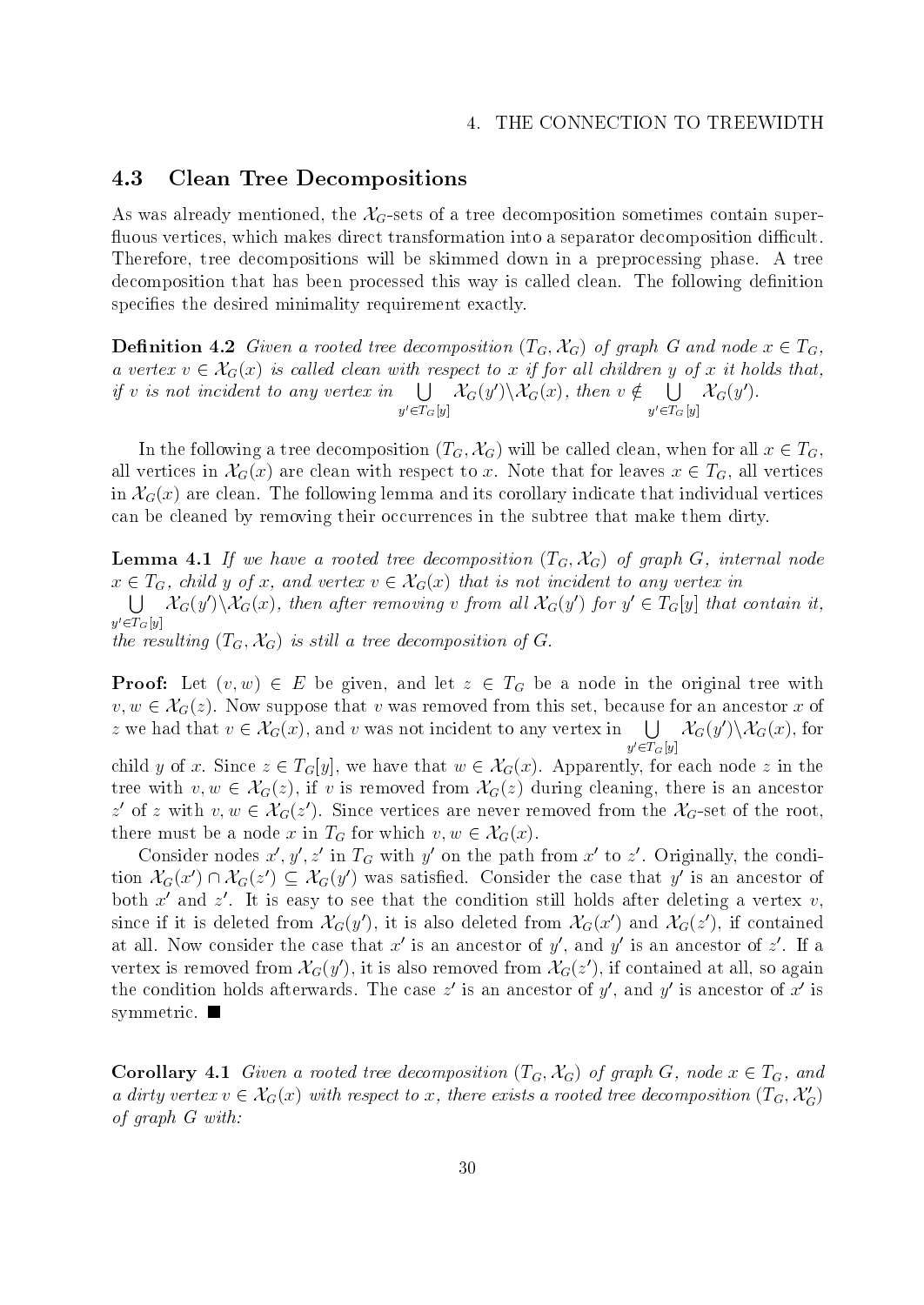1. for all  $y \in T_G$ ,  $\mathcal{X}'_G(y) \subseteq \mathcal{X}_G(y)$ .

2.  $v \in \mathcal{X}'_G(x)$ , and v is clean with respect to x.

**Proof:** Simply repeat the procedure of lemma 4.1 for all children y of x.

Knowing how we can clean individual vertices, the question is how this can be used in cleaning up a whole tree. One might worry that cleaning one vertex could make another dirty. The following lemma indicates that this is not the case, if the cleaning is done in a top-down approach, cleaning vertices at nodes one-by-one.

**Proposition 4.1** Given rooted tree decomposition  $(T_G, \mathcal{X}_G)$  of graph G, node  $x \in T_G$ , and node  $z \in T_G[x]$ , if we clean a dirty vertex in  $\mathcal{X}_G(z)$ , then all clean vertices in  $\mathcal{X}_G(x)$  stay clean.

**Proof:** Let  $v \in \mathcal{X}_G(z)$  be a dirty vertex about to be cleaned, and let w be a clean vertex in  $\mathcal{X}_G(x)$ . We have for all children y of x that  $w \in \bigcup \mathcal{X}_G(y')$  only  $y \in I$   $\{f | g\}$  $\Lambda_G(y)$  only if w is incident to a vertex  $u \in \Box \Box$   $\mathcal{X}_{G}(u') \setminus \mathcal{X}_{G}$  $y \in I$   $G[y]$  $\mathcal{A}_G(y) \setminus \mathcal{A}_G(x)$ . Observe that w can only become dirty if  $v = u$ . First note that, if  $z = x$  then  $u \neq v$ , so w cannot get dirty.

Secondly, in case z is a descendant of x, cleaning v will not remove v from  $\mathcal{X}_G(z)$ . So after cleaning still  $u \in \bigcup \mathcal{X}_G(y') \setminus \mathcal{X}_G(x)$ , and thus w is still clean.  $y \in I$   $G[y]$ 

For clarity reasons we summarize the above mentioned ideas in a straightforward pseudocode cleaning algorithm. See table 1. In order to clean a tree decomposition  $(T_G, \mathcal{X}_G)$ simply called the procedure  $C$  as argument. Let us an argument  $C$  as argument. Let us analyse argument. Let us analyse analyse and  $C$ the performance of the algorithm in case a rooted binary tree decomposition of depth  $\mathbf{u}$  and  $\mathbf{u}$  and  $\mathbf{u}$ 

To start with the procedure Incident, since the width of the tree is constant, the check in line 1 takes  $O(1)$  time. Let the height of node c be h, then the procedure takes  $O(h)$ time and  $O(Z^*)$  work. Similarly, we can conclude that procedure Remove takes  $O(n)$  time and  $O(Z^*)$  work, if called for a node with height h. Moving up in the procedure hierarchy, we find that also CleanNode takes  $O(n)$  time and  $O(Z^*)$  work, if called for nodes of height h. The procedure CleanTree called for the root of TG the root of TG the root of  $\alpha$  the running time:

$$
\sum_{i=0}^{d_G} O(i) = O(d_G^2) = O(\log^2 n)
$$

The number of nodes with height h is  $O(Z^{\omega-1})$ , The amount of work performed by CleanTree is:

$$
\sum_{i=0}^{d_G} O(2^i)O(2^{d_G-i}) = \sum_{i=0}^{d_G} O(2^{d_G}) = \sum_{i=0}^{d_G} O(n) = O(n \log n)
$$

Summarizing these result for future reference: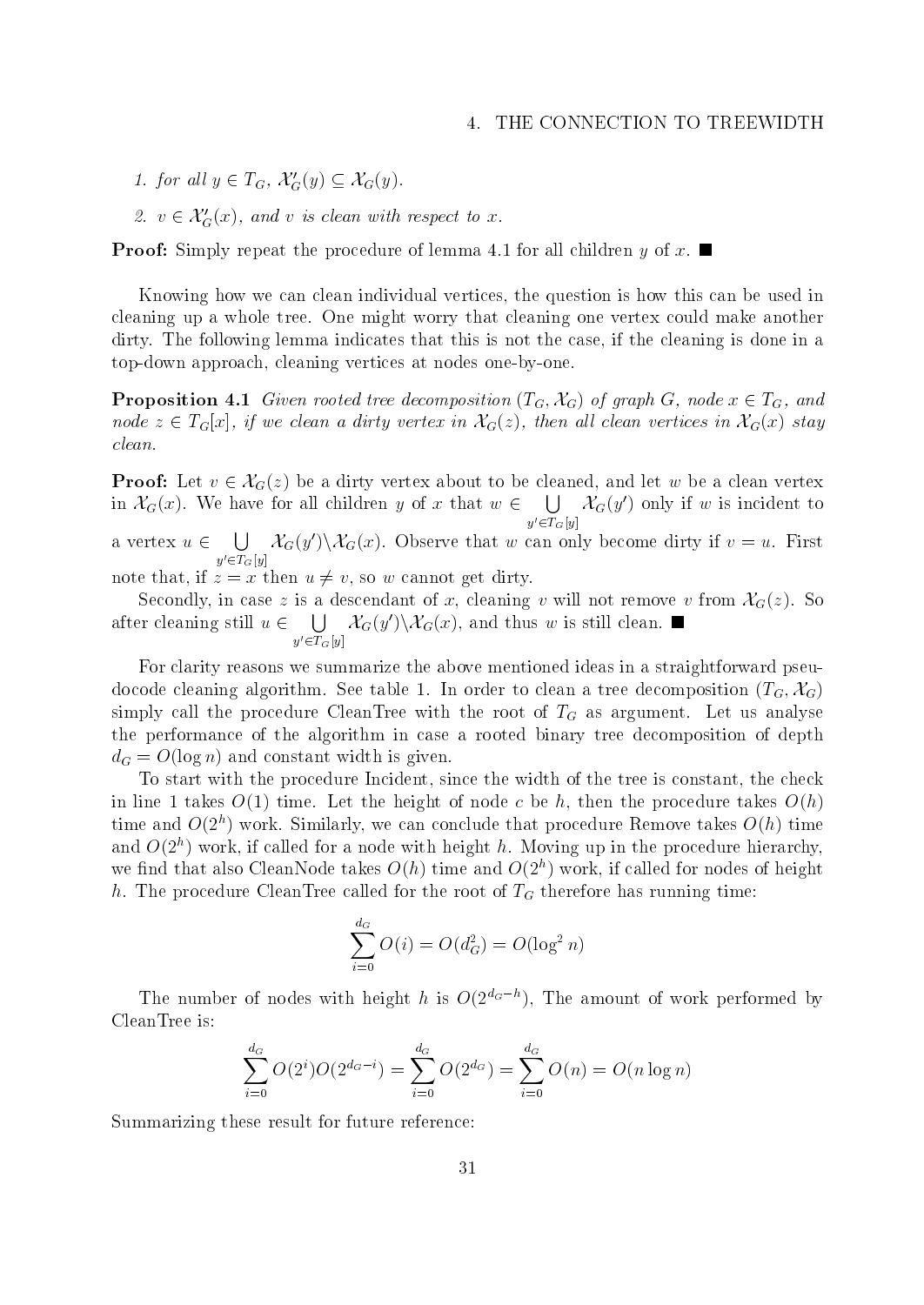2. for all children  $c$  of  $x$  pardo 3. CleanTree $(c)$ Procedure CleanNode  $(x \in T_G)$ <br>
1. if internal $(x)$  then<br>
2. for all  $v \in \mathcal{X}_G(x)$  do 1. if internal(x) then 3. for all children c of x do 4. if not Incident $(v, x, c)$  then 5. Remove  $(v, c)$ 

Procedure CleanTree  $(x \in T_G)$ 

1. CleanNode  $(x)$ 

Procedure Incident  $(v \in V; x, c \in T_G)$ 

- 1. if v incident to vertex in  $\mathcal{X}_G(c)\backslash\mathcal{X}_G(x)$  then
- 2. return TRUE
- 3. else if  $\text{leaf}(c)$  then
- 4. return FALSE
- 5. else for all children c <sup>0</sup> of c pardo
- 0.  $T_{c'} := \text{inci}(\mathbf{v}, x, c)$
- 7. return  $\bigvee r_{c'}$  $\frac{v}{c}$  rc

Procedure Remove $(v \in V, x \in T_G)$ 

- 1. Remove v from  $\mathcal{X}_G(x)$ .
- 2. if internal(x) then
- 3. for all children  $c$  of  $x$  pardo
- 4. Remove $(v, c)$

Table 1: The Cleaning Algorithm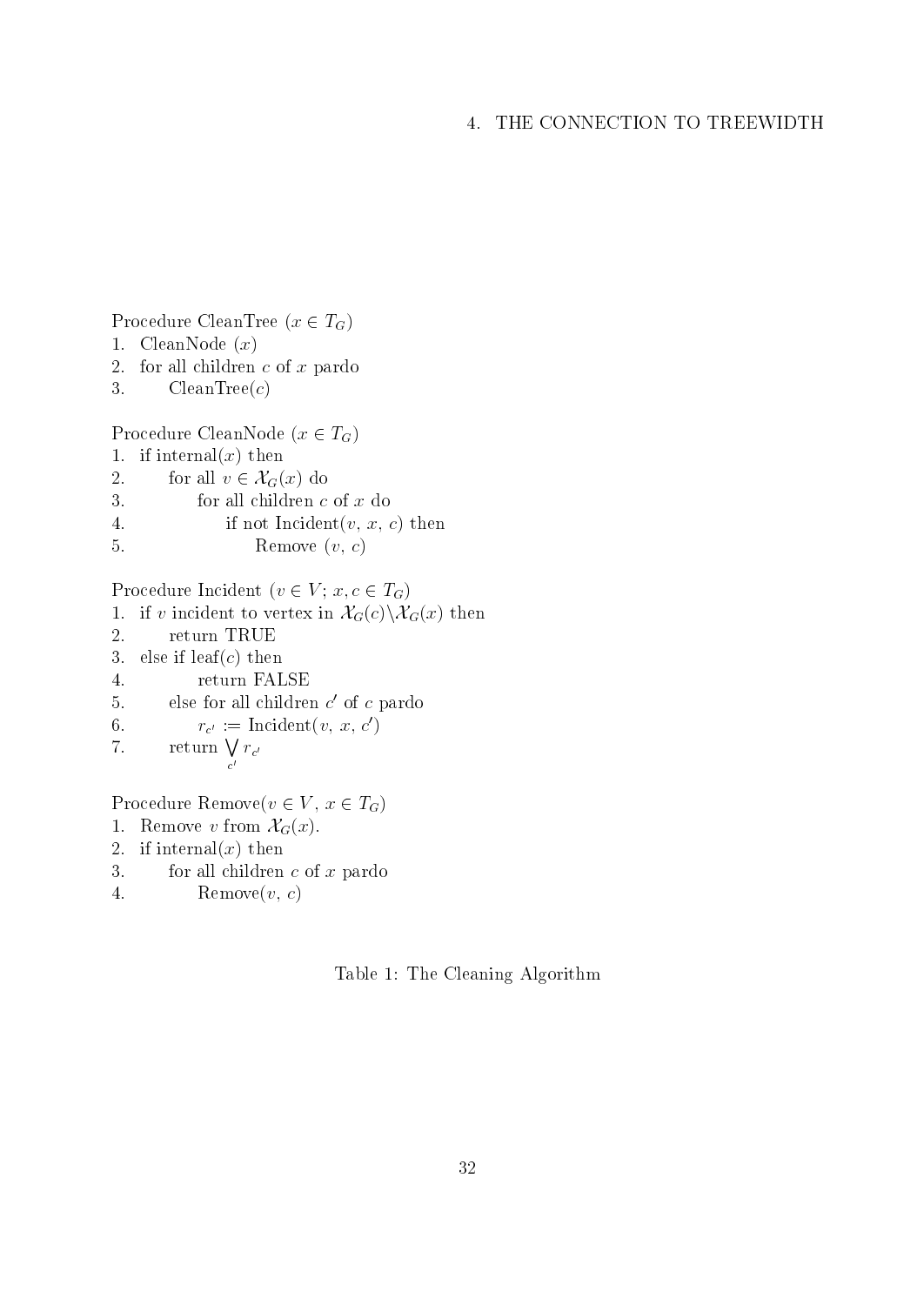**Lemma 4.2** Any rooted binary constant-width tree decomposition of depth  $O(\log n)$  can be cleaned in  $O(\log^2 n)$  time with  $O(n \log n)$  work.

### 4.4 The Conversion

In order to tranform a tree decomposition  $(T_G, \mathcal{X}_G)$  into a separator decomposition we exploit the fact that  $\mathcal{X}_G$ -sets are separators. The following lemma shows how the conversion can be done.

**Lemma 4.3** Given a graph G with a rooted binary clean tree decomposition  $(T_G, \mathcal{X}_G)$  of width  $\kappa \geq 0$ , let  $\mathcal{S}: I_G \to V$  and  $V: I_G \to V$  be defined as

$$
\mathcal{S}(x) = \begin{cases} \mathcal{X}_G(x) & \text{if } x \text{ internal,} \\ \emptyset & \text{otherwise} \end{cases}
$$
  

$$
\mathcal{V}(x) = \bigcup_{y \in T_G[x]} \mathcal{X}_G(y)
$$

then  $(T_G, \mathcal{S}, V)$  is a separator decomposition of  $G$ . Furthermore, for all nodes  $x \in T_G$  it then  $(T_G, S, V)$  is a separator decomposition of G. Furthermore, for all node<br>holds that  $|S(x)|, |B(x)| \leq k + 1$ , and if x is a leaf then  $|V(x)| \leq k + 1$ .

**Proof:** Let r be the root of  $T<sub>G</sub>$ . The first condition of the separator decomposition definition states that  $V(r) = V$ . Since G has no isolated vertices, and for all  $(v, w) \in E$ , there exists a node  $x \in T_G$  with  $v, w \in \mathcal{X}_G(x)$ , we have that  $\mathcal{V}(r) = \bigcup \mathcal{X}_G(y) =$  $y \in \widetilde{T_G}[r]$  $\bigcup \mathcal{X}_G(y) =$ 

 $\bigcup_{\in T_G} \mathcal{X}_G(y) = V$ . The second condition is satisfied trivially, since it is explicitly stated that  $y \in T_G$  $\mathcal{S}(x) = \emptyset$  for leaves  $x \in T_G$ .

 $T$  third condition needs some more work. Let  $\mathcal{L}$  be a node in TG with children x1  $S(x) = \emptyset$  for leaves  $x \in T_G$ .<br>The third condition needs some n<br>and  $x_2$ . Define for  $i \in \{1, 2\}$ ,  $V_i =$  [  $=$   $\bigcup$   $\mathcal{X}_G(y)\backslash\mathcal{X}_G(x)$ .

Claim 1:  $\mathcal{S}(x)$  separates the induced subgraph  $G(V(x))$  into  $V_1$  and  $V_2$ .

 $\sigma$   $\sim$   $\sim$   $\sim$   $\sim$   $\sim$   $\sim$   $\sim$ 

**Proof:** Let us first show that  $\{V_1, V_2, S(x)\}$  is a partition of  $V(x)$ . Trivially,  $V_1 \cup V_2 \cup S(x) =$  $V(x)$ . It is also easy to see that  $S(x) \cap V_1 = \emptyset$ , and  $S(x) \cap V_2 = \emptyset$ . Furthermore, since for all  $y \in T_G[x_1], y' \in T_G[x_2], \ \mathcal{X}_G(y) \cap \mathcal{X}_G(y') \subseteq \mathcal{X}_G(x)$ , we have that

$$
V_1 \cap V_2 = \bigcup_{y \in T_G[x_1]} \chi_G(y) \backslash \chi_G(x) \cap \bigcup_{y \in T_G[x_2]} \chi_G(y) \backslash \chi_G(x)
$$
  
= 
$$
\left( \bigcup_{y \in T_G[x_1]} \chi_G(y) \cap \bigcup_{y \in T_G[x_2]} \chi_G(y) \right) \backslash \chi_G(x) = \emptyset
$$

In order to complete the proof of claim 1, let us now show that V1 and V2 are separated by  $S(x)$ . For the purpose of contradiction, assume there exist incident vertices v and w in G, with  $v \in V_1$ , and  $w \in V_2$ . Condition 2 of definition 4.1 states that there must be a  $y \in T_G$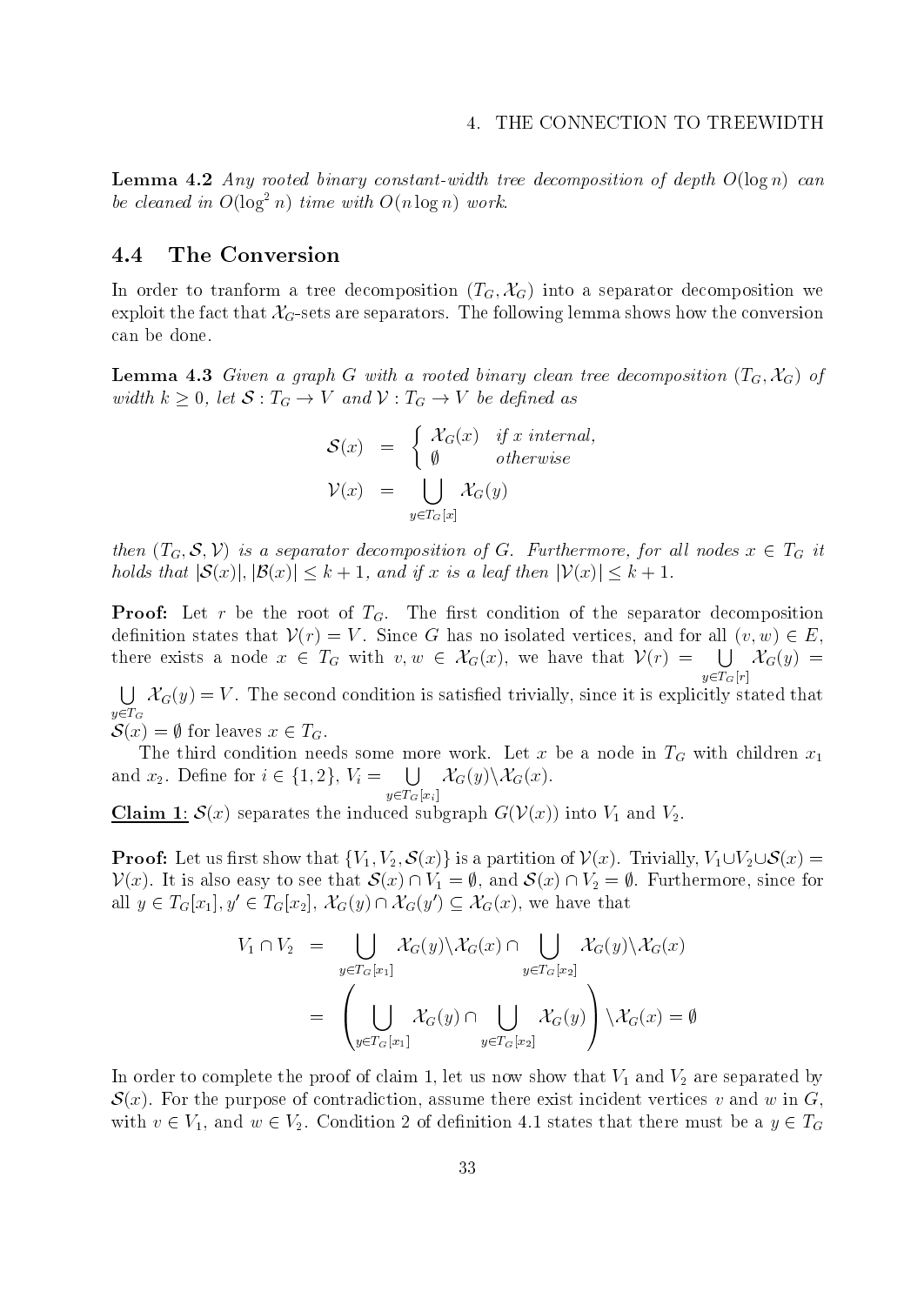4. THE CONNECTION TO TREEWIDTH<br>for which  $v, w \in \mathcal{X}_G(y)$ . Observe that the only candidates for y are the ancestors of x. In case x is the root, we have a contradiction. Otherwise let y be an ancestor of x for which which which which which which which we have a contradiction. Otherwise let y be an ancestor of  $\alpha$ for which  $v, w \in \mathcal{X}_G(y)$ . Observe that the only candidates for y are the ancestors of x. I case x is the root, we have a contradiction. Otherwise let y be an ancestor of x for whic  $v, w \in \mathcal{X}_G(y)$ . Since  $v \in V_1$ , ther  $0. x$  with  $v \in \mathcal{A}_{G}(u)$ . We thus case x is the root, we have a contradiction. Otherwise let y be an  $v, w \in \mathcal{X}_G(y)$ . Since  $v \in V_1$ , there must be a descendant y' of x with have a contradiction, since  $\{v\} \subseteq \mathcal{X}_G(y) \cap \mathcal{X}_G(y') \subseteq \mathcal{X}_G(x)$ .

Claim 2: For  $i = 1, 2$  it holds that:

2: For  $i = 1, 2$  it holds that:<br>  $\mathcal{V}(x_i) = V_i \cup \{v \in \mathcal{S}(x) | \exists w \in V_i \text{ such that } v \text{ and } w \text{ are incident in } G(\mathcal{V}(x))\}$  $\mathcal{V}(x_i) = V_i \cup \{v \in \mathcal{S}(x) | \exists w \in V_i \text{ such that}$ <br>**Proof:** Let  $i \in \{1, 2\}$  be given, then

$$
\mathcal{V}(x_i) = \bigcup_{y \in T_G[x_i]} \mathcal{X}_G(y)
$$
\n
$$
= \left( \bigcup_{y \in T_G[x_i]} \mathcal{X}_G(y) \backslash \mathcal{X}_G(x) \right) \cup \left( \bigcup_{y \in T_G[x_i]} \mathcal{X}_G(y) \cap \mathcal{X}_G(x) \right)
$$
\n
$$
= V_i \cup \left( \bigcup_{y \in T_G[x_i]} \mathcal{X}_G(y) \cap \mathcal{X}_G(x) \right) \tag{2}
$$

In the following, denote with  $W$  the set:

ing, denote with W the set:<br> $\{v \in \mathcal{X}_G(x) | \exists w \in V_i \text{ such that } v \text{ and } w \text{ are incident in } G(\mathcal{V}(x))\}$ 

 $\{v \in \mathcal{X}_G(x) | \exists w \in V_i \text{ such that } v \text{ and } w \text{ are incident in } G(\mathcal{V}(x))\}$ <br>Since  $(T_G, \mathcal{X}_G)$  is clean, each vertex  $v \in \mathcal{X}_G(x)$  with  $v \in \bigcup \mathcal{X}_G(y)$  is inc  $y \in T_G[x_i]$ vertices in  $\Box \mathcal{X}_G(y) \setminus \mathcal{X}_G(x) = V_i$ . Therefore,  $\Box \mathcal{X}_G(y) \cap \mathcal{X}_G$ Since  $(T_G, \mathcal{X}_G)$  is clean, each vertex  $v \in \mathcal{X}_G(x)$  with  $v \in \bigcup \mathcal{X}_G(y)$  is incident to some  $\sigma = 0$  and  $\sigma = 0$  $\mathcal{X}_G(y)\backslash\mathcal{X}_G(x) = V_i$ . Therefore,  $\Box$   $\mathcal{X}_G(y)\cap\mathcal{X}_G$  $\sigma$   $\sim$   $\sim$   $\sim$   $\sim$   $\sim$   $\sim$   $\sim$  $\bigcup_{y \in T_G[x_i]} \mathcal{X}_G(y)$  is incident to some<br>  $\mathcal{X}_G(y) \cap \mathcal{X}_G(x) \subseteq W$ . We will now vertices in  $\bigcup_{y \in T_G[x_i]} \mathcal{X}_G(y) \backslash \mathcal{X}_G(x) = V_i$ . Therefore<br>prove that  $W \subseteq \bigcup \mathcal{X}_G(y) \cap \mathcal{X}_G(x)$ .  $y \in T_G[x_i]$ ve that  $W \subseteq \bigcup_{y \in T_G[x_i]} \mathcal{X}_G(y) \cap \mathcal{X}_G(x)$ .<br>Let a vertex  $v \in \mathcal{X}_G(x)$  be given that is incident to a vertex  $w \in V_i$ . Since  $(T_G, \mathcal{X}_G)$  is a

Let a vertex  $v \in \mathcal{X}_G[x_i]$ <br>Let a vertex  $v \in \mathcal{X}_G(x)$  be given that is incident to a vertex  $w \in V_i$ . Since  $(T_G, \mathcal{X}_G)$  is a<br>tree decomposition there must be a node z in  $T_G$  with  $v, w \in \mathcal{X}_G(z)$ . Since  $w \notin \mathcal{X}_G(x)$ Let a vertex  $v \in \mathcal{X}_G(x)$  be given that is incident to a vertex  $w \in V_i$ . Since  $(T_i)$  tree decomposition there must be a node  $z$  in  $T_G$  with  $v, w \in \mathcal{X}_G(z)$ . Since  $w \notin$  have that  $z \neq x$ . Suppose that  $z$  is an ances ) for an  $z \in I_G[x_i],$ tree decomposition there must be a node z in  $T_G$  with  $v, w \in \mathcal{X}_G(z)$ . Since  $w \notin \mathcal{X}_G(x)$ <br>have that  $z \neq x$ . Suppose that z is an ancestor of x. Since  $w \in \mathcal{X}_G(z')$  for an  $z' \in T_G$ <br>we would have that  $w \in \mathcal{X}_G(x)$ . we would have that  $w \in \mathcal{X}_G(x)$ . Therefore, z must be a descendant of x. Since  $V_1$  and  $V_2$ are disjoint, and  $w \in V_i$  we find that  $z \in T_G[x_i]$ , and thus that  $v \in \bigcup \mathcal{X}_G(y) \cap \mathcal{X}_G$  $y \in T_G[x_i]$ It can be concluded that  $W = \prod_{\alpha} \chi_{\alpha}(y) \cap \chi_{\alpha}(x)$ . Substituting this in (2) an  $z' \in T_G[x_i],$ <br>Since  $V_1$  and  $V_2$ <br> $\mathcal{X}_G(y) \cap \mathcal{X}_G(x)$ .  $\in T_G[x_i]$ , and thus that  $v \in \bigcup_{y \in T_G[x_i]} \mathcal{X}_G(y) \cap \mathcal{X}_G(x)$ .<br> $\mathcal{X}_G(y) \cap \mathcal{X}_G(x)$ . Substituting this in (2) proves the

claim.

We conclude from claims 1 and 2 that  $(T_G, S, V)$  also satisfies the third condition of the arator decomposition definition, and it is thus established that  $(T_G, S, V)$  is a separator omposition of G. Furthermore, we have for separator decomposition definition, and it is thus established that  $(T_G, \mathcal{S}, \mathcal{V})$  is a separator decomposition of G. Furthermore, we have for leaves  $x \in T_G$  that  $|\mathcal{V}(x)| \leq k+1$ , and for all  $x \in I_G$  that  $|\mathcal{S}(x)| \leq \kappa + 1$  and  $|\mathcal{B}(x)| \leq \kappa + 1$ . The last inequality follows from the fact that for  $x \in T_G$ ,

 $\sigma$   $\sim$   $\sim$   $\sim$   $\sim$   $\sim$   $\sim$   $\sim$ 

$$
x \in T_G,
$$
  

$$
\mathcal{B}(x) = \mathcal{V}(x) \cap \bigcup_{y \in W_x} \mathcal{S}(y) = \bigcup_{y \in T_G[x]} \mathcal{X}_G(y) \cap \bigcup_{y \in W_x} \mathcal{X}_G(y) \subseteq \mathcal{X}_G(x),
$$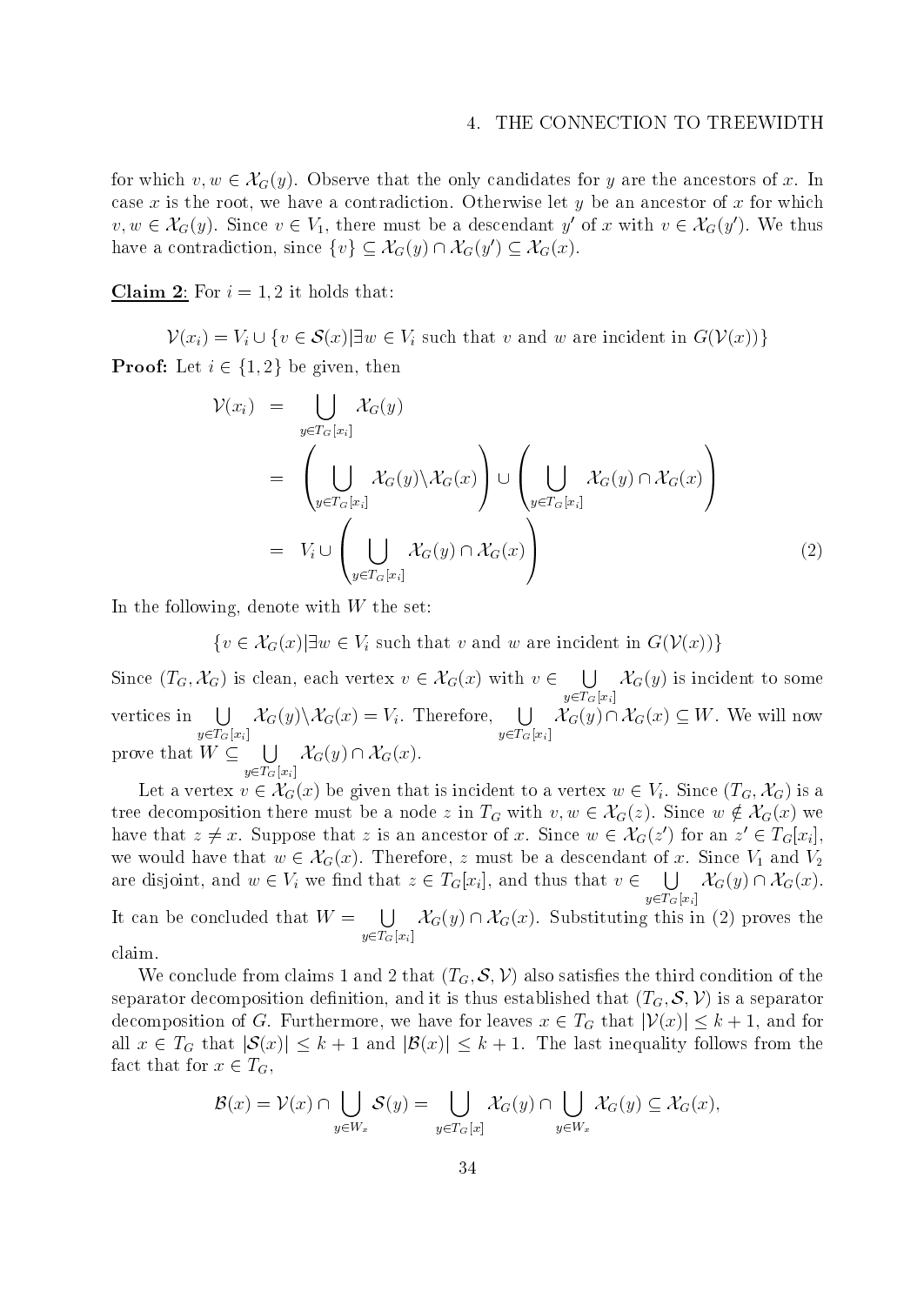where  $\alpha$  is the set of all ancestors of  $\alpha$  and  $\alpha$  and  $\alpha$ 

Observe that in the proof of claim 2 we really need to know that the tree decomposition is clean. The necessity for cleanness is simply a consequence of the fact that in separator decompositions we only take separator vertices down the tree ifthey are adjacent to the separated parts.

Lemma 4.3 contains the logical sense in which tree decompositions can be transformed into separator decompositions. In practice, the need for actually performing the conversion does not seem very substantial since a tree decomposition can easily be used as a cleancut representation of a separator decomposition.

Let us now consider the case where we have a tree decomposition of decomposition of  $\alpha$ and constant width. In actually performing the transformation indicated by lemma 4.3, the main bottleneck is the computation of the  $\mathcal V$ -sets. Assuming that these sets are represented as linked lists, we can make a copy, and concatenate these copies of two lists of two lists of length linked l  $l_2$ , in  $O(1)$  time with  $O(l_1+l_2)$  work. Calculating all V-sets can be done in a straightforward bottom-up copying and uniting of  $\mathcal V$ -sets. A slight problem here is that a concatenated list might contain multiple occurrences of the same vertex. This can be handled as follows.

First for each node x a copy  $\mathcal{X}'_G(x)$  is made of  $\mathcal{X}_G(x)$ . This takes  $O(1)$  time, and  $O(n)$ work. The  $\mathcal{X}'_G$ -sets will be used to compute the V-sets. For each internal node  $x \in T_G$ , vertices from  $\mathcal{X}'_G(x)$  are removed from  $\mathcal{X}'_G(x')$  for all descendants x' of x. On the CREW PRAM this can be done as follows. For each node x', remove a vertex from  $\mathcal{X}'_G(x')$  if it is contained in a  $\mathcal{X}'_G$ -set of an ancestor of x'. Processing all nodes x' in parallel, this takes  $O(\log n)$  time and  $O(n \log n)$  work. The  $\mathcal{X}'_G$ -sets obtained this way can be used just as before to compute the  $\nu$ -sets. Consider an arbitrary internal node x with children  $x_1$  and  $O(\log n)$  time and  $O(n \log n)$  work. The  $\mathcal{X}'_G$ -sets obtained this way can be used just as before to compute the  $\mathcal{V}$ -sets. Consider an arbitrary internal node x with children  $x_1$  and  $x_2$ . From the second part of d concatenation of the lists representing these sets will not contain multiple occurrences of the same vertex.

Let us analyze the overall complexity of calculating the  $\mathcal V$ -sets. Assume lists are concatenated in parallel for all nodes at height  $h$ . Processing nodes at height  $h$  takes  $O(Z^{\omega_0}$   $\omega_0$  =  $O(Z^{\omega_0})$  =  $O(n)$  work, since there are  $O(Z^{\omega_0-n})$  nodes at height h, and the  $\nu$ -sets at these nodes contain  $O(Z^*)$  vertices. We conclude that the whole conversion can be done in  $O(\log n)$  time with  $O(n \log n)$  work. Summarizing the results of this section:

**Theorem 4.1** Given an arbitrary width-k tree decomposition  $(T_G, \mathcal{X}_G)$  of a graph G for constant  $k \geq 0$ , a separator decomposition  $(T_G, \mathcal{S}, \mathcal{V})$  of G can be computed in  $O(\log^2 n)$  time with  $O(n \log n)$  work. Furtherm constant  $k \geq 0$ , a separator decomposition  $(T_G, S, V)$  of G can be computed in  $O(\log^2 n)$ <br>time with  $O(n \log n)$  work. Furthermore, for all nodes  $x \in T_G |S(x)|, |B(x)| \leq 3k + 3$ , and<br>for leaves  $x \in T_G$ ,  $|V(x)| \leq 3k + 3$ . time with  $O(n \log n)$  work. Furthermore, for all nodes  $x \in T_G |\mathcal{S}(x)|, |\mathcal{B}(x)| \leq 3k+3$ , and

### 4.5 From Separator Decomposition to Tree Decomposition

In order to convert a separator decomposition into a tree decomposition a natural first attempt is to try the inverse of the transformation mentioned in the previous section. Given a graph  $G = (V, E)$ , binary tree  $T_G$ , and function  $AG : T_G \rightarrow \wp(V)$ , we had a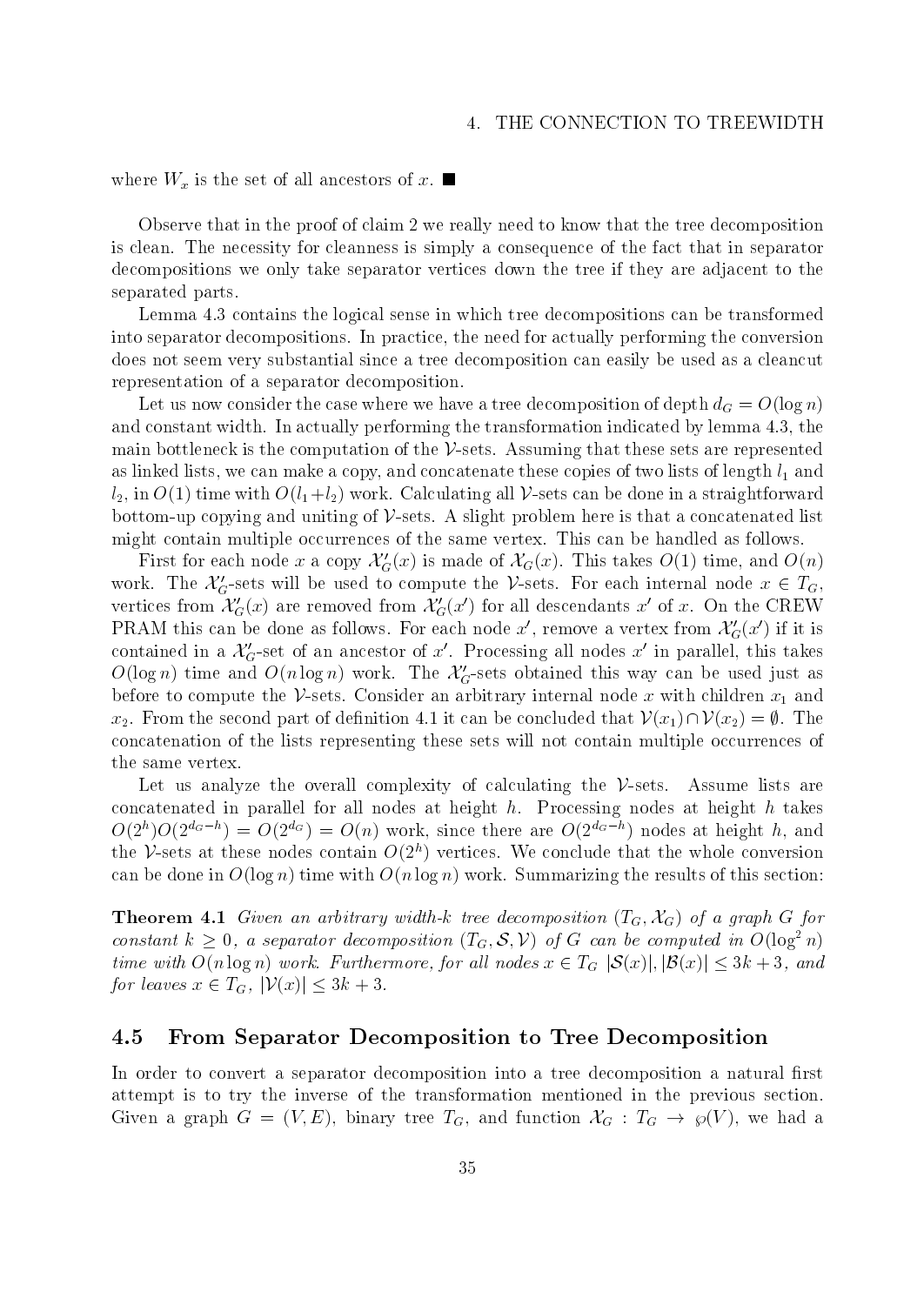transformation  $\tau$  on pairs  $(T_G, \mathcal{X}_G)$  defined as:

$$
\tau((T_G, \mathcal{X}_G)) = (T_G, \mathcal{S}, \mathcal{V}), \text{where}
$$

$$
\mathcal{S}(x) = \begin{cases} \mathcal{X}_G(x) & \text{if } x \text{ internal,} \\ \emptyset & \text{otherwise} \end{cases}
$$

$$
\mathcal{V}(x) = \bigcup_{y \in T_G[x]} \mathcal{X}_G(y)
$$

Let  $\mathcal S$  and  $V$  both be functions of type  $T_G \to \wp(V)$ . Assume that for all leaves x it holds that  $\mathcal{S}'(x) = \emptyset$ . A simple check shows that v defined for tuples  $(T_G, \mathcal{S}', \mathcal{V}')$  as

$$
v((T_G, S', V')) = (T_G, \mathcal{X}_G), \text{where}
$$

$$
\mathcal{X}_G(x) = \begin{cases} S'(x) & \text{if } x \text{ internal,} \\ V'(x) & \text{otherwise} \end{cases}
$$

is the inverse of the transformation  $\tau$ . Let a pair  $(T_G, \mathcal{X}_G)$  of appropriate type be given, then

$$
v(\tau((T_G, \mathcal{X}_G))) = v((T_G, \mathcal{S}, \mathcal{V})), \text{ where}
$$

$$
\mathcal{S}(x) = \begin{cases} \mathcal{X}_G(x) & \text{if } x \text{ internal,} \\ \emptyset & \text{otherwise} \end{cases}
$$

$$
\mathcal{V}(x) = \bigcup_{y \in T_G[x]} \mathcal{X}_G(y)
$$

Working this out further, we get that

$$
v((T_G, S, V)) = (T_G, \mathcal{X}'_G), \text{ where}
$$

$$
\mathcal{X}'_G(x) = \begin{cases} S(x) & \text{if } x \text{ internal,} \\ V(x) & \text{otherwise} \end{cases}
$$

From this it can be deduced that for all x in  $T_G$  it holds that  $\lambda_G(x) = \lambda_G(x)$ . Therefore,  $v(\tau((T_G, \mathcal{X}_G))) = (T_G, \mathcal{X}_G).$ 

Conversely, let  $(T_G, \mathcal{S}', \mathcal{V}')$  be an arbitrary tuple of appropriate type, then

$$
\tau(v((T_G, \mathcal{S}', \mathcal{V}'))) = \tau((T_G, \mathcal{X}_G)), \text{ where}
$$

$$
\mathcal{X}_G(x) = \begin{cases} \mathcal{S}'(x) & \text{if } x \text{ internal,} \\ \mathcal{V}'(x) & \text{otherwise} \end{cases}
$$

Working this out further we get that

$$
\tau((T_G,\mathcal{X}_G)) = (T_G,\mathcal{S},\mathcal{V}), \text{ where }
$$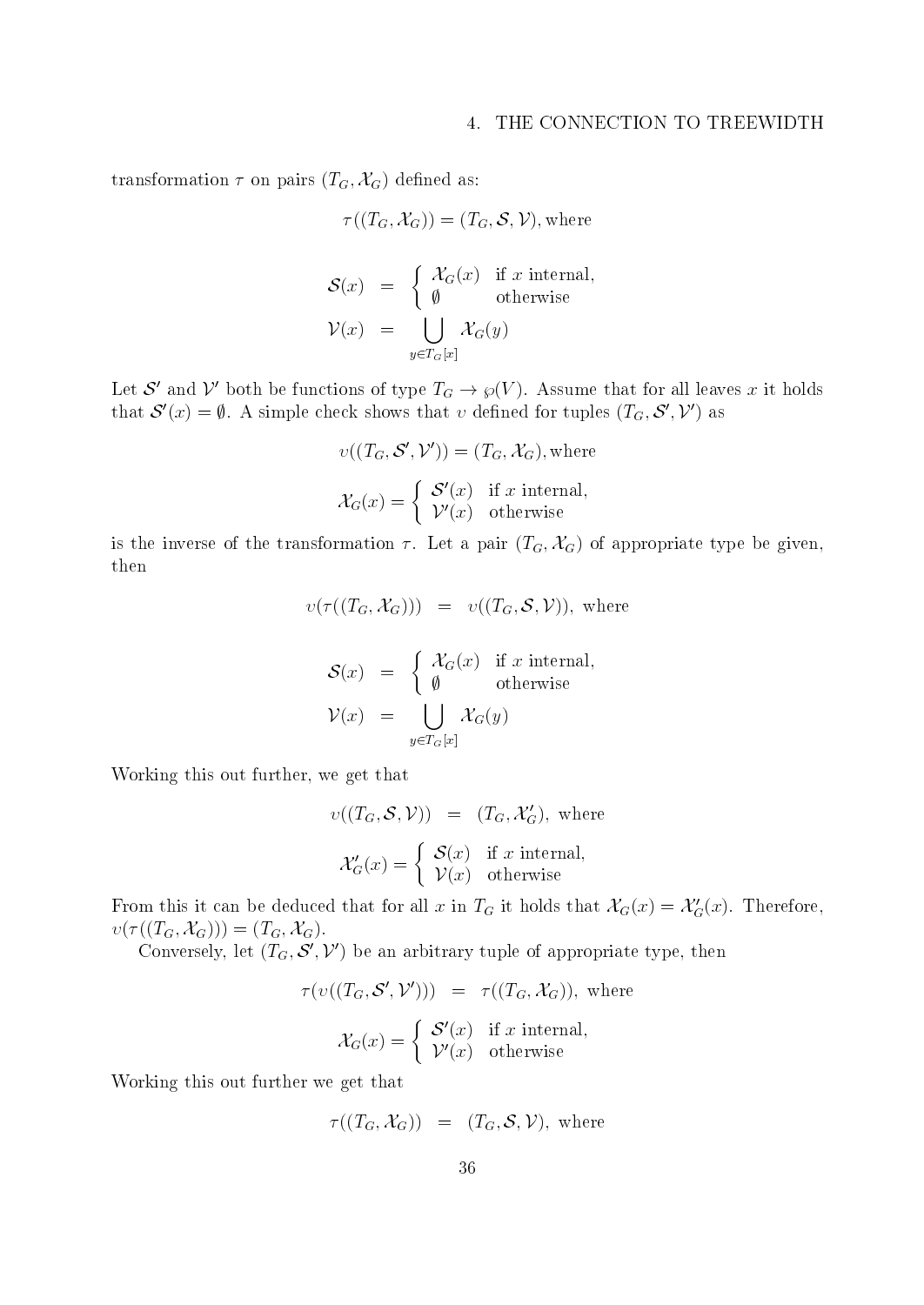$$
\mathcal{S}(x) = \begin{cases} \mathcal{X}_G(x) & \text{if } x \text{ internal,} \\ \emptyset & \text{otherwise} \end{cases}
$$
  

$$
\mathcal{V}(x) = \bigcup_{y \in T_G[x]} \mathcal{X}_G(y)
$$

Hence,  $S'(x) = S(x)$ , for all x in  $T_G$ . Furthermore,

$$
\mathcal{V}(x) = \bigcup_{y \in T_G[x]} \mathcal{X}_G(y)
$$
\n
$$
= \bigcup_{\text{internal } y \in T_G[x]} \mathcal{S}'(y) \cup \bigcup_{\text{leaves } y \in T_G[x]} \mathcal{V}(y')
$$
\n
$$
= \mathcal{V}'(x)
$$

The last equality follows almost directly from the separator decomposition definition. The above calculations establish that, for all separator decompositions  $S$ , and for all tree decompositions  $\mathcal{T}$ :

1.  $\tau(v(\mathcal{S})) = \mathcal{S}$ , 2.  $v(\tau(\mathcal{T})) = \mathcal{T}$ 

Thus it can be concluded that  $\tau$  and  $\nu$  are each other's inverse. Unfortunately it cannot be guaranteed that  $\nu$  applied to an arbitrary separator decomposition always results in a tree decomposition, as the following example will show.

Figure 4.5 depicts a fragment of a separator decomposition tree. Separator sets and vertex sets are indicated with dotted lines around the contained vertices. Transformation Figure 4.5 depicts a fragment of a separator decomposition tree. Separator sets and<br>vertex sets are indicated with dotted lines around the contained vertices. Transformation<br>v translates separator sets directly into  $\mathcal{$ vertex sets are indicated with dotted lines around the contained vertices. Transformation  $v$  translates separator sets directly into  $\mathcal{X}_G$ -sets. We get that  $\alpha, \beta, \gamma \in \mathcal{X}_G(x)$ ,  $\beta \in \mathcal{X}_G(y)$ , and  $\gamma \in \mathcal{X}_G(z)$ v translates separator sets directly into  $\mathcal{X}_G$ -sets. We get that  $\alpha, \beta, \gamma \in \mathcal{X}_G(x)$ ,  $\beta \in \mathcal{X}_G(y)$ ,<br>and  $\gamma \in \mathcal{X}_G(z)$ . The node y lies on a path from x to z, and  $\gamma \in \mathcal{X}_G(z) \cap \mathcal{X}_G(x)$ . However<br>it is not t therefore not being obeyed.

Looking closer at the previous example one could suspect that adding boundaries to the  $\mathcal{X}_G$ -sets would result in the general satisfaction of condition 2 of the tree decomposition definition. Lemma 4.5 shows that this is indeed the case. In the proof of lemma 4.5 the following lemma is used.

**Lemma 4.4** Let  $(T_G, \mathcal{S}, V)$  be a separator aecomposition of a graph  $G$ , and let  $z$  be a node **Lemma 4.4** Let  $(T_G, S, V)$  be a separator decomposition of a graph G, and let z be a node<br>in  $T_G$ . If a vertex  $v \in S(z) \cup B(z)$ , then for all descendants y of z, if  $v \notin B(y)$  then in  $T_G$ . If a vertex  $v \in S(z) \cup B(z)$ , then for all descendants y of z, if  $v \notin B(y)$  then  $v \notin V(y)$ .

**Proof:** Let y be a descendant of z. In the following, for a node  $x \in I_G$  denote with  $W_x$  the set containing x and all ancestors of x. Proposition 2.1(2) states that  $\mathcal{D}(y) =$ **Proof:** Let y be a descendant of z. In the following, for a node  $x \in T_G$  denote with  $W_x$  the set containing x and all ancestors of x. Proposition 2.1(2) states that  $\mathcal{B}(y) = \mathcal{V}(y) \cap \bigcup_{y' \in W_y} \mathcal{S}(y)$ . Hence,  $\mathcal{$  $y' \in W_y$  $y'\widetilde{\in}W$  $\mathcal{V}(y) \cap \bigcup_{y' \in W_y} \mathcal{S}(y)$ . Hence,  $\mathcal{B}(y) \supseteq \mathcal{V}(y) \cap \bigcup_{y' \in W_z} \mathcal{S}(y) \supseteq \mathcal{V}(y) \cap [\mathcal{S}(z) \cup \mathcal{B}(z)]$ . Therefore,<br>if a vertex  $v \notin \mathcal{B}(u)$ , we know that  $v \notin \mathcal{V}(u)$ , or  $v \notin \mathcal{S}(z) \cup \mathcal{B}(z)$ . The assump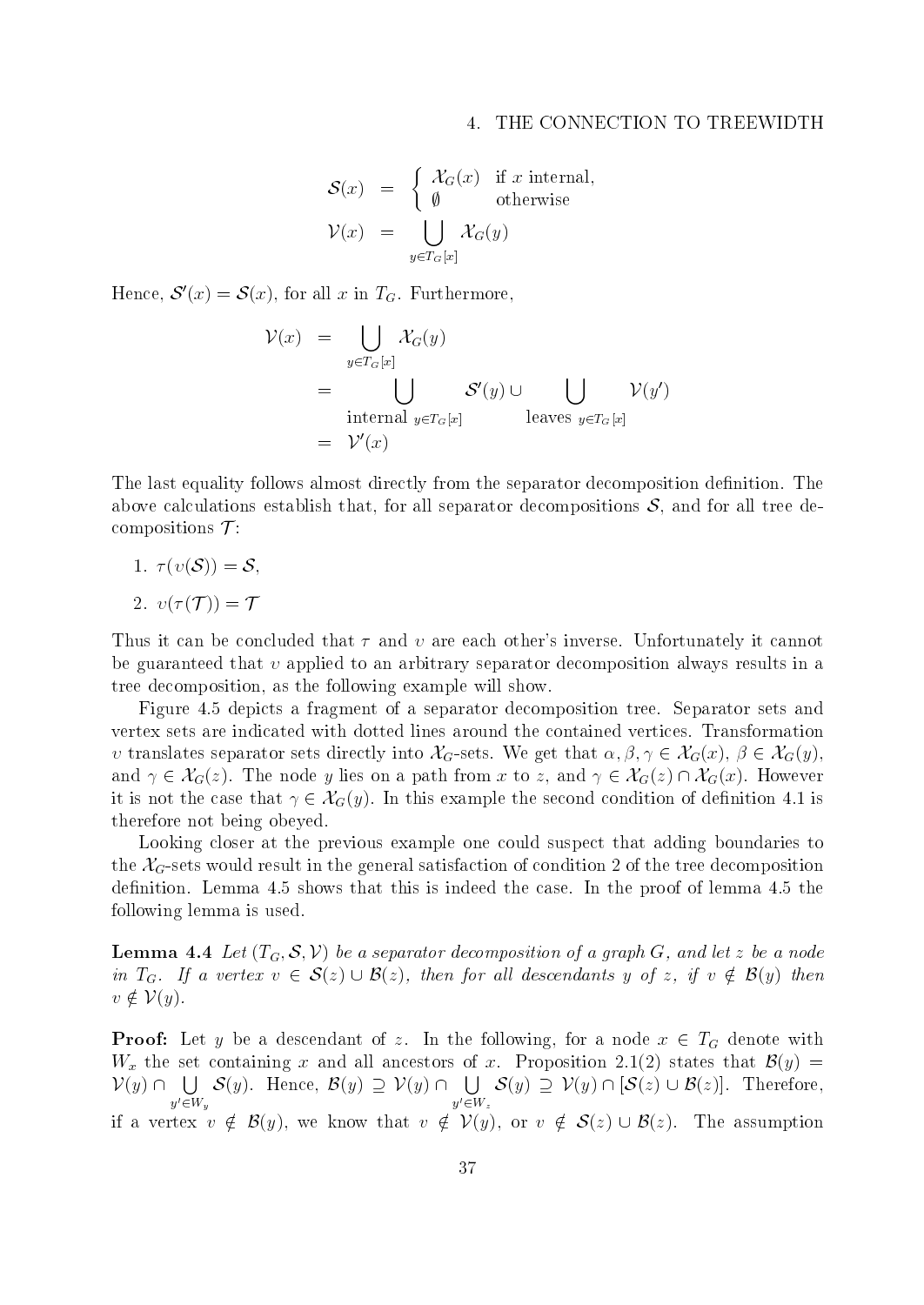

Figure 1: Fragment of a separator decomposition.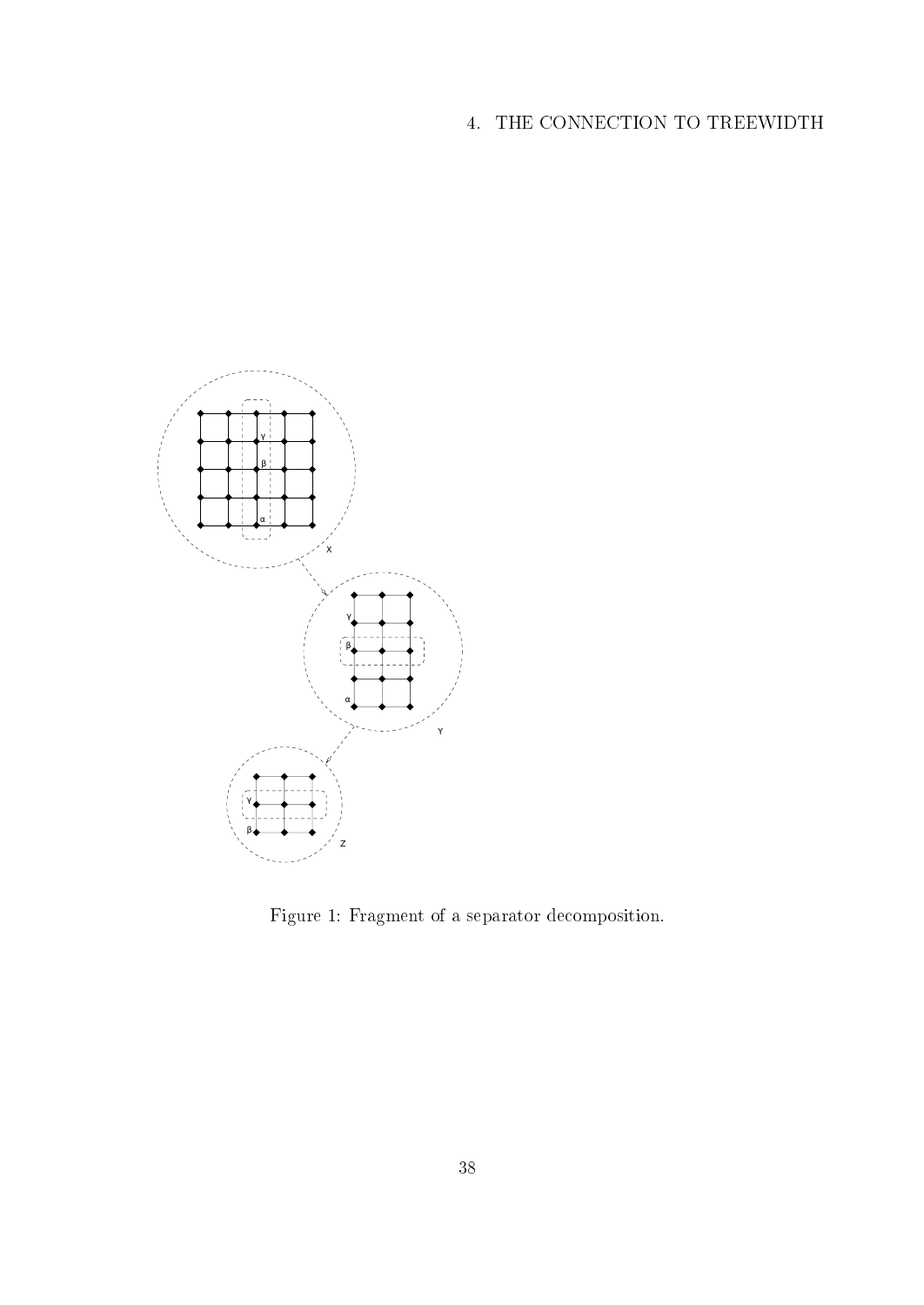$v \in \mathcal{S}(z) \cup \mathcal{B}(z)$  implies that  $v \notin \mathcal{V}(y)$ .

In addition to the above lemma, note that in a separator decomposition  $(T_G, \mathcal{S}, \mathcal{V})$ , for a node x with children  $x_1$  and  $x_2$ , if for  $i = 1, 2, V_i = V(x_i) \setminus \mathcal{S}(x)$  then

- 1.  $\{S(x), V_1, V_2\}$  is a partition of  $V(x)$
- 2.  $V_1$  and  $V_2$  are separated by  $\mathcal{O}(x)$
- 2.  $V_1$  and  $V_2$  are separated by  $\mathcal{S}(x)$ <br>3.  $\mathcal{V}(x_i) = V_i \cup \{v \in \mathcal{S}(x) | \exists w \in V_i \text{ such that } v \text{ and } w \text{ incident in } G(\mathcal{V}(x))\}$

These facts follow directly from the separator decomposition definition.

**Lemma 4.5** Let  $(T_G, \mathcal{S}, V)$  be a separator aecomposition of graph  $G$ , then  $(T_G, \mathcal{A}_G)$  with First decomposition of graph  $G$ <br> $\mathcal{S}(x) \cup \mathcal{B}(x)$  if x internal,

$$
\mathcal{X}_G(x) = \begin{cases} \mathcal{S}(x) \cup \mathcal{B}(x) & \text{if } x \text{ internal,} \\ \mathcal{V}(x) & otherwise \end{cases}
$$

is a tree decomposition of G.

**Proof:** Let us first show that for every  $(v, w) \in E$  there is an x in  $I_G$  such that **Proof:** Let us first show that for every  $(v, w) \in E$  there is an x in  $T_G$  such that  $v, w \in \mathcal{X}_G(x)$ . Assume the converse, i.e. for an edge  $(v, w) \in E$ , for all  $x \in T_G$ ,  $v \notin \mathcal{X}_G(x)$ , **Proof:** Let us first  $v, w \in \mathcal{X}_G(x)$ . Assume<br>or  $w \notin \mathcal{X}_G(x)$ . or  $w \notin \mathcal{X}_G(x)$ .

Claim: For internal nodes x with children  $x_1$  and  $x_2$ , and  $v, w \in V(x)$ , it holds that **Claim:** For internal nodes x with ch  $v, w \in \mathcal{V}(x_i)$  for an  $i \in \{1, 2\}$ . **Claim:** For internal nodes x with children  $x_1$  and  $x_2$ , and  $v, w \in \mathcal{V}(x)$ , it holds that  $v, w \in \mathcal{V}(x_i)$  for an  $i \in \{1, 2\}$ .<br>**Proof:** Since v, w are not both in  $\mathcal{X}_G(x) = \mathcal{S}(x) \cup \mathcal{B}(x)$ , they are not both

are two cases to consider. **Proof:** Since  $v, w$  are not b<br>are two cases to consider.<br>Case  $v, w \notin S(x)$ 

Without loss of generality assume that  $v \in V(x_1)$ , and  $w \in V(x_2)$ . In this case  $v \in V(x_2)$ . Case  $v, w \notin \mathcal{S}(x)$ <br>Without loss of generality assume that  $v \in \mathcal{V}(x_1)$ , and  $w \in \mathcal{V}(x_2)$ . In this case  $v \in \mathcal{V}(x_1) \setminus \mathcal{S}(x)$ , and  $w \in \mathcal{V}(x_2) \setminus \mathcal{S}(x)$ , which is a contradiction, since  $\mathcal{V}(x_1) \setminus \mathcal{$ are separated by  $\mathcal{S}(x)$ .

Case one of 
$$
v, w
$$
 is in  $\mathcal{S}(x)$ 

Without loss of generality assume that  $v \in \mathcal{S}(x)$ . We have for an  $i \in \{1,2\}, w \in V_i$  $V(x_i)\S(x)$ . Since  $[ \bigcup \{ v \in \mathcal{S}(x) | \exists w \in V_i : v \text{ and } w \text{ incident in } G(\mathcal{V}(x)) \}$ 

$$
\mathcal{V}(x_i) = V_i \cup \{v \in \mathcal{S}(x) | \exists w \in V_i : v \text{ and } w \text{ incident in } G(\mathcal{V}(x))\}
$$

we conclude that  $v \in \mathcal{V}(x_i)$ . This proves the claim.

For the root r of  $T_G$ ,  $V(r) = V$ . Together with the claim this implies that  $v, w \in \mathcal{X}_G(x)$ for a leaf  $x \in T_G$ , which contradicts our original assumption.

To complete the proof, we show that for the path  $\eta$  in TG with  $\eta$  in TG with path from  $\eta$  to  $\eta$ , for a leaf  $x \in T_G$ , which contradicts our original assumption.<br>To complete the proof, we show that for  $x, y, z$  in  $T_G$  with  $y$  on  $\mathcal{X}_G(x) \cap \mathcal{X}_G(z) \subseteq \mathcal{X}_G(y)$ . There are two cases to be considered. To complete the proof, we show that for  $x, y, z$  in  $T_G$  with y on the path from x to z,<br>  $(x) \cap \mathcal{X}_G(z) \subseteq \mathcal{X}_G(y)$ . There are two cases to be considered.<br>
In case x and z are both descendants of y, a vertex  $v \notin \mathcal{S}(y)$ 

 $V(y_2)$ , for children  $y_1$  and  $y_2$  of  $y$ . Therefore, v is not in both  $V(x)$  and  $V(z)$ . Hence,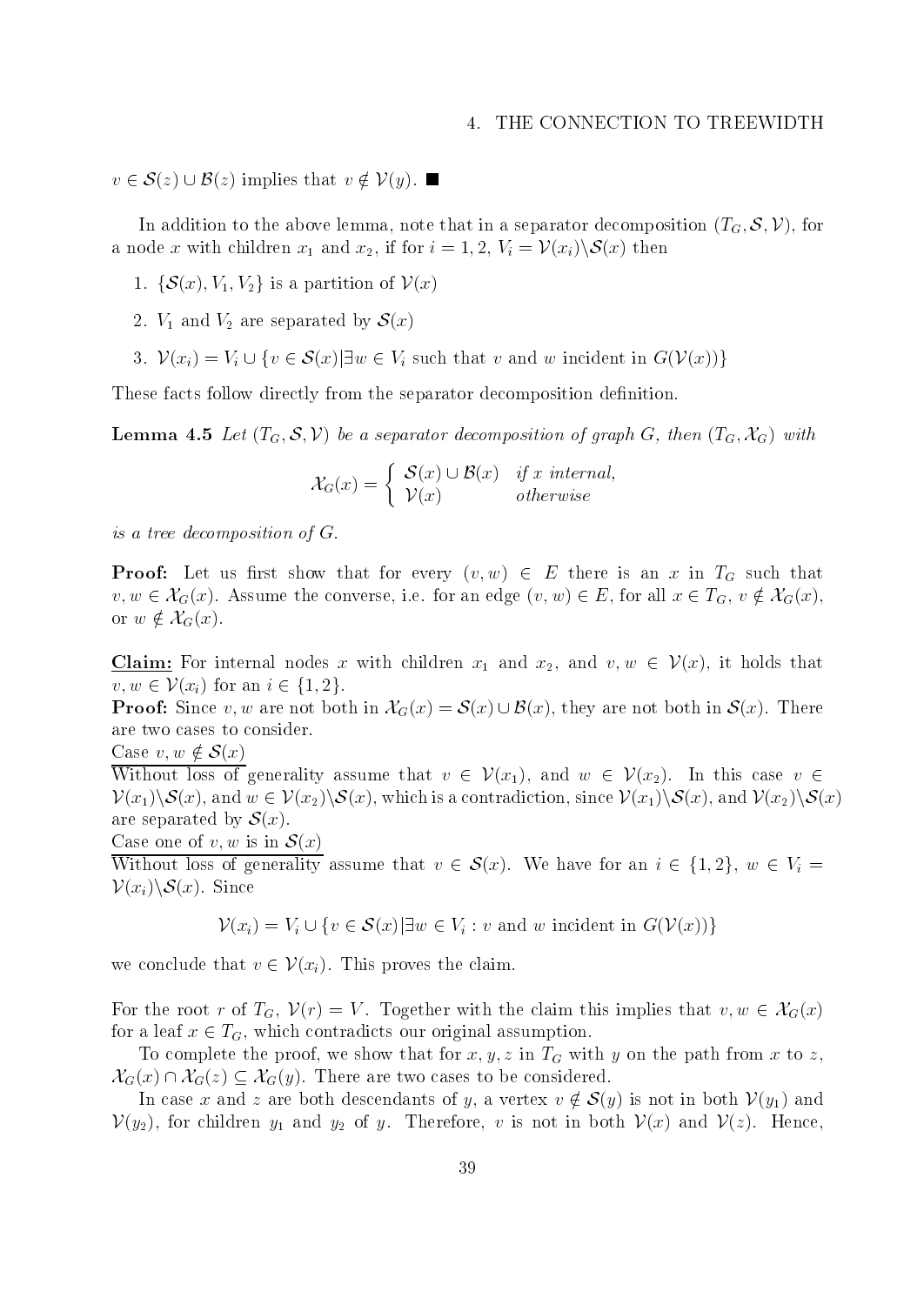$V(x) \cap V(z) \subseteq S(y)$ , and thus  $\mathcal{X}_G(x) \cap \mathcal{X}_G(z) \subseteq V(x) \cap V(z) \subseteq S(y) \subseteq S(y) \cup B(y) =$  $\mathcal{X}_G(y)$ .  $\mathcal{U}(z) \subseteq \mathcal{S}(y)$ , and thus  $\mathcal{X}_G(x) \cap \mathcal{X}_G(z) \subseteq \mathcal{V}(x) \cap \mathcal{V}(z) \subseteq \mathcal{S}(y) \subseteq \mathcal{S}(y) \cup \mathcal{B}(y) =$ <br>  $\mathcal{S}(y)$ .<br>
In case y is a descendant of one of x and z, say z, we have that  $\mathcal{X}_G(x) \cap \mathcal{X}_G(z) \subseteq \mathcal{S}(y)$ 

 $\mathcal{X}_G(y)$ .<br>In case y is a descendant of one of x and z, say z, we have that  $\mathcal{X}_G(x) \cap \mathcal{X}_G(z) \subseteq$ <br> $\mathcal{V}(x) \cap \mathcal{X}_G(z) = \mathcal{V}(x) \cap [\mathcal{S}(z) \cup \mathcal{B}(z)] \subset \mathcal{S}(y) \cup \mathcal{B}(y) = \mathcal{X}_G(y)$ . In order to prove this In case y is a descendant of one of x and z, say z, we have that  $\mathcal{X}_G(x) \cap \mathcal{X}_G(z) \subseteq$ <br> $\mathcal{V}(x) \cap \mathcal{X}_G(z) = \mathcal{V}(x) \cap [\mathcal{S}(z) \cup \mathcal{B}(z)] \subseteq \mathcal{S}(y) \cup \mathcal{B}(y) = \mathcal{X}_G(y)$ . In order to prove this<br>last subset relation, let  $\mathcal{V}(x) \cap \mathcal{X}_G(z) = \mathcal{V}(x) \cap [\mathcal{S}(z) \cup \mathcal{B}(z)] \subseteq \mathcal{S}(y) \cup \mathcal{B}(y) = \mathcal{X}_G(y)$ . In order to prove this last subset relation, let  $v \in \mathcal{V}(x)$ , and  $v \in \mathcal{S}(z) \cup \mathcal{B}(z)$ . Assume that  $v \notin \mathcal{S}(y) \cup \mathcal{B}(y)$ .<br>Therefore is a contradiction.

Of course, adding the boundaries leads to an increase in the width of the resulting tree decomposition. For example, suppose all separators, and leaf vertex sets of a separator decomposition are of size at most k, for constant k. In case the separator decomposition is of depth  $O(\log n)$ , proposition 2.1(2) implies that boundaries are of size  $O(\log n)$ . Therefore, the resulting tree decomposition would have  $O(\log n)$  width. Comparing this with the performance of the inverse transformation v, the result would be a pair  $(T_G, \mathcal{X}_G)$  of width k + 1. Unfortunately, it cannot be guaranteed that  $(T_G, \mathcal{X}_G)$  obtained this way is always a tree decomposition.

Let us consider the case that the depth  $a_G$  of  $I_G$  is  $O(\log n)$ ,  $\mathcal{O}(x)$  is of constant size for all nodes  $x \in T_G$ , and  $V(x)$  is of constant size for all leaves  $x \in T_G$ . The main bottleneck in performing the above conversion is obviously the calculation of the boundaries. Let us sketch a two-phase CREW PRAM algorithm to perform this computation. berforming the above conversion is obviously the calculation of the boundaries. Let us<br>tch a two-phase CREW PRAM algorithm to perform this computation.<br>In the first phase, for each node  $x \in T_G$ , for each vertex  $v \in \mathcal{V}($ 

sketch a two-phase CREW PRAM algorithm to perform this computation.<br>In the first phase, for each node  $x \in T_G$ , for each vertex  $v \in \mathcal{V}(x)$ , it is checked wheth  $v \in \mathcal{S}(x')$  for an ancestor  $x'$  of x. If the height of n  $v \in \mathcal{S}(x')$  for an ancestor x' of x. If the height of node x is h, then there are  $O(2<sup>h</sup>)$  vertices to consider, and there are  $O(a_G - h)$  ancestors. Since there are  $O(2^{\omega_G - \epsilon})$  nodes at height  $h$ , we find that we have to perform  $O(2^{n\sigma-1})O(2^{n})O(a_G - n) = O(2^{n\sigma}(a_G - n)) = O(n \log n)$ work to handle all nodes at height h. Taking care of nodes at all heights in the trees at all  $\alpha$ therefore takes  $O(n \log^2 n)$  work. k to handle all nodes at height *h*. Taking care of nodes at all heights in the tree<br>refore takes  $O(n \log^2 n)$  work.<br>Having established for each node *x*, for each  $v \in V(x)$  whether it is in the boundary or

not, the second phases entered, which consists of constructing the boundary sets. Assuming these sets are represented by linked lists, constructing an individual boundary set  $\mathcal{B}(x)$ , takes work linear in the number of vertices in  $\mathcal{B}(x)$ , which is  $O(\log n)$ . Therefore, the second phase takes  $O(n \log n)$  work.

Let us consider the running time of the algorithm. If in the first phase the check is performed both for all nodes x, as for all vertices  $v \in V(x)$  in parallel, phase one will take  $O(\log n)$  time, since there are at most  $O(\log n)$  ancestors to consider, and each ancestor can be handled in constant time. Furthermore, in the second phase the boundary sets can be constructed for each node in parallel, therefore the second phase also takes  $O(\log n)$ time. To summarize we mention the following theorem.

**Theorem 4.2** Given a separator decomposition  $(T_G, \mathcal{S}, \mathcal{V})$  of graph G of  $O(\log n)$  depth for which  $|\mathcal{S}(x)| \leq k$  for all  $x \in T_G$ ,  $|\mathcal{V}(x)| \leq k$  for all leaves  $x \in T_G$ , and constant  $k \geq 0$ , a tree decomposition of width  $O(\log n)$  can be computed in  $O(\log n)$  time with  $O(n \log^2 n)$ work.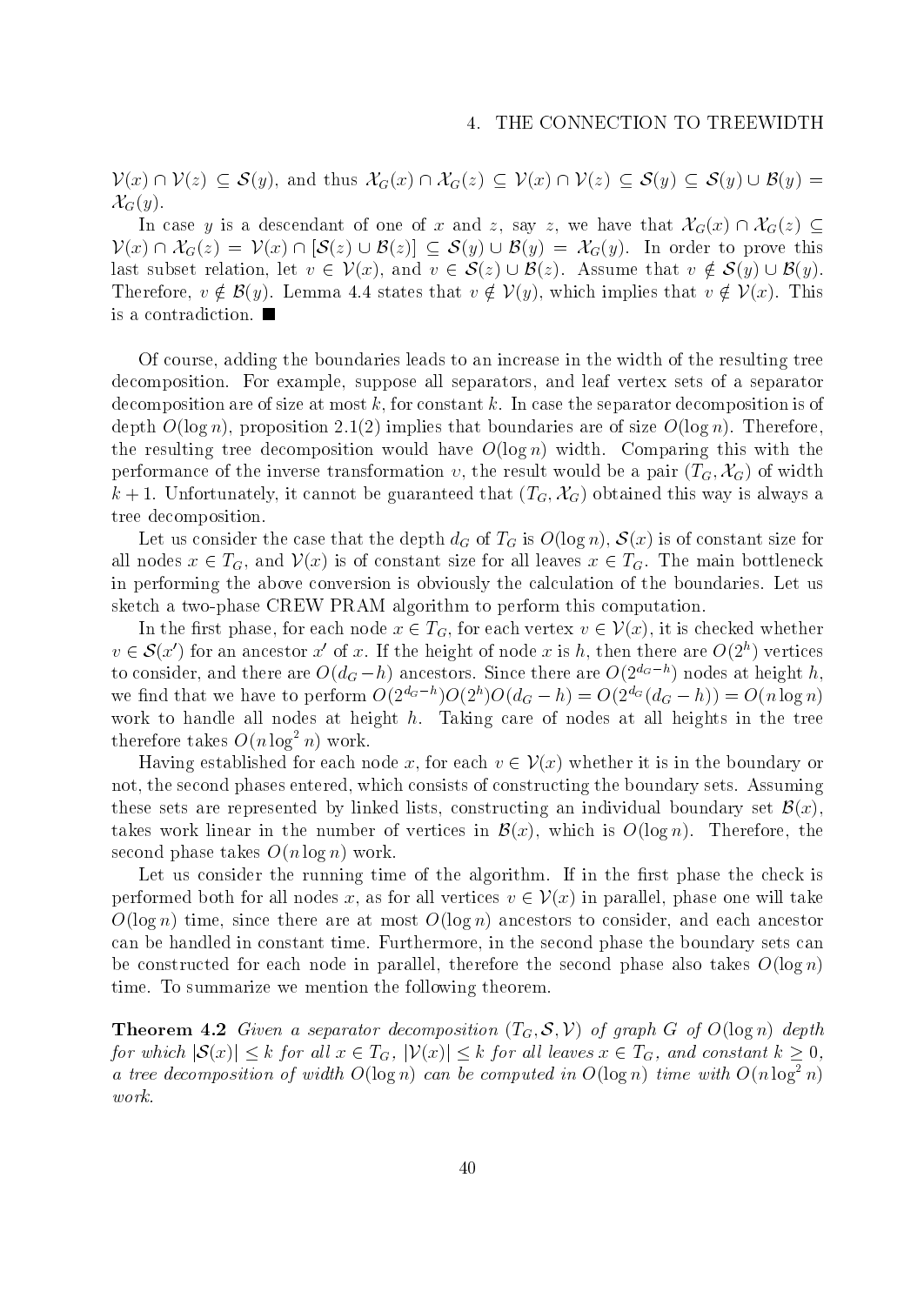## 5 An  $\mathcal{NC}$ -flow algorithm

In section 3 an efficient parallel algorithm was given for the shortest path problem in case a suitable separator decomposition of the underlying graph was available. The algorithm can be used in the shortest augmenting path maxflow algorithm, introducing some parallelism into maxflow computation. However, the amount of parallelism in this algorithm is not satisfactory. The difficulty is that the augmentations are still done one after another. Since the total number of augmentations with the shortest augmenting path maxflow algorithm is  $O(nm)$ , we already have a factor of  $O(nm)$  in the running time of the algorithm.

In this section we will see a more successful approach. It uses separator decompositions to solve the maxflow problem in a "Divide and Conquer" manner. It is shown that flow in a k-terminal network, that is a network for which the number of sources plus the number of sinks is k, can be characterized by a set of at most  $2^k$  equations, or equivalently by a mimicking network of at most  $2^{(2^n)}$  vertices. More precisely, the possible patterns of imbalance at the terminals, which will be referred to as feasible external flow patterns, a mimicking network of at most  $2^{(2^k)}$  vertices. More precisely, the possible patterns of<br>imbalance at the terminals, which will be referred to as feasible external flow patterns,<br>are characterized. The  $\mathcal{NC}\text{-}\mathrm{max}$ f following way.

Suppose we want to compute the maximum flow in network  $(G, c, s, t)$ . Given a separator decomposition ( $T_G, S, V$ ) of G, we associate with each node x in  $T_G$  a network  $N(x)$ . In addition to that, we associate with each internal node x a network  $N_s(x)$ . In the algorithm the external flow characterizations of these networks will be computed in a bottom-up fashion. It is shown that for an internal node  $\Delta$ tions of the child networks  $N(x_1)$  and  $N(x_2)$ , together with the characterization of network  $N_s(x)$  can be 'melt' into a characterization of the associated network  $N(x)$ . If the number of terminals in the merged networks  $N(x_1), N(x_2)$  and  $N_s(x)$  is  $O(1)$  this can be done is  $\overline{N}$  time. Since the network  $\overline{N}$  associated with the original to the original to the original to the original to the original to the original to the original to the original to the original to the original to the inal network  $(G, c, s, t)$  the final result of this procedure is a characterization of external flow in the network  $(G, c, s, t)$ . Once this characterization is computed, a corresponding flow can be efficiently calculated for each external flow pattern. For the special case that the separator decomposition of the underlying graph has separators, boundaries, and leaf flow can be efficiently calculated for each external flow pattern. For the special case that<br>the separator decomposition of the underlying graph has separators, boundaries, and leaf<br>vertex sets of constant size, this resu and 4.2 we know that these conditions are satisfied if and only if the graph  $G$  has bounded treewidth.

### 5.1 Characterizing external flow

In the flow algorithm that follows later, networks can have more than one source and sink. We therefore generalize our network definition as follows.

 $\mathbb D$  becomes is a triple (G;  $\mathbb D$ ), where  $\mathbb D$  is a triple (G;  $\mathbb D$ ), where  $\mathbb D$  is a digraph  $\mathbb D$ **Definition 5.1** A k-terminal network is a triple  $(G, c, Q)$ , where  $G = (V, E)$  is a digraph with capacities on the edges specified by  $c : E \to \mathbb{R}_{>0}$ , and Q is an ordered set  $\{q_1, \ldots, q_k\} \subseteq$ V of distinguished vertices called terminals. A flow in a k-terminal network  $(G, c, Q)$  is a function  $f : E \to \mathbb{R}_{\geq 0}$  for which: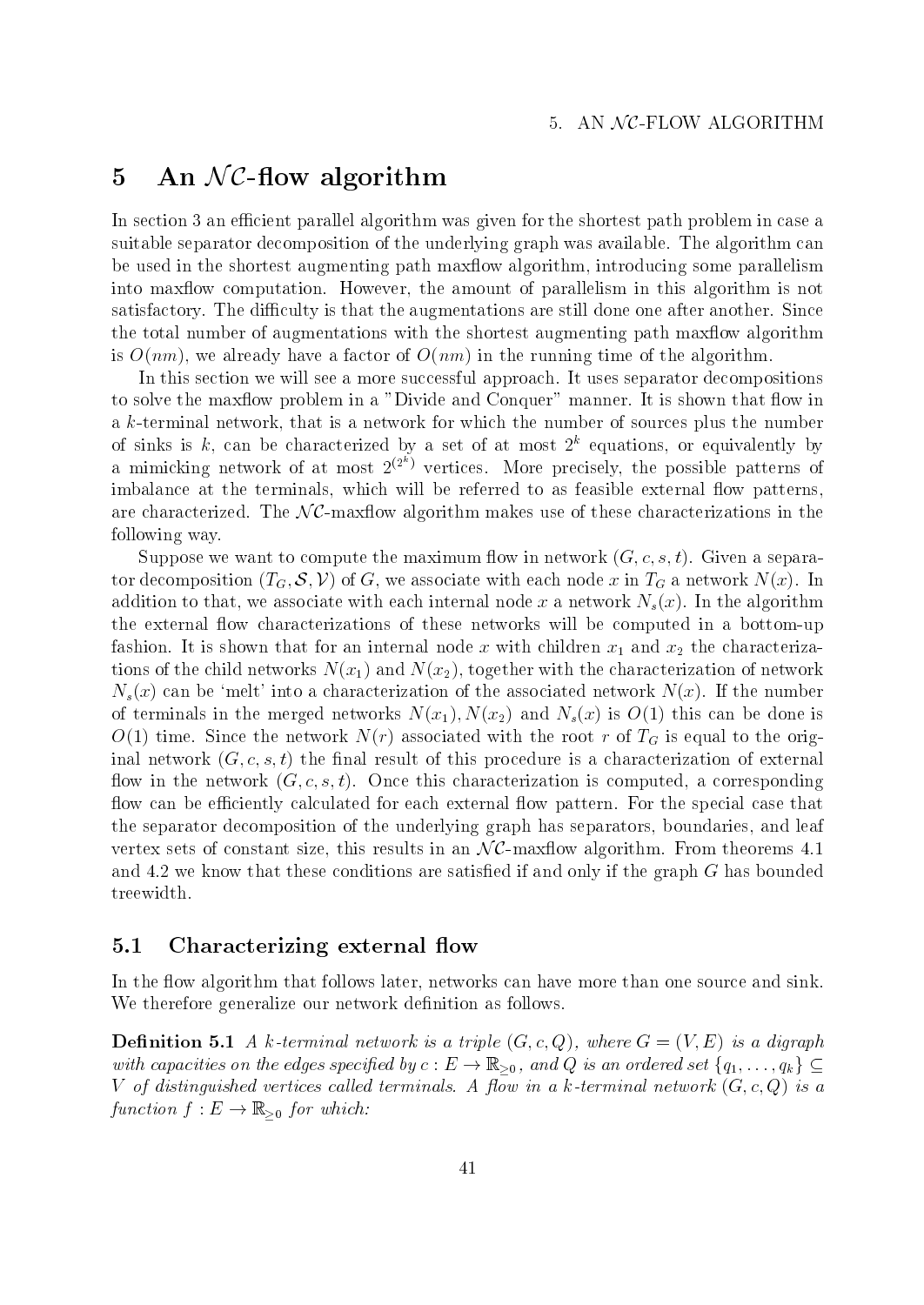1.  $0 \le f(e) \le c(e)$  for all edges  $e \in E$ 

2. 
$$
b_f(i) = \sum_{(i,j)\in E} f(i,j) - \sum_{(j,i)\in E} f(j,i) = 0
$$
 for all  $i \in V \setminus Q$ .

In other words, a flow in a k-terminal network is a flow which is balanced everywhere, except possibly at the terminals. For a flow  $f$  in a  $k$ -terminal network we call the imbalances at the terminals the external flow pattern of  $f$ . External flow patterns can be considered to be abstractions of flow that hide away the internal structure. In a network external flow patterns are either realisable or not:

**Definition 5.2** A realizable external flow in a k-terminal network N is a k-tuple  $(x_1,...,x_k)$ of real numbers associated with the terminals q1;::;;qk for which there exists a strike a form for a  $N \cdot 1$  for intervals for intervals for intervals for intervals for intervals for intervals for intervals for intervals for intervals for intervals for intervals for intervals for intervals for intervals for intervals for

Considering the terminals to be the places of inflow and outflow in the network, one would expect a flow to have its total input and output balanced. The following lemma shows that this is indeed the case. We use induction to the size of the network to prove the lemma.

**Lemma 5.1** If  $(x_1,...,x_k)$  is a realizable external flow in some k-terminal network for some  $k > 0$ , then  $\sum x_i = 0$ .  $\cdots$  ,  $\cdots$  .  $\cdots$ 

**Proof:** For networks containing no vertices the conditions holds trivially. Let  $(x_1, \ldots, x_k)$ be the external flow tuple of flow f in a k-terminal network  $(G = (V, E), c, Q)$ . Assume the graph G contains  $n + 1$  vertices. Consider the network  $N' = (G' = (V', E'), c', Q')$ , where  $V = V \setminus Q, E = E(V \setminus Q), c$  equals c restricted to Equal  $Q = \{v \in V \setminus Q | v \text{ connected to } \mathbb{R}\}$ terminal in G. Observe that f is a flow in this network. Let  $(x'_1,\ldots,x'_k)$  be the external how tuple of f in N corresponding to terminals  $q_1,\ldots,q_{k'}$ . We have that

$$
\sum_{i=1}^{k} x_i = \sum_{i=1}^{k} \left( \sum_{(q_i, v) \in E} f(q_i, v) - \sum_{(v, q_i) \in E} f(v, q_i) \right) =
$$
\n
$$
\sum_{i=1}^{k} \left( \sum_{(q_i, v) \in E, v \notin Q} f(q_i, v) - \sum_{(v, q_i) \in E, v \notin Q} f(v, q_i) \right) =
$$
\n
$$
\sum_{i=1}^{k'} \left( \sum_{(w, q_i') \in E, w \in Q} f(w, q_i') - \sum_{(q_i', w) \in E, w \in Q} f(q_i', w) \right) =
$$
\n
$$
\sum_{i=1}^{k'} \left( \sum_{(w, q_i') \in E} f(w, q_i') - \sum_{(q_i', w) \in E} f(q_i', w) \right) -
$$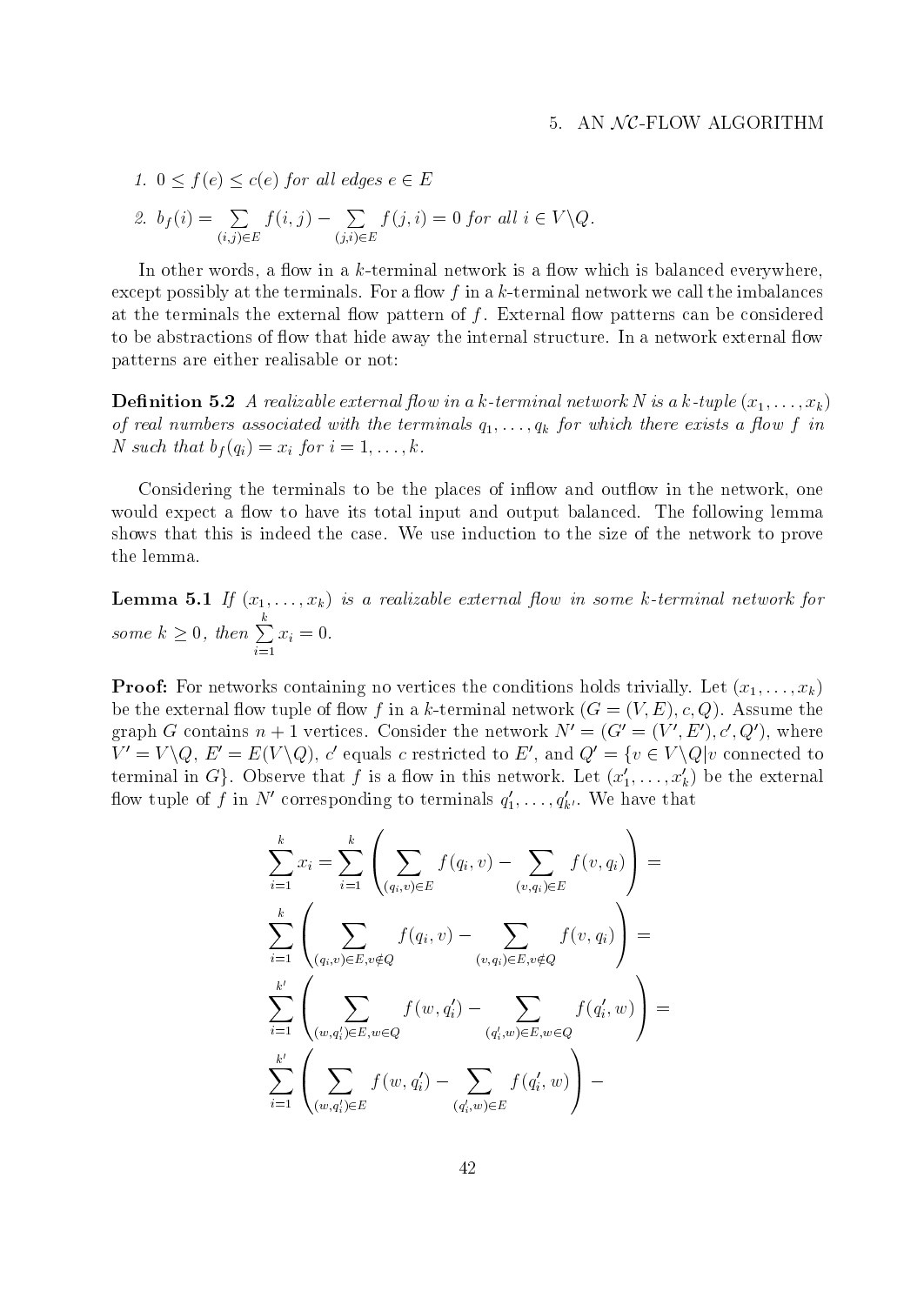$$
\sum_{i=1}^{k'} \left( \sum_{(w,q_i') \in E, w \notin Q} f(w, q_i') - \sum_{(q_i',w) \in E, w \notin Q} f(q_i', w) \right) =
$$
\n
$$
\sum_{i=1}^{k'} \left( \sum_{(q_i',w) \in E, w \notin Q} f(q_i',w) - \sum_{(w,q_i') \in E, w \notin Q} f(w, q_i') \right) =
$$
\n
$$
\sum_{i=1}^{k'} \left( \sum_{(q_i',w) \in E'} f(q_i',w) - \sum_{(w,q_i') \in E'} f(w, q_i') \right) = \sum_{i=1}^{k'} x_i' = 0
$$

This proves the lemma.

We will refer to the condition of lemma 5.1 as the network balance constraint. Recall that in the conventional situation of having one source  $s$  and one sink  $t$  we have that the amount of flow that flows from  $s$  to  $t$  is at most equal to the value of the minimum s, t-separating cut. Considering an arbitrary subset  $S \subseteq Q$  of terminals, lemma 5.1 implies that  $\sum x_i = -\sum x_i$ , wh  $\overline{\mathcal{A}}$  is  $\overline{\mathcal{A}}$  such that  $\overline{\mathcal{A}}$  is  $\overline{\mathcal{A}}$  is  $\overline{\mathcal{A}}$  is  $\overline{\mathcal{A}}$  is  $\overline{\mathcal{A}}$  is  $\overline{\mathcal{A}}$  is  $\overline{\mathcal{A}}$  is  $\overline{\mathcal{A}}$  is  $\overline{\mathcal{A}}$  is  $\overline{\mathcal{A}}$  is  $\overline{\mathcal{A}}$  is  $\overline{\mathcal{A}}$  is  $\overline$  $x_i = -\sum x_i$ , which is a hint questions in the set of  $\mathcal{L}$  $x_i$ , which is a hint towards looking at  $\sum x_i$  as the amount  $\overline{\phantom{a}}$  $\ldots$  , and a second of amount of  $\alpha$  amount of  $\alpha$ goes from S to  $Q \backslash S$ . In the light of the previous remark one would expect this amount of flow to be bounded by the value of any minimum  $S, Q \setminus S$ -separating cut. It is possible to prove this.

**Lemma 5.2** For a realizable external flow  $(x_1,...,x_k)$  in a k-terminal network  $(G, c, Q)$ we have for all subsets  $S \subseteq Q$  that  $\sum x_i \leq b_S$ , where i qi2S  $x_i \leq v_S$ , where  $v_S$  is the value of a minimum  $S, Q \backslash S$ -separating cut.

**Proof:** Let f be a flow in a k-terminal network  $(G, c, Q)$  with external flow pattern  $(x_1,\ldots,x_k)$ . Consider an arbitrary subset  $S \subseteq Q$ . Let X be an  $S,Q \setminus S$ -separating cut. We have that

$$
\sum_{q_i \in S}^{k} x_i =
$$
\n
$$
\sum_{v \in X} \left( \sum_{(v,w) \in E} f(v,w) - \sum_{(w,v) \in E} f(w,v) \right) =
$$
\n
$$
\sum_{\substack{(v,w) \in E \\ v \in X, w \notin X}} f(v,w) - \sum_{\substack{(w,v) \in E \\ w \notin X, v \in X}} f(w,v) \le
$$
\n
$$
\sum_{\substack{(v,w) \in E \\ v \in X, w \notin X}} f(v,w) \le \sum_{\substack{(v,w) \in E \\ v \in X, w \notin X}} c(v,w) \le b_S
$$

this proves the lemma.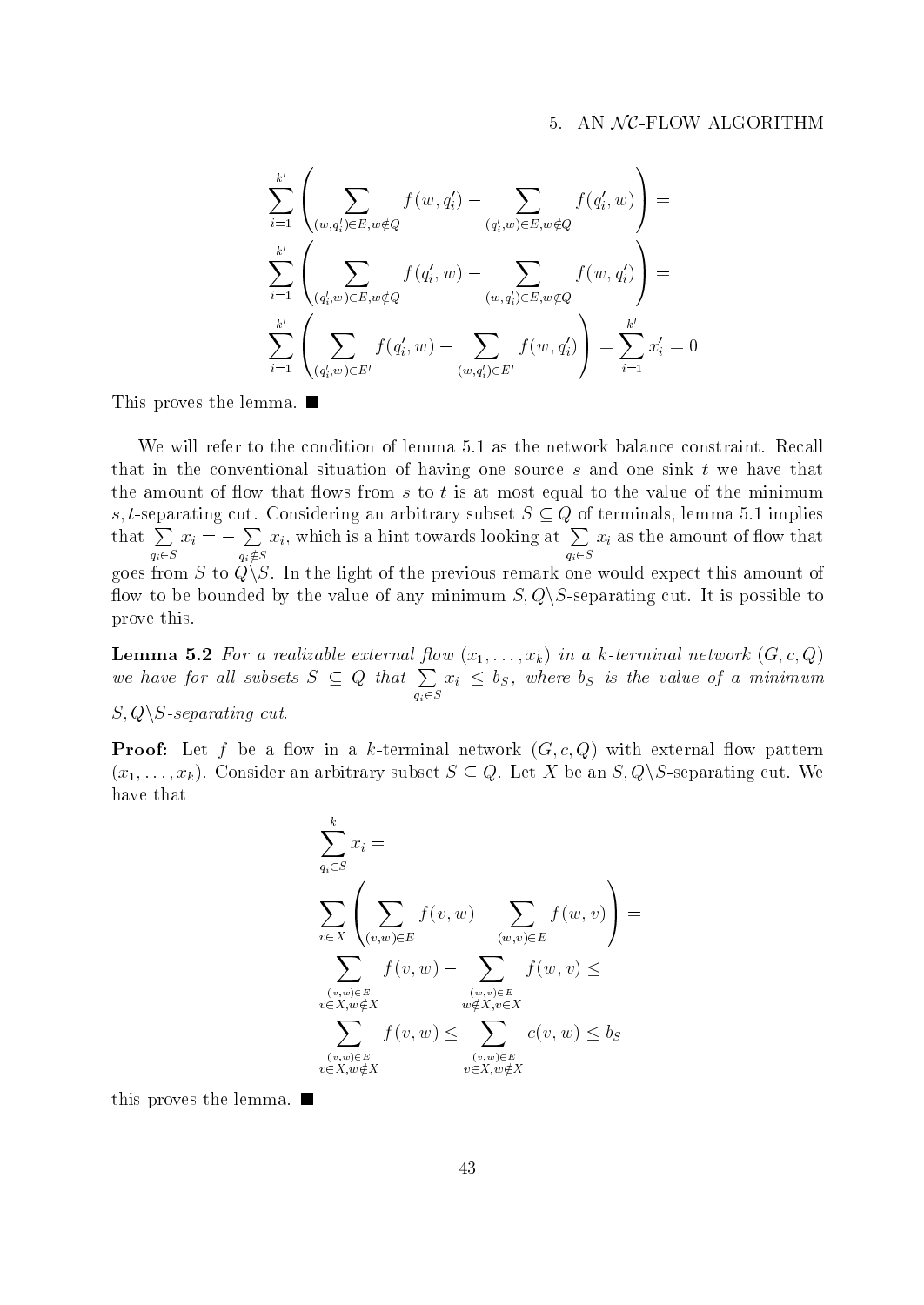Lemma 5.1 and 5.2 show us two important properties of realizable external flows. It would be interesting to see whether, if these properties hold for a k-tuple  $\overline{x}$ , this would imply that  $\bar{x}$  is a realizable external flow. If this is the case we have found a complete characterization of realizable external flows. The following is a reformulation of a theorem proposed by Hagerup *et al.* [15]. They derived this result by a slight modification and extension of a result due to Gale [13].

**Theorem 5.1** In a k-terminal network  $(G, c, Q)$ , a k-tuple  $(x_1, \ldots, x_k)$  is a realizable external flow if and only if the following two relations are satisfied:

$$
1. \sum_{i=1}^{k} x_i = 0
$$

2. For all subsets  $S \subseteq Q$ ,  $\sum x_i \leq b_S$ , where by qi2S  $x_i \leq v_S$ , where  $v_S$  is the value of any minimum  $S, Q \setminus S$ separating cut.

**Proof:** Let  $(G, c, Q)$  be an arbitrary k-terminal network, and let  $(x_1, \ldots, x_k)$  be such that conditions 1 and 2 hold. Let us show that  $(x_1,...,x_k)$  is a realizable external flow in  $(G, c, Q)$ . The converse follows from lemma 5.1 and lemma 5.2.

We augment the network with two new vertices s and t. Furthermore, for each i such that xi  $\alpha$  and  $\alpha$  and for each interval is added, and for each interval that  $\alpha$ edge  $(q_i, t)$  with capacity  $-x_i$  is added. Let us show that in this network the cut defined by  $\{s\}$  is a minimum s, t-separating cut. In this case we deduce with the max-flow min-cut theorem that there exists a flow f such that all edges  $(s, q_i)$  are saturated. Condition 1 implies that in this case all edges (qin  $\alpha$  ; the original f to the original f to the original f to the original f to the original f to the original f to the original f to the original f to the original f to the origina network then gives us a flow with external flow pattern  $(x_1, \ldots, x_k)$ . blies that in this case also all edges  $(q_i, t)$  are saturated. Restricting f to the original work then gives us a flow with external flow pattern  $(x_1, \ldots, x_k)$ .<br>Consider an arbitrary subset  $X \subset V$ . The cut defined by the s

edges from s to  $Q\backslash X$ , edges from X to  $V\backslash X$ , and edges from  $Q\cap X$  to t. The capacity of this cut is

$$
\sum_{q_i \in Q \setminus X, x_i > 0} x_i + \sum_{\substack{(v,w) \in E \\ v \in X, w \in V \setminus X}} c(v,w) - \sum_{q_i \in Q \cap X, x_i < 0} x_i =
$$
\n
$$
\sum_{x_i > 0} x_i - \sum_{q_i \in Q \cap X, x_i > 0} x_i + \sum_{\substack{(v,w) \in E \\ v \in X, w \in V \setminus X}} c(v,w) - \sum_{q_i \in Q \cap X, x_i < 0} x_i =
$$
\n
$$
\sum_{x_i > 0} x_i + \sum_{\substack{(v,w) \in E \\ v \in X, w \in V \setminus X}} c(v,w) - \sum_{q_i \in Q \cap X} x_i
$$

The first term in the last line is the capacity of the cut defined by  $\{s\}$ . The sum of the  $\sum x_i \leq b_{\text{OQX}}$ . Therefore, the value of the cut defined by  $\mathcal{A}$  ,  $\mathcal{A}$  ,  $\mathcal{A}$  ,  $\mathcal{A}$  ,  $\mathcal{A}$  ,  $\mathcal{A}$  ,  $\mathcal{A}$  ,  $\mathcal{A}$  ,  $\mathcal{A}$  ,  $\mathcal{A}$  ,  $\mathcal{A}$  ,  $\mathcal{A}$  ,  $\mathcal{A}$  ,  $\mathcal{A}$  ,  $\mathcal{A}$  ,  $\mathcal{A}$  ,  $\mathcal{A}$  ,  $\mathcal{A}$  ,  $\mathcal{A}$  ,  $\mathcal{A}$  ,  $x_i \geq v_{Q \cap X}$ . Therefore, the value of the cut defined by for the value of the value of the value of the cut defined by<br>  $\{s\}$  is less than or equal to the value of the cut defined by  $\{s\} \cup X$ . We conclude that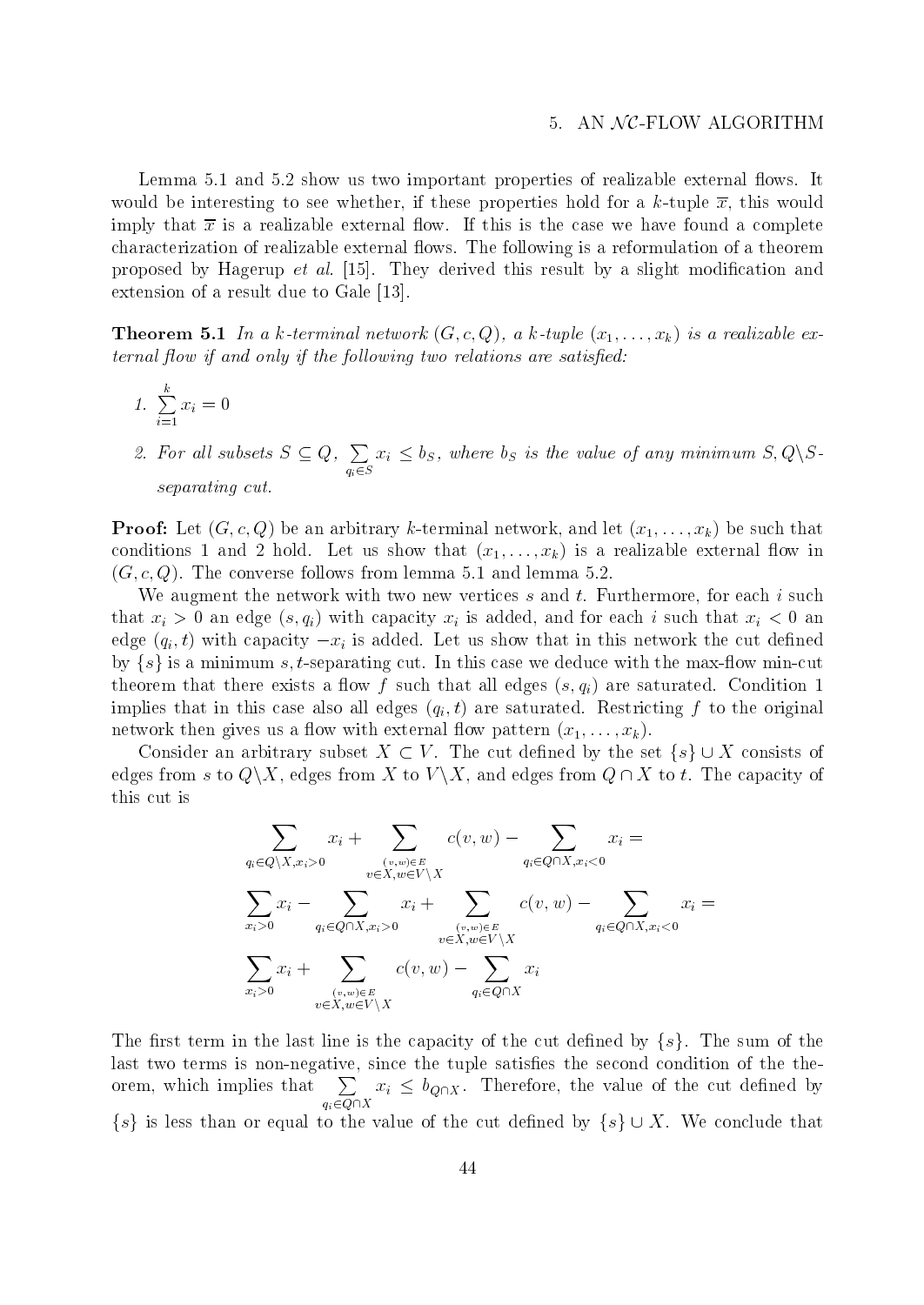the cut defined by  $\{s\}$  has value less than or equal to the value of any s, t-separating cut.

The theorem establishes that feasible external flow in a  $k$ -terminal network can be characterized by a set of  $2^\circ$  inequalities. In the following, this set of inequalities will be referred to as the external flow inequalities. The right-hand side of each inequality can be found as follows.

In order to find  $v_S$  for each subset  $S \subseteq Q$ , hew vertices s and t are added to the original graph G. For all  $v \in S$  and  $w \in Q \backslash S$  we add to G edges  $(s, v)$  and  $(w, t)$ , respectively, of infinite capacity. In the resulting network  $G'$  we find the value r of the maximum s, t-flow. The following lemma shows that the value  $\sim$  the value  $\sim$  we are locating for  $\sim$ 

 $-$  ------- In the above described procedure r equals  $\{g\}$  , the value of any minimum minimum minimum minimum  $S, Q \ S$ -separating cut.

**Proof:** The max-now min-cut theorem implies that the value of any minimum  $s$ , $t$ - $\cdot$ separating cut  $\Lambda$  in G is r. We will establish that for any such minimum s  $\iota$  -separating cut  $\Lambda$ , the set  $\Lambda \backslash \{s\}$  is a minimum  $S,Q \backslash S$ -separating cut in G with value equal to r.

Let a minimum  $s$ ,  $t$ -separating cut  $\Lambda$  in G  $\,$  be given. The capacities of edges in G  $\,$ are finite. Therefore cuts in  $G'$  which contain no added edges all have smaller value than cuts that do contain added edges. Since  $\Lambda$  is a minimum  $s$  ,  $\iota$  -separating cut we find that

 $X \cap Q = S$ . Therefore, we have that the set  $X \setminus \{s'\}$  is a  $S, Q \setminus S$ -separating cut.<br>Suppose there exist an  $S, Q \setminus S$ -separating cut  $X'$  in  $G$ , which has smaller value  $X$ . In this case  $X' \cup \{s'\}$  would be an  $s', t'$ -se Suppose there exist an  $S, Q \backslash S$ -separating cut X' in G, which has smaller value than  $\rightarrow$  would be an  $s$ , t-separating cut in G with smaller value than X, which contradicts the minimality of X.

Observe that cut  $\Lambda$  and cut  $\Lambda\setminus\set{s}$  contain the same edges, therefore the value of  $\Lambda \setminus \{S\}$  is  $T$ .  $\blacksquare$ 

It can be concluded that the procedure described above is correct. Note that for any  $k$ -terminal network one can therefore find a characterization of its realizable external flow in time polynomial in the size of the network, and exponential in the number of terminals.

### 5.2 Merging external flow characterizations

In the following unifying two vertices  $v$  and  $w$  of a graph  $G$  will refer to the procedure of making  $v$  and  $w$  into one vertex  $u$ . In this procedure the edges incident to  $v$  and  $w$ become incident to the unified vertex  $u$ , multiple edges are merged into one, and loops are eliminated. Note that the unification of incident vertices  $v$  and  $w$  is equivalent to contracting all edges between  $v$  and  $w$ . Given two vertex disjoint  $k$ -terminal networks  $N$  is (G1  $N$  - (V1  $N$  ); can and  $N$  and  $N$  and  $N$  and  $N$  of  $N$  is  $N$  of  $N$  is  $N$  is  $N$  is  $N$  is  $N$  is  $N$  is  $N$  is  $N$  is  $N$  is  $N$  is  $N$  is  $N$  is  $N$  is  $N$  is  $N$  is  $N$  is  $N$  is  $N$  is  $N$  is  $N$  is the network  $(G', c', Q')$  defined as:

1. 
$$
G' = (V_1 \cup V_2, E_1 \cup E_2)
$$

2. 
$$
c'(e) = \begin{cases} c_1(e) & \text{if } e \in E_1 \\ c_2(e) & \text{otherwise} \end{cases}
$$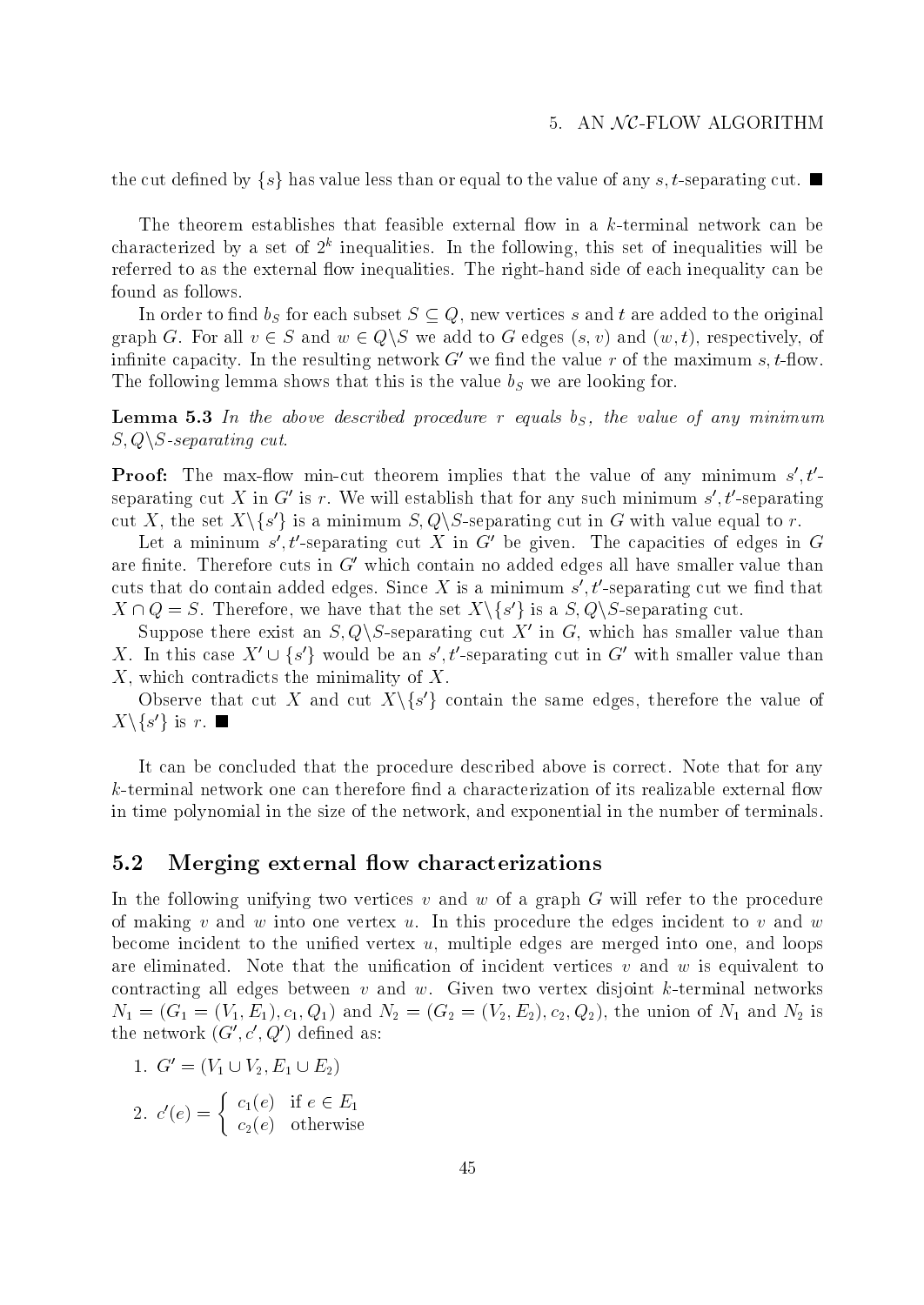#### 3.  $Q = Q_1 \cup Q_2$

Having defined unification and union as above, consider the following problem.

 $S$  suppose for vertex disjoint  $\alpha$  , and  $\alpha$  is the second distoired networks  $\alpha$ ;  $\alpha$  ,  $\alpha$  ,  $\alpha$  ,  $\alpha$  ,  $\alpha$  ,  $\alpha$  ,  $\alpha$  ,  $\alpha$ realizable external now is characterized by sets of inequalities  ${\mathcal C}_1$  and  ${\mathcal C}_2.$  We assume that these sets are represented in a way that makes them suitable ob jects for the computations performed in subsequent text. Let  $I\subseteq Q_1\times Q_2$  be a given matching of terminals. Since in the following we do not want the difficulty of having to deal with multiple edges, assume that there are no edges between terminals that occur in the matching. If  $N' = (G', c', Q')$ is the network resulting from uniting networks N1 and N2, and unifying all matched pairs of terminals in I, how do we derive the external flow inequalities of  $N'$  from the sets  $\mathcal{C}_1$ and  $C_2$ ? For clarity, unification of two terminals results in one unified vertex which is a terminal.

In order to describe the external flow in unified terminals we introduce for each unified terminal  $q$  a new variable  $x_q$ . Since  $C_1$  and  $C_2$  characterize the external now in the subnetworks  $N_1$  and  $N_2$  of N we get a characterization C of the external now in N by adding to  $C_1 \cup C_2$  the equalities that correspond to the process of unifying terminals as follows. nal q a new variable  $x_q$ . Since  $C_1$  and  $C_2$  characterize the external flow in the subnet-<br>  $N_1$  and  $N_2$  of  $N'$  we get a characterization  $C'$  of the external flow in  $N'$  by adding<br>  $\cup C_2$  the equalities that co characterization  $\mathcal{C}'$  of the external flow in  $N'$  by adding<br>respond to the process of unifying terminals as follows.<br> $\cup C_2$ . If terminals  $q_1$  and  $q_2$  have external flow  $(x_{q_1}, x_{q_2})$ ,

Initially, C is set equal to  $C_1 \cup C_2$ . If terminals  $q_1$  and  $q_2$  have external flow  $(x_{q_1}, x_{q_2})$ ,  $\alpha$  and  $\alpha$  is the external q, the external q, the external q, the external  $\alpha$ terminals  $q_1$  and  $q_2$  the equation  $x_q = x_{q_1} + x_{q_2}$  is added to  $C$  . Note that a terminal  $q$  in N can be made into a non-terminal by substituting 0 for the variable  $x_q$  in  $C$  . The resulting set of equations and inequalities  $\mathcal{C}'$  characterizes the external flow of network  $N'$ .

There is a slight problem with the set  $\mathcal{C}'$ , namely it is not in the form of theorem 5.1. However, we can obtain an equivalent set of inequalities  $\mathcal{C}''$  in desired format by considering the constraints one-by-one. For each subset  $S \subseteq Q$  we simply have to compute  $v_S$ , the capacity of any minimum  $S, Q' \ S$ -separating cut, and add the inequality  $\sum x_i \leq b_S$  to qi2S  $x_i \leq v_S$  to  $\mathcal{C}''$ . The value  $b_S$  is computed by maximizing  $\sum x_i$  with respect to qi2S  $x_i$  with respect to constraints  $c$  and the network balancing constraint with an algorithm for linear programming in fixed dimensions discovered by Chazelle and Matousek [7]. In our case this will take  $O(1)$  time. Assume we have the value  $\alpha$  value  $\alpha$  , the first control tells that  $\beta$  , since if  $\beta$  theorem 5.1 tells that the state  $\beta$ there are external flow tuples for which  $\sum x_i > r$ , which con qi2S  $\iota$  -form and the maximality of r. which contradicts the maximality of r. which contradicts the maximality of r.  $\mathcal{N}$  if realizable external a realizable external and  $\mathcal{N}$  realizable external and  $\mathcal{N}$ **Property** and the contract of the contract of the contract of the contract of the contract of the contract of the contract of the contract of the contract of the contract of the contract of the contract of the contract of xi > bS , which contradicts theorem 5.1.

Once for all subset of terminals  $S \subseteq Q$  the value  $\iota_S$  has been computed, the set  $C^\circ$ characterizes feasible external flow in network  $N'$ . Just as long as the total number of terminals  $|Q_1| + |Q_2|$  is constant, this characterization can be computed in  $O(1)$  time.

### 5.3 The  $\mathcal{NC}$  maxflow algorithm

qi2S

The merging of flow inequalities as described in previous section can be used to implement a "Divide and Conquer" maxflow algorithm. However, the way networks are merged here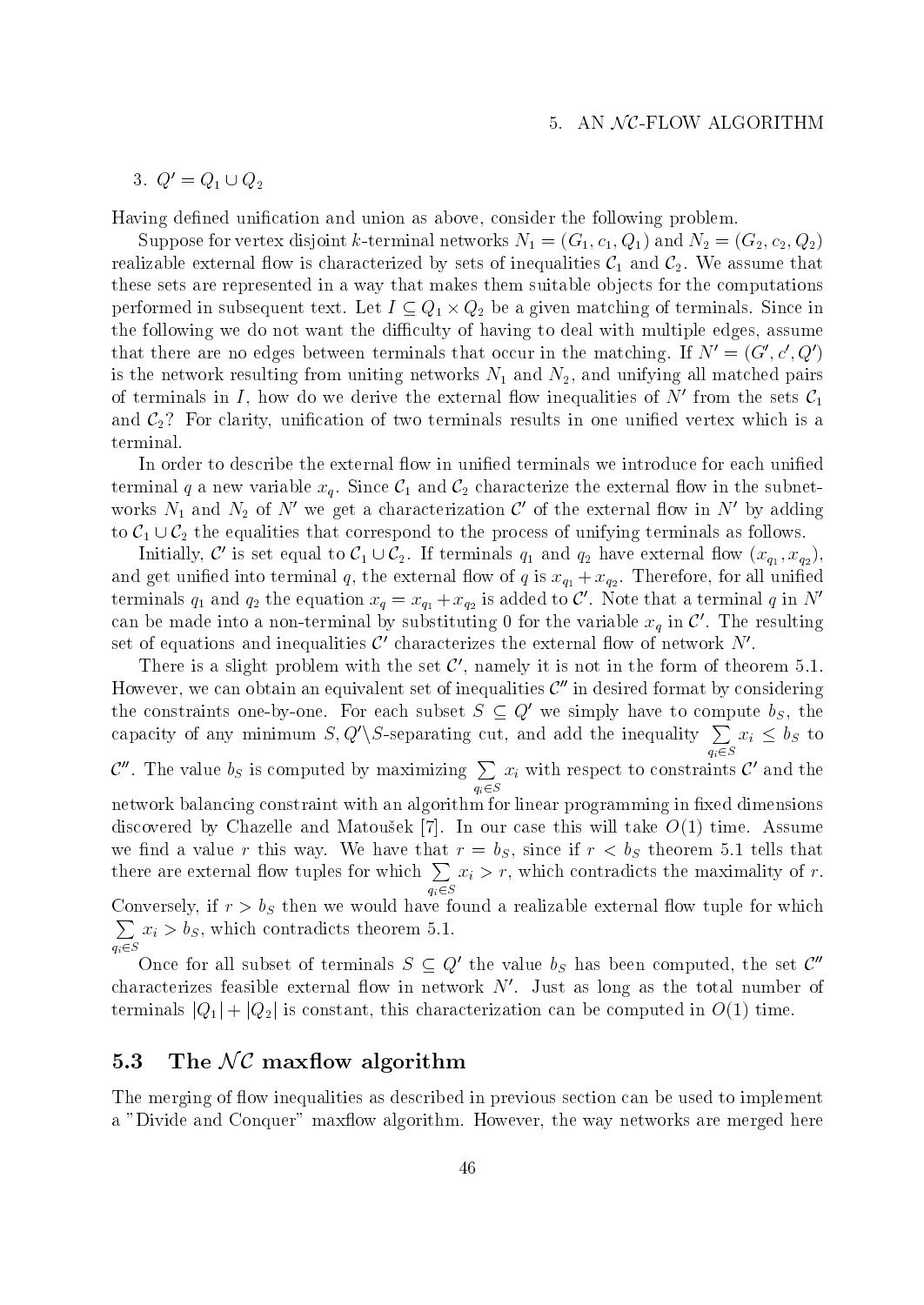is slightly different. Instead of merging two networks, we now merge three networks in one step. In this merging, possibly three terminals are unified into one. In the following we will see that this does not really impose any extra difficulty.

Suppose for a network  $(G, c, s, t)$  a separator decomposition  $(T_G, S, V)$  of G is available.<br>We associate a network  $N(x) = (G'(x), c', Q(x))$  to all nodes x in  $T_G$ , where  $Q(x) =$ <br> $(\mathcal{V}(x) \cap \{s, t\}) \cup \mathcal{B}(x), G'(x) = (\mathcal{V}(x), E(\mathcal{V}(x)))\{(v, w)|$ We associate a network  $N(x) = (G'(x), c', Q(x))$  to all nodes x in  $T_G$ , where  $Q(x)$ is equal to  $c$ restricted to edges of  $G'(x)$ . Intuitively, one can look at this as follows. The vertices in the boundary  $\mathcal{B}(x)$  are taken as terminals since network  $N(x)$  is merged with other networks by identification of boundary vertices. Therefore  $G'(x)$  does not contain edges between boundary vertices, since we do not want the complication of having to eliminate multiple edges. Observe that the network  $\mathcal{N}(r)$  associated with the root root root r of TG is equal to the root r of TG is equal to the root r of TG is equal to the root r of TG is equal to the root r of TG is equal to the roo original network  $(G, c, s, t)$ .

 $\Box$ original network  $(G, c, s, t)$ .<br>In addition to the network  $N(x)$ , for all internal nodes we have a network  $N_s(x) =$ <br> $(G''(x), c, S(x))$ , where  $G''(x) = (S(x), E(S(x)))\{(v, w)|v, w \in B(x)\})$ . In the following we describe how for internal nodes x the external flow inequalities of  $N(x)$  can be computed from the external flow inequalities of the networks associated with its children and the connecting network  $N_s(x)$ .

First observe that for internal node x with children  $x_1$  and  $x_2$  we have that  $G(x) =$  $G'(x_1) \cup G'(x_2) \cup G''(x)$ . Also observe that  $V(x_1) \cap V(x_2) \subseteq S(x)$ . Therefore the graph  $G'(x)$  can be constructed by first taking the disjoint union of graphs  $G'(x_1)$ ,  $G'(x_2)$  and  $G''(x)$ , and then unifying:

- 1. for all vertices in  $\mathcal{V}(x_i) \cap \mathcal{S}(x)$  which are not in  $\mathcal{V}(x_{3-i})$ , the occurrences in disjoint subgraphs  $G'(x_i)$  and  $G''(x)$ , for  $i = 1, 2$ .
- 2. for all vertices in  $V(x_1) \cap V(x_2) \cap S(x)$ , the occurrences in disjoint subgraphs  $G'(x_1)$ .  $G'(x_2)$ , and  $G''(x)$ .

Note that  $G'(x_1)$ ,  $G'(x_2)$ , and  $G''(x)$  are edge disjoint. Therefore,  $G'(x)$  as obtained above does not contain multiple edges. Furthermore, observe that the vertices that fall under 1 appear in  $N(x_i)$  and  $N_s(x)$  as terminals. Similarly, vertices that fall under case 2, appear in N(x1), N(x2), and Ns(x) as terminals. We are therefore assured that we under 1 appear in  $N(x_i)$  and  $N_s(x)$  as terminals. Similarly, vertices that fall under case<br>2, appear in  $N(x_1)$ ,  $N(x_2)$ , and  $N_s(x)$  as terminals. We are therefore assured that we<br>only unify terminals. Furthermore, since that all terminals in  $N(x)$  are terminals in  $N(x_1)$ ,  $N(x_2)$  and  $N_s(x)$ , which is necessary for the merging of external flow inequalities of the networks  $N(x_1)$ ,  $N(x_2)$  and  $N_s(x)$  to result in a complete characterization of the external flow in  $N(x)$ . Possibly two terminals get merged into a non-terminal. In this case the same substitution trick is applied as in previous section.

Let  $C_1$ ,  $C_2$ , and  $C_3$  be the external now inequalities of networks  $N(x_1)$ ,  $N(x_2)$ , and  $N_s(x)$ , respectively. Assuming these external flow inequalities all use different variables, we make the following notational convention. For a vertex  $q \in V$  that occurs as terminal  $N_s(x)$ , respectively. Assuming these external flow inequalities all use different variables,<br>we make the following notational convention. For a vertex  $q \in V$  that occurs as terminal<br>in  $C_i$  for  $i \in \{1, 2, 3\}$ , denote wi network  $N(x)$  can be characterized by the extending the set of inequalities  $C' = C_1 \cup C_2 \cup C_3$ terminal<br>1 flow of<br> $\cup\, {\cal C}_2 \cup {\cal C}_3$ as follows.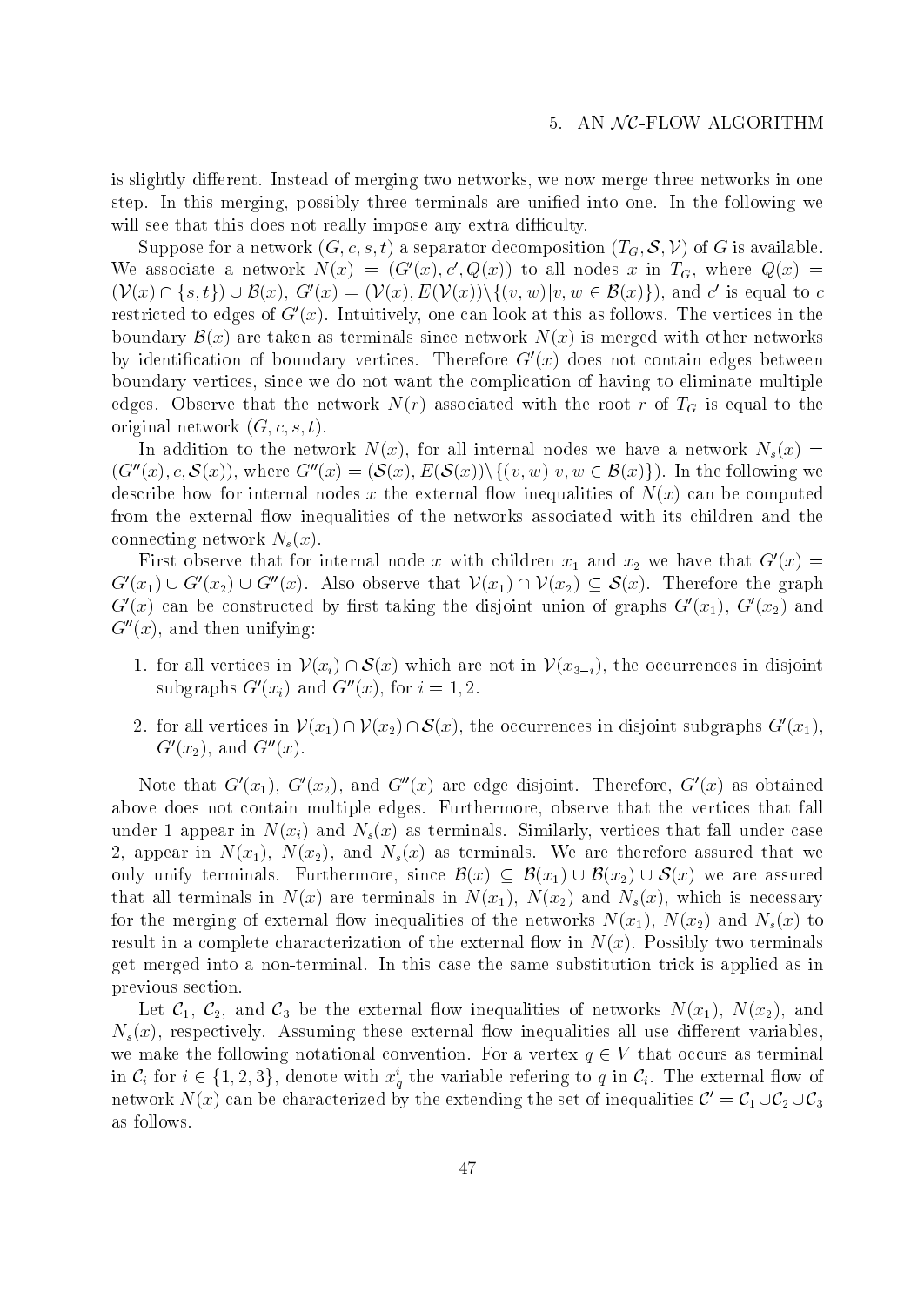For each vertex q that falls in one of the categories mentioned above, a new variable  $x_q$ is introduced. In case vertex q fails under 1, we add the equality  $x_q = x_q + x_{\bar q}$  to  $c$  . In case it falls under category 2, the equation  $x_q = x_q^* + x_q^* + x_q^*$  is added to  $C$  . At the completion of these additions the set  $\mathcal{C}'$  will characterize the external flow of network  $N(x)$ . In order to get  $\mathcal{C}'$  in the form of theorem 5.1 the same linear programming procedure is followed as in the previous section.

Having seen how for an internal node  $x$  we can compute the external flow inequalities of  $N(x)$  by merging the inequalities of the networks associated with its children and network  $N_s(x)$ , an algorithm for computing the external flow inequalities for  $(G, c, s, t)$  is obvious. As a first step, we calculate the external flow inequalities for the networks associated with leaf nodes, for all leaf nodes in parallel as in section 5.1. In consecutive steps we work up the tree, merging flow inequalities in parallel for all nodes for which the networks associated with its children are already characterized. The characterization of networks  $N_s(x)$  will be computed at the time of this merging.

We will now analyze the algorithm for the case that we have a constant  $k$  such that for computed at the time of this merging.<br>We will now analyze the algorithm for the case that we have a constant k such that for<br>all  $x \in T_G$ ,  $|S(x)|, |B(x)| \le k$ , if x is a leaf then  $|\mathcal{V}(x)| \le k$ , and  $T_G$  has depth  $O(\log n)$ . If G has bounded treewidth we can compute such a separator decomposition in  $O(\log^2 n)$ -time with  $O(n \log n)$  work, as we saw in previous section.

Since the leaf vertex sets have size at most  $k$ , the characterization of the networks associated with the leaves can be computed in  $O(1)$  time. After this has been done  $O(\log n)$ merging phases follow. Each parallel merging at a node consists of characterizing the network induced by the separator, and performing the linear programming in fixed dimensions. The first can be done in  $O(1)$  time, since separators have size at most k. The second can be done in  $O(d^{O(d)}n)$  time, in case of d variables, and n constraints [7]. In our case the number of variables and constraints are bounded by a constant since boundaries are bounded by a constant. Therefore the application of the linear programming algorithm takes  $O(1)$  time. We conclude that the algorithm runs in  $O(\log n)$  time. At each node  $O(1)$  work is performed, therefore the algorithm performs a total of  $O(n)$  work.

Once the external flow inequalities of  $(G, c, \{s, t\})$  are calculated, for any realizable external flow pattern  $(v_s, v_t)$  we can calculate a corresponding flow as follows. If C' is the extended set of inequalities characterizing  $(G, c, \{s, t\})$ , we substitute the values  $v_s$  and  $v_t$  in  ${\mathcal C}$  for variables  $x_s$  and  $x_t.$  With linear programming we then find values for the remaining variables that fit the inequalities. The values found this way make up feasible external flow patterns in the networks associated with the children of the root, and the  $N_s$ -network of the root. For the networks associated with the children we can now recursively apply this procedure. For node x in  $T_G$ , we compute a flow in network  $N_s(x)$  as follows. The same technique is used for calculation of flow in networks associated with leaves.

First augment  $N_s(x)$  with vertices s and t. Secondly, for each terminal q with  $x_q > 0$ , add an edge (s, q) to  $N_s(x)$ , and set its capacity to  $x_q$ . For each terminal q with  $x_q < 0$ , we add an edge  $(q, t_0)$  to  $N_s(x)$ , and set its capacity to  $-x_q$ . Once this is done, a maximum  $s$  ,  $t$  -now f is computed in the augmented network. The now f restricted to network  $N_s(x)$ has the required external flow pattern.

It is obvious that the two flows determined recursively together with the flow determined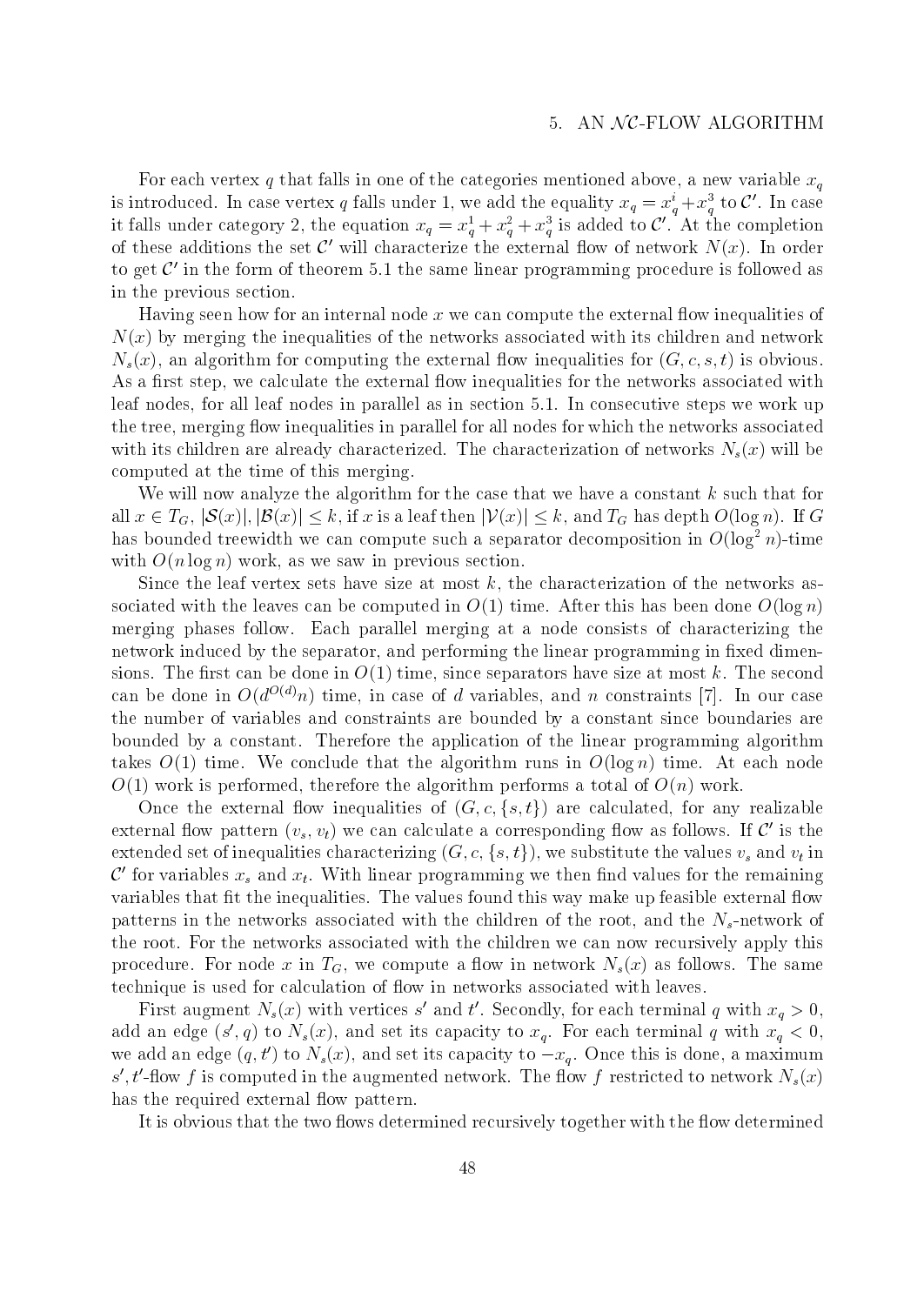in the  $N_{s}$ -network make up a flow in the original network corresponding to the requested external flow pattern. Unwinding recursion we find that the networks associated with the leaves, and the  $N_s$ -networks piece together a flow in original network. Summarizing the results of this section:

**Theorem 5.2** Given network  $N = (G, c, s, t)$  and separator decomposition  $(T_G, S, V)$  of G for which separators, boundaries, and leaf vertex sets have size O(1), and TG has O(log n) depth, computing a maximum flow in N can be done in  $O(\log n)$  time with  $O(n)$  work.

### 5.4 Mimicking Networks

Characterizing external flow with sets of inequalities, and the implied use of linear programming algorithms, is a practice that one might want to refrain from. Fortunately, there exists an alternative way to go about. In this section we will see that for each k-terminal network N we can construct a network  $N'$ , in which precicely the same set of external flow tuples is realizable as in  $N$ . The network  $N'$  is referred to as being a mimicking network of N. It has size dependent on only the number of terminals in N, namely at most  $2^{(2^n)}$ vertices. In the following text we will see that we can use mimicking networks in the flow algorithm of the characterization for the characterization for the characterization of  $\mathbf{A}$ is less time-efficient than the use of external flow inequalities, the resulting algorithm is algorithm of the previous section for the characterization of external flow. Although this<br>is less time-efficient than the use of external flow inequalities, the resulting algorithm is<br>still in  $\mathcal{NC}$  if separators, bou more detailed.

**Definition 5.3** Given k-terminal network  $(G, c, Q)$  with for each subset  $S \subseteq Q$  a certain minimum  $S, Q \backslash S$ -separating cut with defining subset  $C_S$ , two vertices v and w are equivalent, denoted  $v = w$ , if and only if for all  $S \subseteq Q$  it holds that  $v, w \in C_S$  or  $v, w \notin C_S$ .

It is easy to see that  $\equiv$  is an equivalence relation. For each vertex  $v \in V$  let  $E_v$  be the equivalence class that contains it.

**Definition 5.4** Given k-terminal network  $N = (G, c, Q)$  with equivalence relation  $\equiv$  on its vertices, the mimicking network of N is the network  $(G' = (V', E'), c', Q')$  for which:

1.  $V = \{E_v | v \in V \},$ 

2. for  $U, W \in V'$ ,  $(U, W) \in E'$  iff there exist  $u \in U$  and  $w \in W$  with  $(u, w) \in E$ ,

- 3. each edge  $e = (U, W) \in E'$  has capacity  $c'(e) = \sum_{u \in E} c(u, w)$ , and  $\sim$  U/U  $\sim$  U/U  $\sim$  U/U  $\sim$  U/U  $\sim$  U/U  $\sim$  U/U  $\sim$  U/U  $\sim$  U/U  $\sim$  U/U  $\sim$  U/U  $\sim$  U/U  $\sim$  U/U  $\sim$  U/U  $\sim$  U/U  $\sim$  U/U  $\sim$  U/U  $\sim$  U/U  $\sim$  U/U  $\sim$  U/U  $\sim$  U/U  $\sim$  U/U  $\sim$  U/U  $\sim$  U/U  $\sim$  U/U  $\sim$  (u;w)2E contract the contract of the contract of the contract of the contract of the contract of the contract of the contract of the contract of the contract of the contract of the contract of the contract of the contract of the
- 4.  $Q = \{E_q | q \in Q\}.$

In order to construct a mimicking network in the above situation, first for each subset  $S \subseteq Q$  the set  $C_S$  has to be calculated. Secondly, the equivalence classes of  $\equiv$  have to be determined. An approach could be to determine for each vertex  $v \in V$  a binary vector  $\vec{r}_v$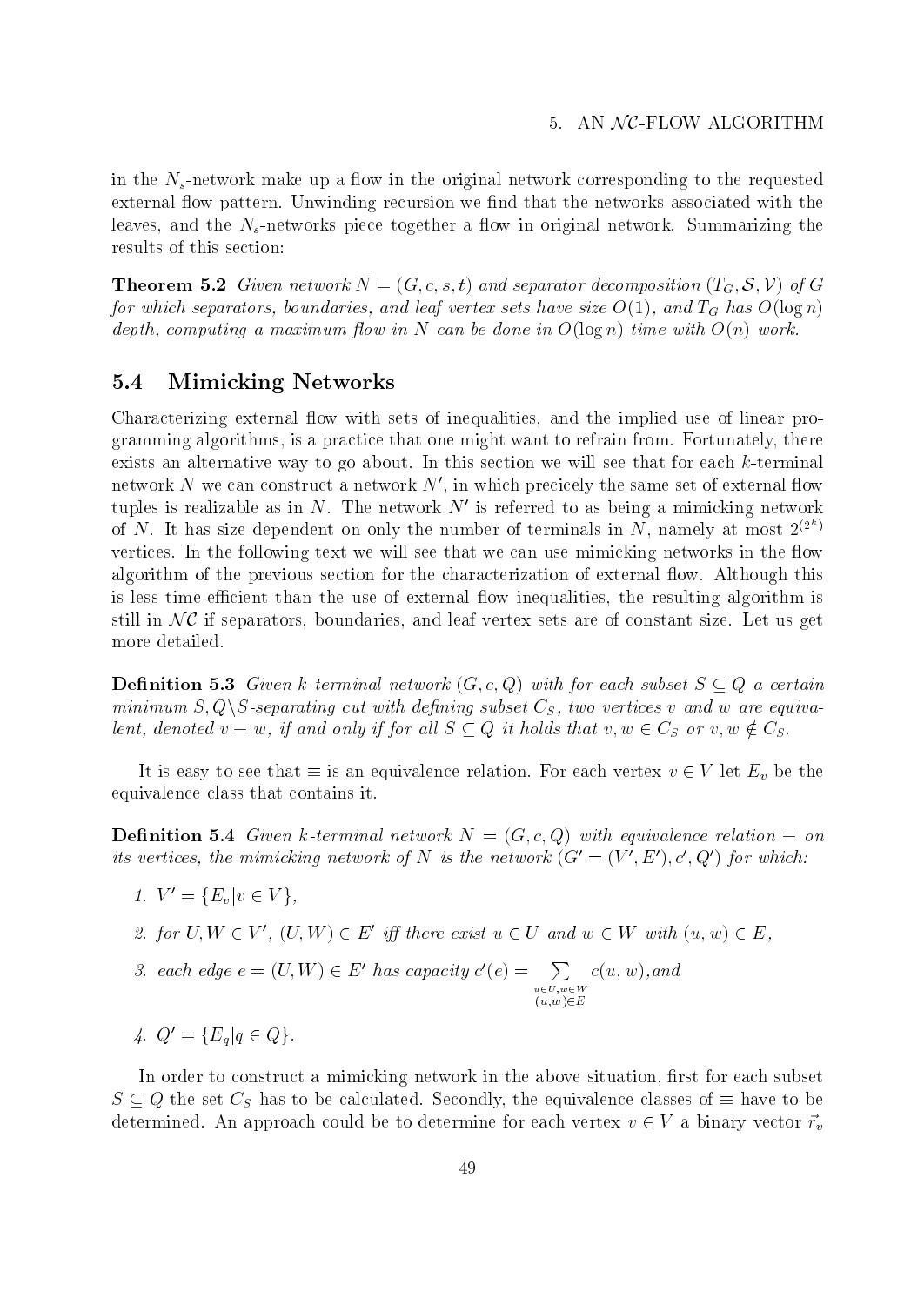of length  $2^\circ$ , that contains the information about the containment of  $v$  in all sets  $C_S.$  The mimicking network then gets a vertex for each different vector we encounter. Initializing capacities in the mimicking network with zero, we would then have to consider all edges  $e \in E$  and add  $c(e)$  to the appropriate edge capacity in the mimicking network. Observe that computing mimicking networks in this fashion takes time polynomial in the number of vertices in  $G$ , and exponential in the number of terminals  $k$ .

Knowing how we can construct a mimicking network, we are still left with the important issue whether this network actually has the mimicking character its name reflects. The following theorem establishes that our construction indeed leads to a network that mimicks the original network as far as external flow is concerned.

**Theorem 5.3** Let  $N' = (G', c', Q')$  be a mimicking network of k-terminal network  $N =$  $(G, c, Q = \{q_1, \ldots, q_k\})$ , then any tuple of reals  $(x_1, \ldots, x_k)$  associated with terminals  $\gamma$  is a real in the realistic externion of  $\gamma$  is a realistic extension of  $\gamma$  and  $\gamma$  as a real only if  $\gamma$  associated associated associated associated associated associated associated associated associated as  $\gamma$ with terminals  $E_{q_1},\ldots,E_{q_k}$  is a realizable external flow pattern in N .

**Proof:** From theorem 5.1 we see that a tuple  $(x_1, \ldots, x_k)$  associated with terminals  $\gamma$  ) ; ; ;  $\gamma$   $\alpha$  is realizable in N if  $\alpha$  is the following the following two conditions holds:

- 1.  $\sum x_i = 0$  $\overline{a}$  is a contract of  $\overline{a}$
- 2. For all subsets  $S \subseteq Q$ ,  $\sum x_i \leq b_s$ , where b. qi2S  $x_i \leq v_S$ , where  $v_S$  is the value of any minimum  $S, Q \setminus S$ separating cut.

Also from theorem 5.1 we see that a tuple (x1;:::;xk) associated with terminals Eq1 ;:::;Eqkis realisable in  $N'$  if and only if the following two conditions hold:

- 1.  $\sum x_i = 0$  $\overline{a}$  is a contract of  $\overline{a}$
- 2. For all subsets  $S' \subseteq Q'$ ,  $\sum x_i \leq b_{S'}$ , where  $\sum_{E_{q_i} \in S'} x_i \leq 0_{S'}$ , where  $\theta_{S'}$  is the value of any minimum  $S', Q' \backslash S'$ -separating cut.

Since an equivalence class can not contain two or more terminals, the second condition of the above is equivalent to stating that for all subsets  $S \subseteq Q$ ,  $\sum x_i \leq b_{S'}$ , where  $\overline{\phantom{a}}$  $x_i ~\leq~ v_{S'} , ~$  where  $S^0 = {\lbrace E_q | q \in S \rbrace}$ , and  $\theta_{S^0}$  is the value of any minimum  $S^0, Q^0 \setminus S^0$ -separating cut. Let us prove the theorem by showing that for all subsets  $S \subseteq Q$  it holds that  $v_S = v_{S'}$ . Consider an arbitrary subset  $S \subseteq Q$ . Let X be the defining subset of an  $S', Q'\backslash S'$ -separating cut. Observe that the cut defined by  $X' = \bigcup_{U \in X} U$  is an  $S, Q \backslash S$ -separating cut, and that the capacity of  $X$  and  $X$  is the same. Therefore, it must be that  $\theta_S \leq \theta_{S^t}$ . Conversely, let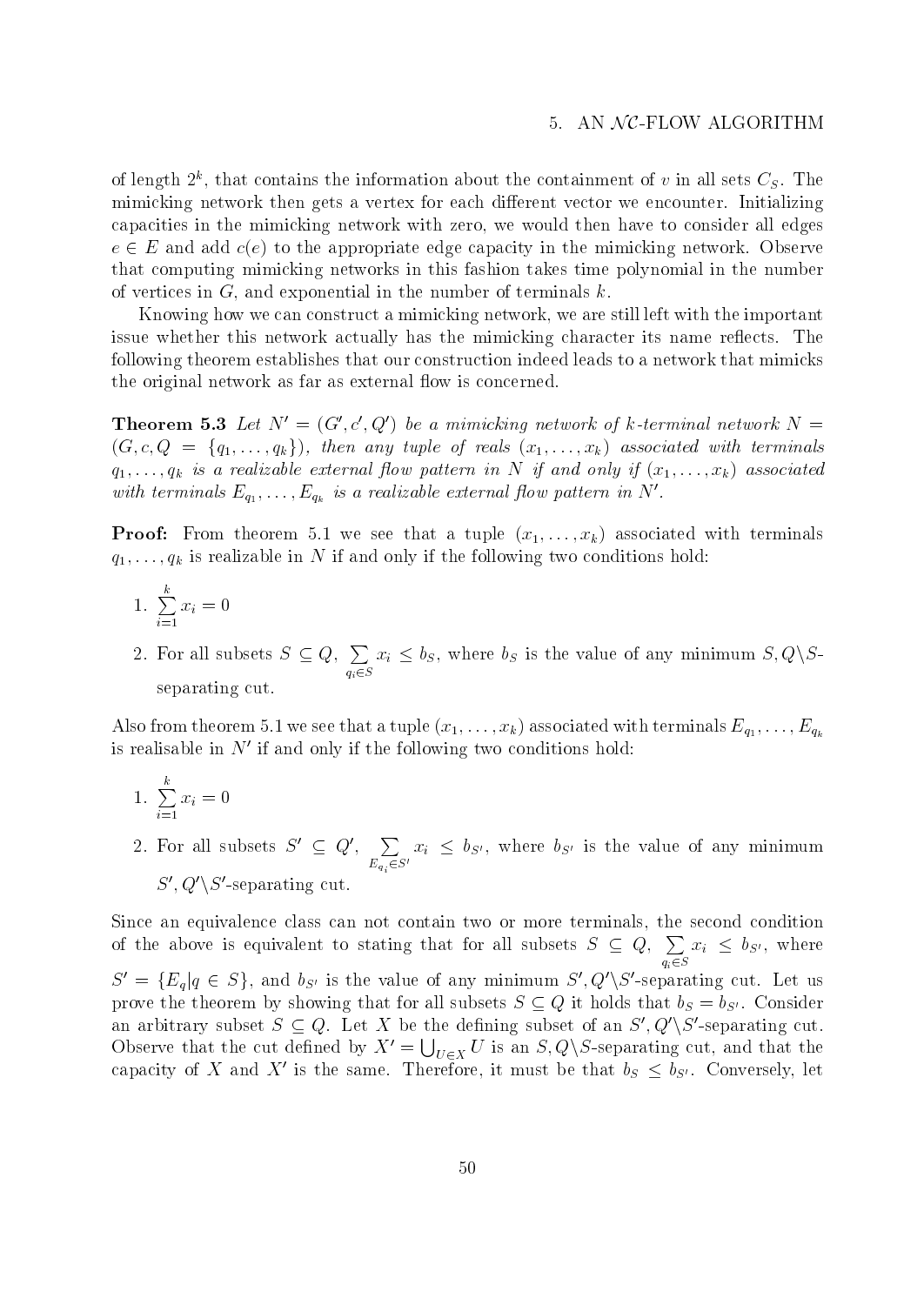$C_{S}$  be the minimum  $S$  ,  $Q\setminus S$  -separating cut used in the construction of the mimicking network. Consider the cut in *iv* defined by subset  $C_S = \{E_v | v \in C_S\}$ . We have that

$$
C'_{S} \cap Q' = \{E_v | v \in C_S\} \cap \{E_q | q \in Q\} = \{E_q | q \in C_S \cap Q\} = \{E_q | q \in S\} = S'.
$$

Since each equivalence class in  $C_S$  is completely contained in  $C_S$  we have that the capacity of  $C_S$  is at most equal to the capacity of  $C_S$ . Therefore, it holds that  $\theta_S \leq \theta_S$ .  $\blacksquare$ 

We now show that a mimicking network has size independent of the size of the original network.

**Theorem 5.4** A mimicking network of a k-terminal network  $(G, c, Q)$  has at most  $2^{(27)}$ vertices.

**Prooi:** The number of cuts  $C_S$  used in definition 5.3 is at most 2°. For a vertex  $v \in V$ the equivalence class  $E_v$  can be specified by a binary vector of length  $Z^\ast$ , containing information in which of the  $2^k$  cuts v is contained. We conclude that there are at most  $2^{(2k)}$ equivalence classes.

Let us now briefly address to the issue of using mimicking networks in the flow algorithm of previous section. Recall we had here, for each node x an associated network  $N(x)$ , and for each internal nodes  $\alpha$  and  $\alpha$  internal nodes  $\alpha$  with children  $\alpha$ we argued that the network  $N(x)$  could be formed by first taking the disjoint union of the networks  $N(x_1)$ ,  $N(x_2)$ , and  $N_s(x)$ , and then unifying certain vertices in this disjoint union. Let us assume the mimicking network of the networks  $N(x_1)$ ,  $N(x_2)$ , and  $N_s(x)$ are already calculated. In order to calculate the mimicking network of  $N(x)$ , we first take the disjoint union of these three mimicking networks. Theorem 5.3 gives us a one-to-one correspondence between the terminals in the networks  $N(x_1)$ ,  $N(x_2)$ , and  $N_s(x)$ , and the terminals in their mimicking networks. Therefore, for each unification of vertices in the original networks, we simply unify the corresponding vertices in the mimicking network. The network obtained this way features the same external flow behavior as the network  $N(x)$ . However, it might not be in the form of definition 5.4 anymore. Therefore, as a final step we apply the mimicking network construction procedure on this network, obtaining the mimicking network of  $N(x)$ .

Let us consider the resources involved in case we have a constant k such that for all  $x \in I_G$ ,  $|\mathcal{S}(x)|, |\mathcal{B}(x)| \leq \kappa$ , if x is a leaf then  $|\mathcal{V}(x)| \leq \kappa$ , and  $I_G$  has depth  $O(\log n)$ . Observe that in this case the mimicking networks of the networks associated with the leaves of  $T_G$ , and the N<sub>s</sub>-networks can be computed in  $O(1)$  time. Furthermore, since boundaries are bounded by  $k$  we have that the number of terminals of the associated networks is at most  $k$ . Therefore, we find that mimicking network construction applied in the merging of networks takes time polynomial in the sum of the sizes of the merged networks. From theorem 5.4 we see that the mimicking networks we produce have at most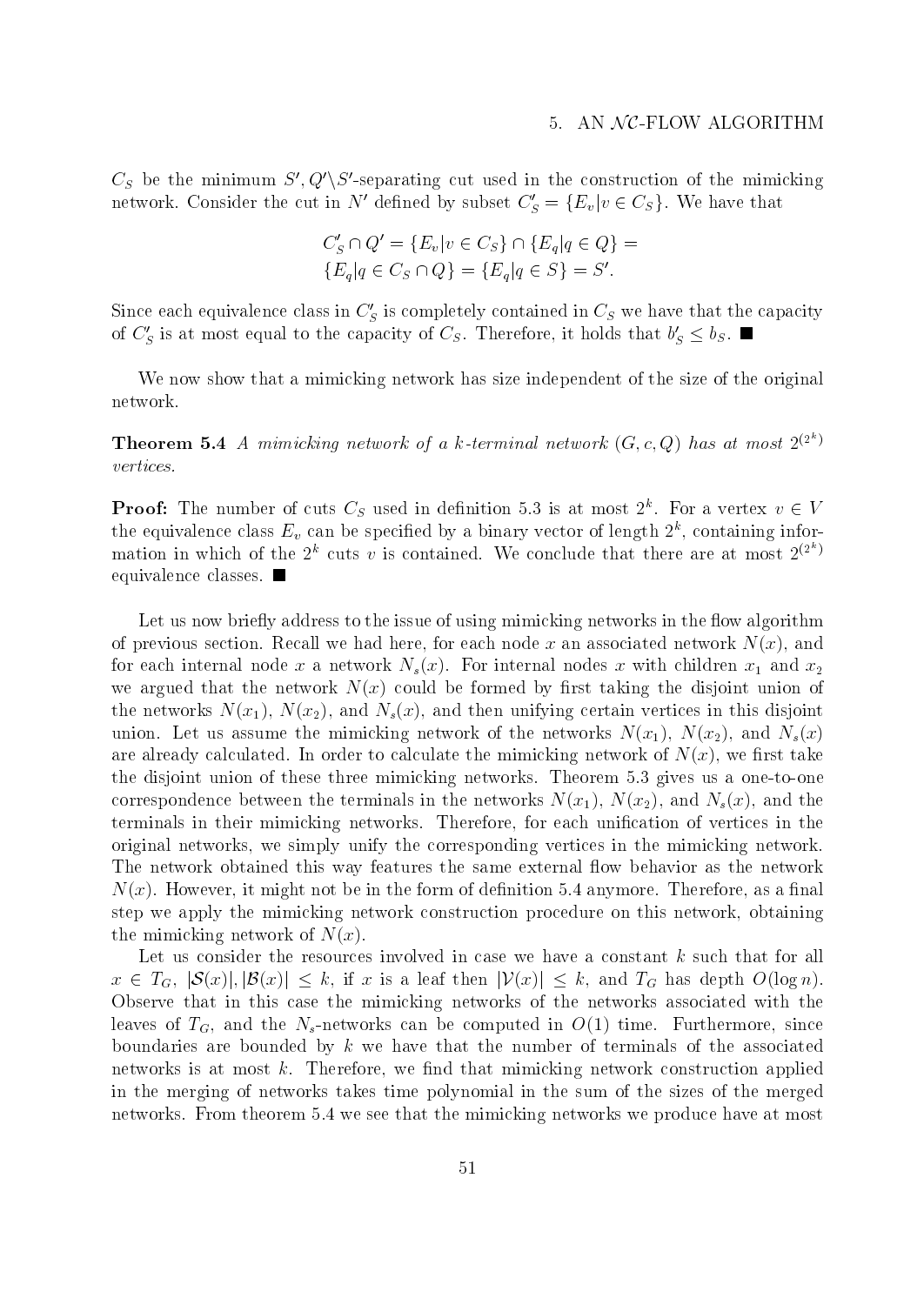$2^{(2^n)} = O(1)$  vertices. As a consequence, for each node computing the mimicking network of the associated network takes  $O(1)$  time. We conclude that computing the mimicking network of the original network can be done in  $O(\log n)$  time with  $O(n)$  work.

Computing an actual flow in network  $N$  can be done by processing down the tree. At and internal description  $\cdots$  and  $\cdots$  and  $\cdots$   $\cdots$  and  $\cdots$   $\cdots$   $\cdots$  is to calculate a  $\cdots$  in the  $\cdots$ network that was formed by merging  $N(x_1)$ ,  $N(x_2)$ , and  $N_s(x)$ , of desired external flow pattern. From this flow external flow patterns in the constituent networks  $N_s(x)$ ,  $N(x_1)$ and  $N(x_2)$  can be determined recursively. We conclude that in above situation computing an actual flow in network N can be done in  $O(\log n)$  time with  $O(n)$  work.

## References

- [1] R.K. Ahuha, T.L. Magnanti, and J.B. Orlin. Some recent advances in network flows.  $SIAM$  Review,  $33(2):175{-}219$ , 1991.
- [2] R. Bellman. On a routing problem. *Quarterly of Applied Mathematics*,  $16(1):87{-}90$ , 1958.
- [3] H.L. Bodlaender. NC-algorithms for graphs with small treewidth. In Proceedings of the 14th International Workshop on Graph-Theoretic Concepts in Computer Science. Springer Lecture Notes in Computer Science, 344:1-10, 1988.
- [4] H.L. Bodlaender. A partial k-arboretum of graphs with bounded treewidth. Technical Report UU-CS-1996-02, Department of Computer Science, Utrecht University.
- [5] H.L. Bodlaender and T. Hagerup. Parallel algorithms with optimal speedup for bounded treewidth. Preprint, 1996.
- [6] R.P. Brent. The parallel evaluation of general arithmetic expressions. Journal of the  $ACM$ ,  $21:201-208$ , 1974.
- [7] B. Chazelle and J. Matoesek. On linear-time deterministic algorithms for optimization problems in fixed dimensions. Proceedings of the Fourth Annual ACM-SIAM Symposium on Discrete Algorithms,  $281-290$ , 1993.
- [8] M. Chrobak and K. Diks. Network flows in outerplanar graphs, 1987.
- [9] E. Cohen. Efficient parallel shortest-paths in digraphs with a separator decomposition. Journal of Algorithms,  $21:331-357$ , 1996.
- [10] T. Cormen, C. Leiserson, and R. Rivest. Introduction to Algorithms. McGraw-Hill, New York, 1990.
- [11] J. Edmonds and R.M. Karp. Theoretical improvements in the algorithmic efficiency for network flow problems. Journal of the  $ACM$ , 19:248-264, 1972.